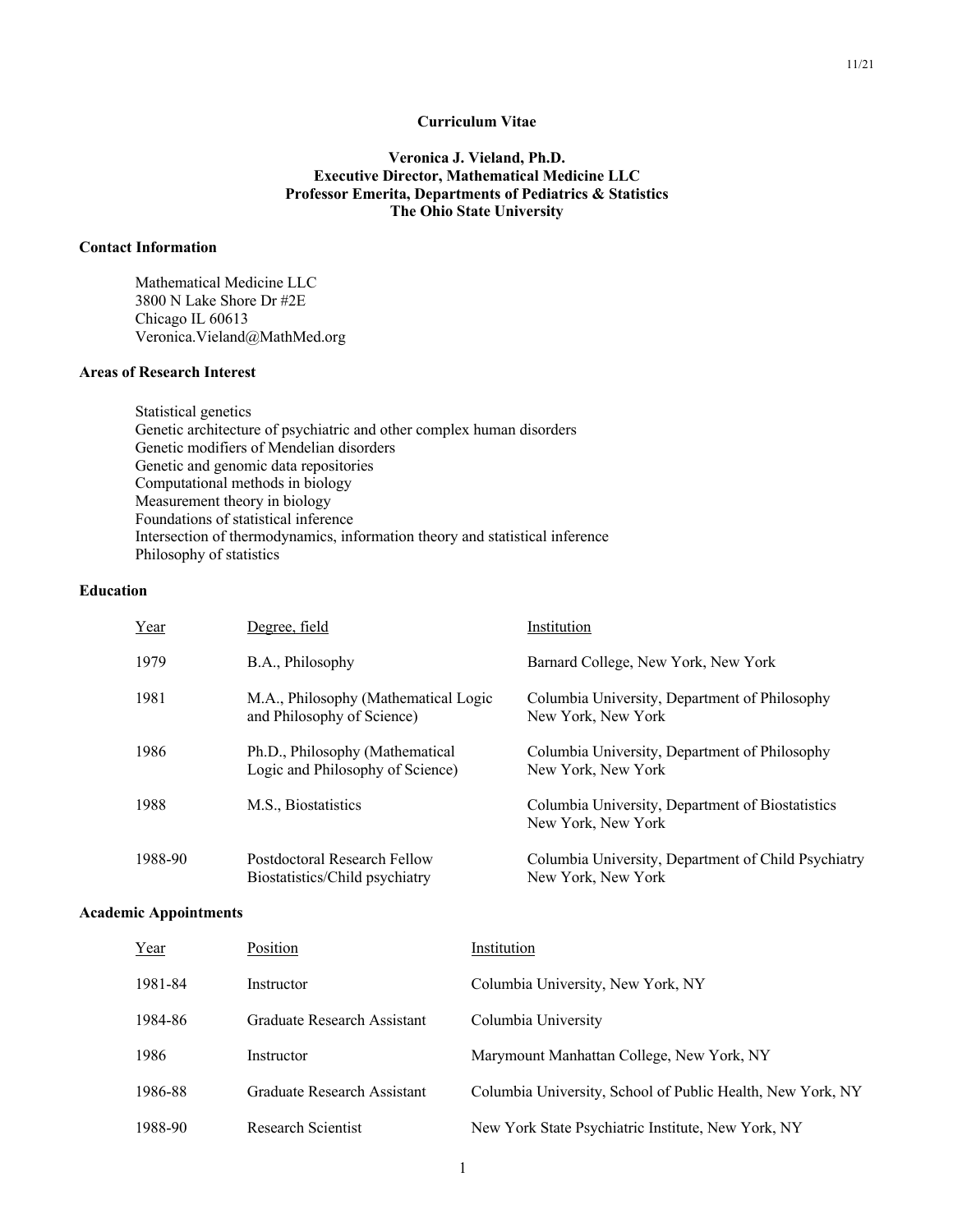| 1990-95   | <b>Assistant Professor</b>                                                          | Departments of Psychiatry and Biostatistics,<br>Columbia University                                                                                                           |
|-----------|-------------------------------------------------------------------------------------|-------------------------------------------------------------------------------------------------------------------------------------------------------------------------------|
| 1991      | Visiting Scholar                                                                    | Department of Biomathematics, University of California Los<br>Angeles                                                                                                         |
| 1995-99   | Associate Professor                                                                 | Department of Preventive Medicine & Environmental Health,<br>Division of Biostatistics, College of Medicine<br>The University of Iowa, Iowa City, IA<br>(primary appointment) |
| 1995-00   | <b>Associate Professor</b>                                                          | Department of Psychiatry, College of Medicine<br>The University of Iowa<br>(secondary appointment)                                                                            |
| 1996-00   | Associate Professor                                                                 | Interdepartmental Ph.D. Program in Genetics<br>The University of Iowa                                                                                                         |
| 1999-00   | Associate Professor                                                                 | Department of Biostatistics, College of Public Health (founded<br>1999)<br>The University of Iowa<br>(primary appointment)                                                    |
| 2000-03   | Professor                                                                           | Department of Biostatistics, College of Public Health<br>The University of Iowa<br>(primary appointment)                                                                      |
| 2000-06   | Professor                                                                           | Department of Psychiatry, College of Medicine<br>The University of Iowa<br>(secondary appointment)                                                                            |
| 2000-06   | Professor                                                                           | Interdepartmental Ph.D. Program in Genetics<br>The University of Iowa                                                                                                         |
| 2000-03   | Director                                                                            | Division of Statistical Genetics, Department of Biostatistics<br>College of Public Health<br>The University of Iowa                                                           |
| 2000-06   | Director                                                                            | Center for Statistical Genetics Research<br>College of Public Health & Carver College of Medicine<br>The University of Iowa                                                   |
| 2003-06   | Professor & Head                                                                    | Department of Public Health Genetics<br>College of Public Health<br>The University of Iowa                                                                                    |
| 2006-07   | Dwight E. Peters and Juanita R.<br>Curran Professor of Pediatric<br>Research        | Abigail Wexner Research Institute at Nationwide Children's<br>Hospital                                                                                                        |
| 2006-07   | Director, Center for<br>Quantitative and Computational<br><b>Biology</b>            | Abigail Wexner Research Institute at Nationwide Children's<br>Hospital                                                                                                        |
| 2007-2022 | Battelle Chair in Quantitative                                                      | Abigail Wexner Research Institute at Nationwide Children's                                                                                                                    |
| 2007-2022 | and Computational Biology<br>Director, Battelle Center<br>for Mathematical Medicine | Hospital<br>Abigail Wexner Research Institute at Nationwide Children's<br>Hospital                                                                                            |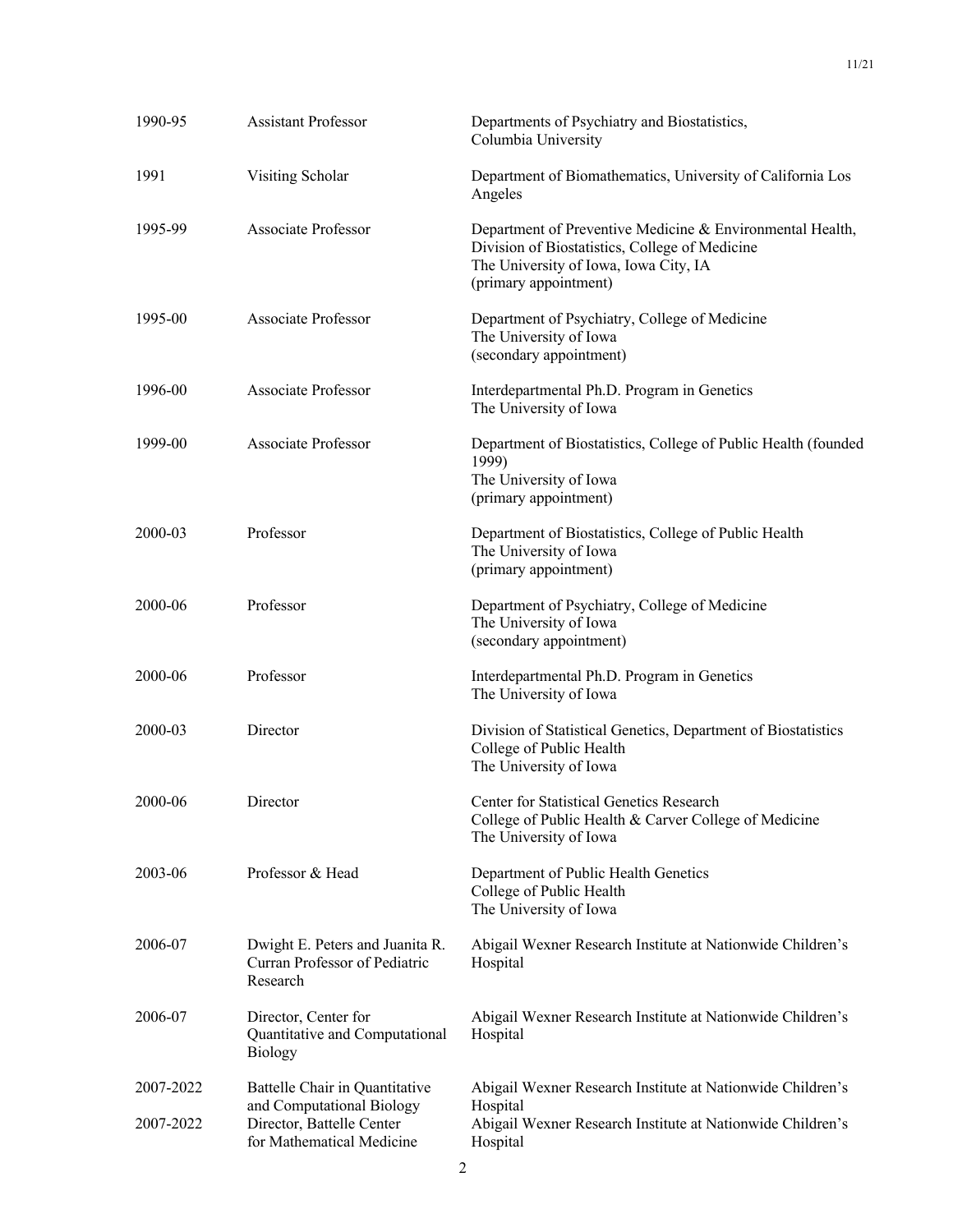|                    | (formerly known as Center for<br>Quantitative and Computational<br>Biology)    |                                                                                                     |
|--------------------|--------------------------------------------------------------------------------|-----------------------------------------------------------------------------------------------------|
| 2006-2022          | Professor (Primary)                                                            | Department of Pediatrics<br>College of Medicine<br>The Ohio State University                        |
| 2007-2022          | Professor (Secondary)                                                          | Department of Statistics<br>The Ohio State University                                               |
| 2007-2020          | Professor (Adjunct)                                                            | Department of Biomedical Informatics<br>The Ohio State University                                   |
| 2007-2010          | Professor (Adjunct)                                                            | Department of Genetics<br><b>Rutgers University</b>                                                 |
| 2011-2022<br>2022- | Vice-President for<br>Computational Research<br>Founder and Executive Director | Abigail Wexner Research Institute at Nationwide Children's<br>Hospital<br>Mathematical Medicine LLC |
|                    |                                                                                |                                                                                                     |

## **Honors and Awards**

Elected Fellow, American Association for the Advancement of Science (AAAS), 2013.

Elected Fellow, American PsychoPathological Association (APPA, founded in 1910), 2012.

National Institute of Mental Health Career Development Award, 1997-2002

Myers Center Award for the Study of Human Rights in North America (awarded to Get Smart!), 1994

World Congress on Psychiatric Genetics Junior Investigator Travel Award, Oct. 1993

National Institute of Mental Health Scientist Development Award, 1990-1995

Columbia University President's Fellowship, 1979-1982

Graduated cum laude with Honors, Barnard College, Columbia University, 1979

William Pepperell Montague Prize for Promise of Distinction in Philosophy, Barnard College, Columbia University, 1979

# **Professional Affiliations**

 Member, Society for Women in Philosophy, 1981-1986 President, New York Chapter of the Society for Women in Philosophy, 1983-1984 American Society of Human Genetics, 1990-2015 International Genetic Epidemiology Society, founding member, 1991-2017 Member, American Association for the Advancement of Science (AAAS), 2008- Member, Society for Philosophy of Science in Practice, 2009- Member, Genetics Society of America, 2012-2014 Member, American PsychoPathological Association (APPA), 2012- Member, The Philosophy of Science Association, 2013 –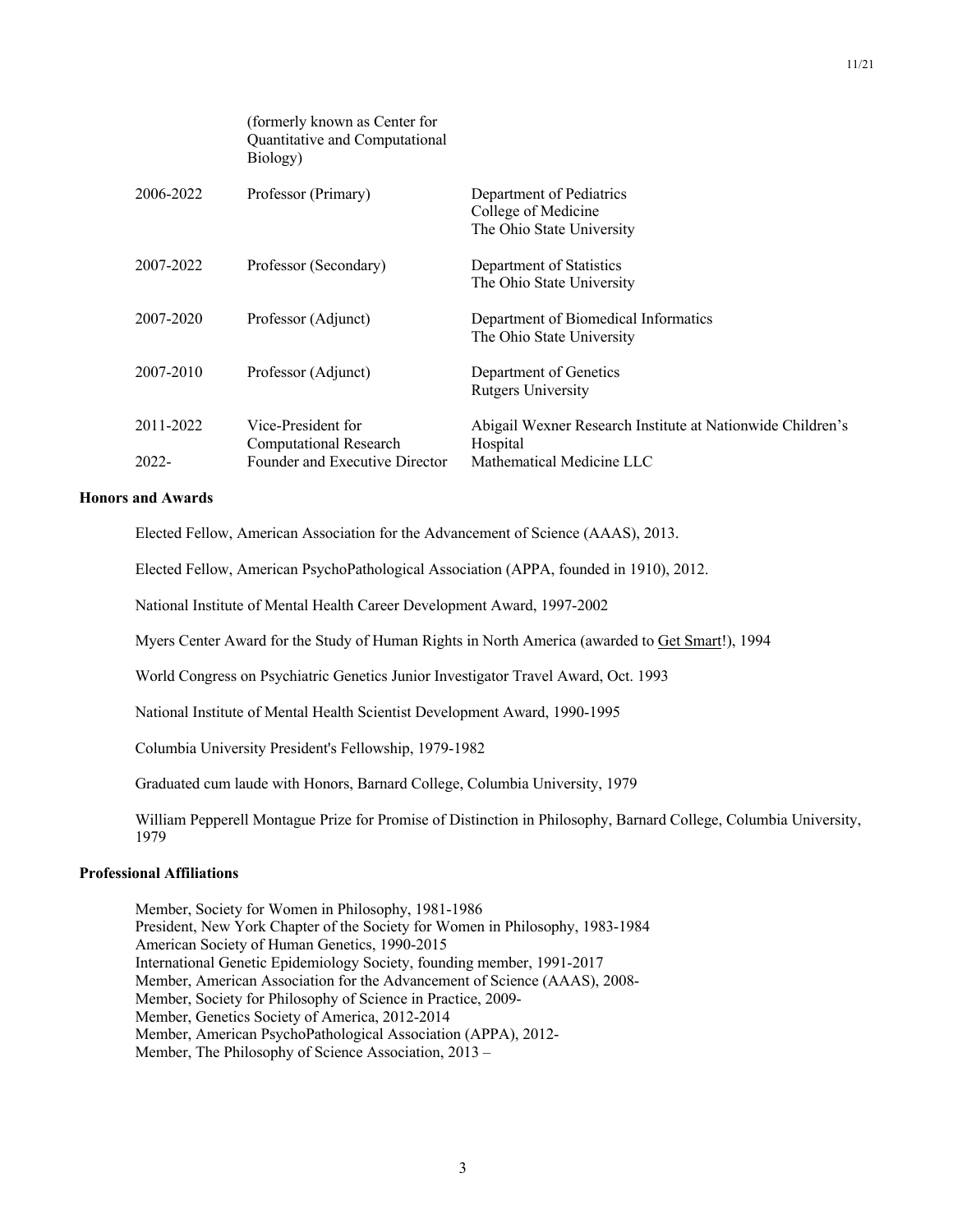### **Classroom Teaching**

| Year    | Course Title and Number                                                                        |
|---------|------------------------------------------------------------------------------------------------|
| 1981    | Formal Logic                                                                                   |
| 1982    | Epistemology                                                                                   |
| 1982-84 | Contemporary Civilization                                                                      |
| 1985    | Mathematical Logic                                                                             |
| 1986    | Mathematical Logic                                                                             |
| 1994    | Probability Theory with Statistical Applications                                               |
| 1996    | Risk and Protective Factors in Childhood Psychopathology (Child Psychiatry Residents' Lecture) |
| 1996    | Independent Study in Statistical Genetics (Susan Slager)                                       |
| 1996    | Summer Student Seminar Series in Human Genetics                                                |
| 1996    | <b>Statistical Genetics</b>                                                                    |
| 1997    | Independent Study (Terry Braun, Genetics Ph.D. Rotation)                                       |
| 1997    | Advanced Topics in Genetic Data Analysis                                                       |
| 1997    | Biostatistics Preceptorship (Kim Williamson)                                                   |
| 1998    | Risk and Protective Factors in Childhood Psychopathology (Child Psychiatry Residents' Lecture) |
| 1999    | <b>Statistical Genetics</b>                                                                    |
| 1999    | <b>Advanced Biostatistics Seminar</b>                                                          |
| 1999    | Advanced Topics in Genetic Data Analysis                                                       |
| 1999    | Biostatistics Preceptorship (Wen Huang)                                                        |
| 2001    | <b>Statistical Genetics I</b>                                                                  |
| 2001    | Advanced Topics in Genetic Data Analysis                                                       |
| 2002    | <b>Statistical Genetics I: Dichotomous Traits</b>                                              |
| 2002    | Biostatistics Preceptorship (Deli Wang)                                                        |
| 2002    | Statistical Genetics Preceptorship (Jackie Bartlett)                                           |
| 2002    | Statistical Genetics Preceptorship (LaVonne Mangin)                                            |
| 2003    | <b>Statistical Genetics I: Dichotomous Traits</b>                                              |
| 2003    | Advanced Topics in Genetic Data Analysis                                                       |
| 2003    | Biostatistics Preceptorship (Xinqun Yang)                                                      |
| 2003    | Statistical Genetics Preceptorship (Huaming Tan)                                               |
| 2004    | Statistical Genetics Preceptorship (Min Shi)                                                   |
| 2005    | Statistical Genetics Preceptorship (Diana Istook)                                              |
| 2005    | Clinical Genetics Practicum (Instructor of record for genetics clinic/journal club rotation)   |
| 2006    | Theory of Statistical Genetics                                                                 |
| 2006    | Clinical Genetics Practicum (Instructor of record for genetics clinic/journal club rotation)   |
| 2006    | Independent Study in Statistical Genetics (Yungui Huang)                                       |

# **Doctoral Thesis Committees**

 Thesis Committee Member for Daniel Nettleton Department of Statistics & Actuarial Science, The University of Iowa, Ph.D. awarded, 1996. Dissertation title: Order-restricted inference for interval mapping of quantitative trait loci

Thesis Co-director for Kai Wang

 Department of Statistics & Actuarial Science, The University of Iowa, Ph.D. awarded, 1998. Dissertation title: A Bayesian approach to replication of linkage studies

Oral Examination Committee for Maria Mendoza Department of Biostatistics, University of Iowa, Ph.D. awarded, 1999

Thesis Co-Director for Susan Slager

 Department of Biostatistics, The University of Iowa, Ph.D. awarded, 1999 Dissertation title: Linkage disequilibrium mapping of complex disorders: Investigating statistical power to detect linkage.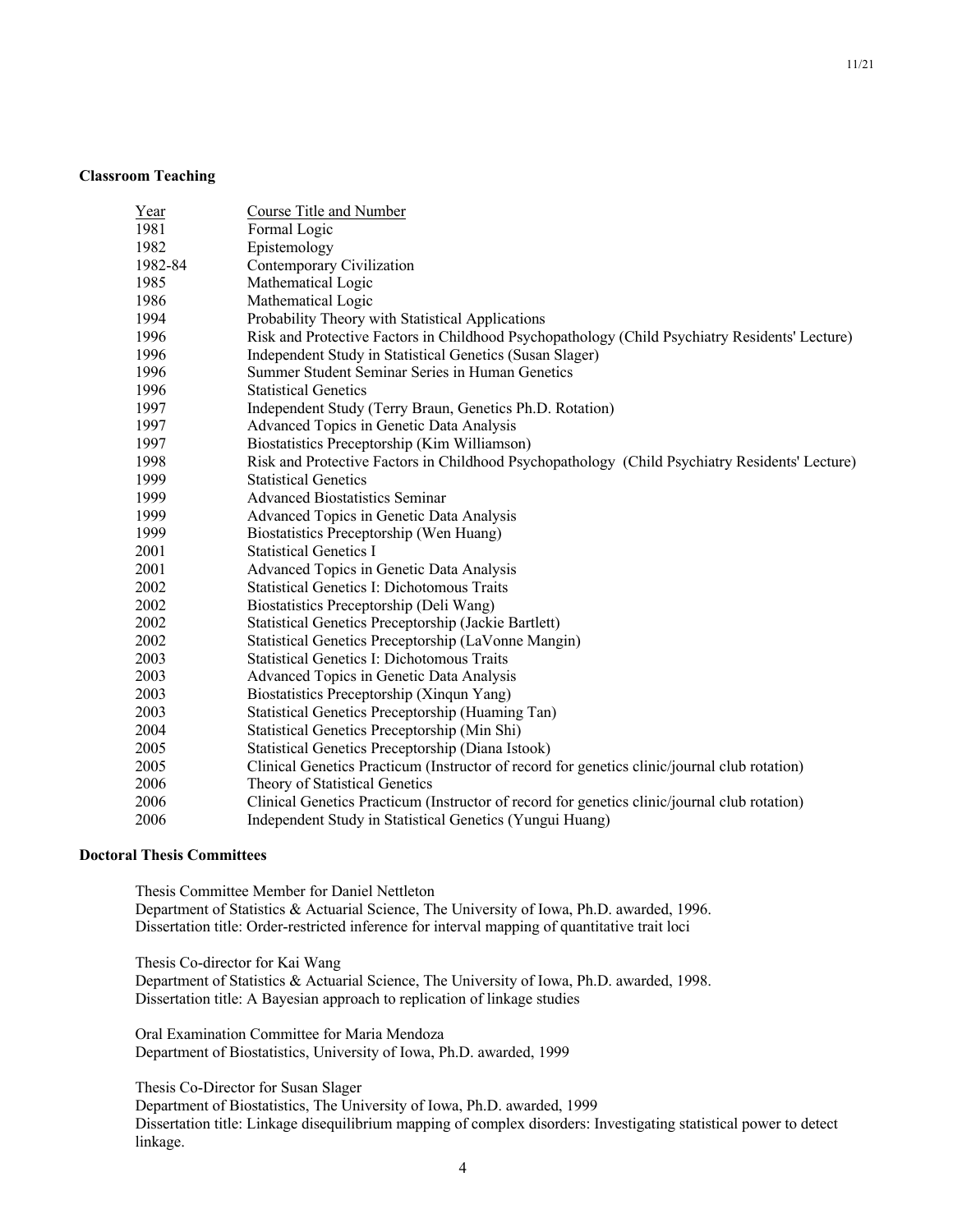Thesis Co-Director for Elizabeth Ludington Department of Biostatistics, The University of Iowa, Ph.D. awarded, 2000 Dissertation title: Sex-specific recombination in linkage analysis

Thesis Director for Mark Logue Department of Statistics & Actuarial Science, The University of Iowa, Ph.D. awarded, 2001 Dissertation title: Bayesian linkage detection under an unknown genetic model

 Thesis Committee Member for Terry Braun Interdisciplinary Genetics Ph.D. Program, The University of Iowa, Ph.D. awarded, 2001 Dissertation title: A Software Tool Architecture to Assist Disease Gene Identification

 Thesis Committee Member for Todd Scheetz Interdisciplinary Genetics Ph.D. Program, The University of Iowa, Ph.D. awarded, 2001

Thesis Committee Member for Christopher Bartlett

Center for Molecular & Behavioral Neuroscience, Rutgers University, Newark NJ, Ph.D. awarded, 2003 Dissertation title: Localization of genes negatively influencing language development in specific language impairment with applications to autism.

Thesis Co-Director for Xinqun Yang Department of Biostatistics, Division of Statistical Genetics, The University of Iowa, Ph.D. awarded, 2005 Dissertation title: A New Bayesian Approach to Disequilibrium Mapping

Thesis Co-Director for Manika Govil

Program in Public Health Genetics (Statistical Genetics), College of Public Health, The University of Iowa, Ph.D. awarded, 2005

Dissertation Title: Extensions of the Posterior Probability of Linkage: Distributed Computing, Incorporation of Genetic Map Information, an Application to Cleft Lip and/or Palate

Thesis Committee Member for Kwang-Youn Kim Department of Biostatistics, Division of Statistical Genetics, College of Public Health, The University of Iowa, Ph.D. awarded, 2006

Thesis Director for Yungui Huang Program in Public Health Genetics (Statistical Genetics), College of Public Health, The University of Iowa, Ph.D. awarded, 2000 Dissertation Title: Association Statistics Under the PPL Framework

## **Postdoctoral Fellows Supervised**

Co-Mentor for Linda Brzustowicz, M.D., Principal Investigator NIMH Mentored Career Development Award "Phenotype Definition in Familial Schizophrenia," 1997-2002 Department of Genetics, Rutgers University

 Primary Mentor for Jian Huang, Ph.D., Principal Investigator NIMH Mentored Research Scientist Development Award "Statistical Models of Genetic Anticipation in Psychiatry," 1998-2003 Department of Statistics, The University of Iowa

Co-Mentor for Peggy C. Nopoulos, M.D., Principal Investigator NIDR Mentored Patient Oriented Career Development Award "Brain Structure/Function in Orofacial Clefting Disorders," 1999-2004 Department of Psychiatry, The University of Iowa

Co-Mentor for Thomas Wassink, M.D., Principal Investigator

11/21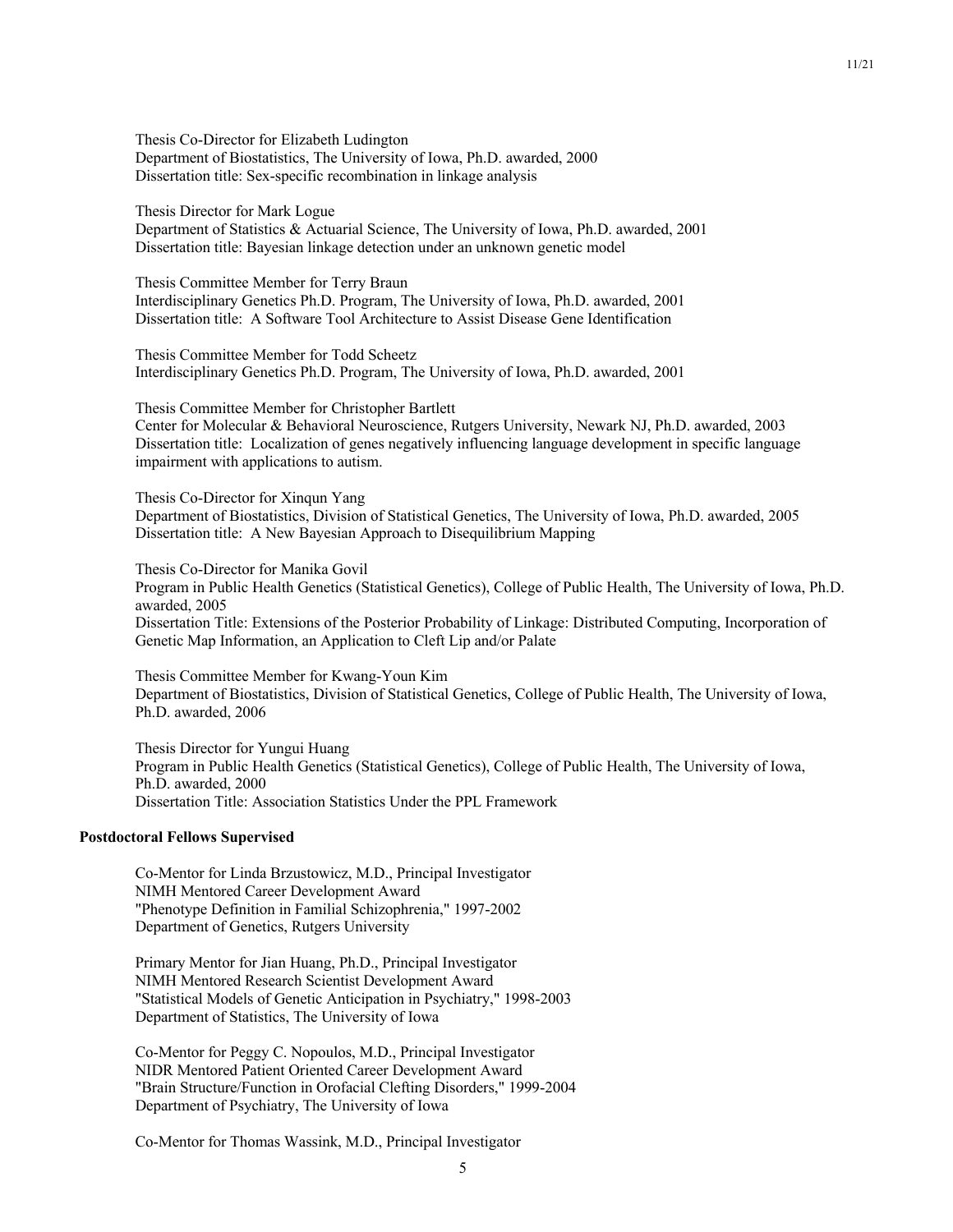NIMH Mentored Career Development Award "A Multi-faceted Search for Autism Disease Genes," 2000-2005 Department of Psychiatry, The University of Iowa

Co-Mentor for Vicki L. Ellingrod, M.D., Principal Investigator NIMH Mentored Scientist Development Award "Genetics of Antipsychotic Metabolism," 2001-2006 Department of Psychiatry, The University of Iowa

Primary Mentor for Mark Logue, Ph.D., Postdoctoral Research Fellow NIMH Psychiatric Genetics Training Program (R Crowe, PI) Department of Psychiatry, The University of Iowa, 2002

Co-Mentor for Robert Philibert, M.D., Principal Investigator NIMH Mentored Career Development Award "A Thyroid Receptor Co-Activator Hypothesis for Psychosis," 2002-2006 Department of Psychiatry, The University of Iowa

Primary Mentor for Christopher Bartlett, Ph.D., Postdoctoral Research Fellow Center for Statistical Genetics Research, University of Iowa, 2003- 2006

Primary Mentor for Hongling Wang, Ph.D., Postdoctoral Research Fellow Center for Statistical Genetics Research, University of Iowa, 2005-2006; Center for Quantitative and Computational Biology, Columbus Children's Abigail Wexner Research Institute, 2006-2007.

Primary Mentor for Sang-Cheol Seok, Ph.D., Postdoctoral Research Fellow Battelle Center for Mathematical Medicine, Abigail Wexner Research Institute at Nationwide Children's Hospital, 2007-2009.

Co-Mentor for Manika Govil, Ph.D., Principal Investigator NIDCR Translation to Independence Award "Statistical Genetic Analysis of Complex Craniofacial and Dental Genetic Disorders", 2008-2013 Center for Craniofacial and Dental Genetics, University of Pittsburgh

Primary Mentor for Kimberly Walters, Ph.D., Postdoctoral Research Fellow Battelle Center for Mathematical Medicine, Abigail Wexner Research Institute at Nationwide Children's Hospital, 2009 –2015

Member, Mentorship Committee for Jennifer Trittmann, M.D., Assistant Professor of Pediatrics Neonatal-Perinatal Medicine and the Center for Perinatal Research, Abigail Wexner Research Institute at Nationwide Children's Hospital 2012-2015

Primary Mentor for Joseph McEwen, Ph.D., Postdoctoral Research Fellow Battelle Center for Mathematical Medicine, Abigail Wexner Research Institute at Nationwide Children's Hospital. 2017

Research Supervisor for Daniel Nolan, M.D., Ph.D., Fellow, Medical Genetics and Genomics, Nationwide Children's Hospital 2020-2022

### **Administrative Committees**

| Year    | Committee                                                                                                      |
|---------|----------------------------------------------------------------------------------------------------------------|
| 1995-96 | Department of Preventive Medicine and Environmental Health, University of Iowa<br>Resource and Space Committee |
| 1996-97 | Department of Preventive Medicine and Environmental Health, University of Iowa<br>Computer Committee           |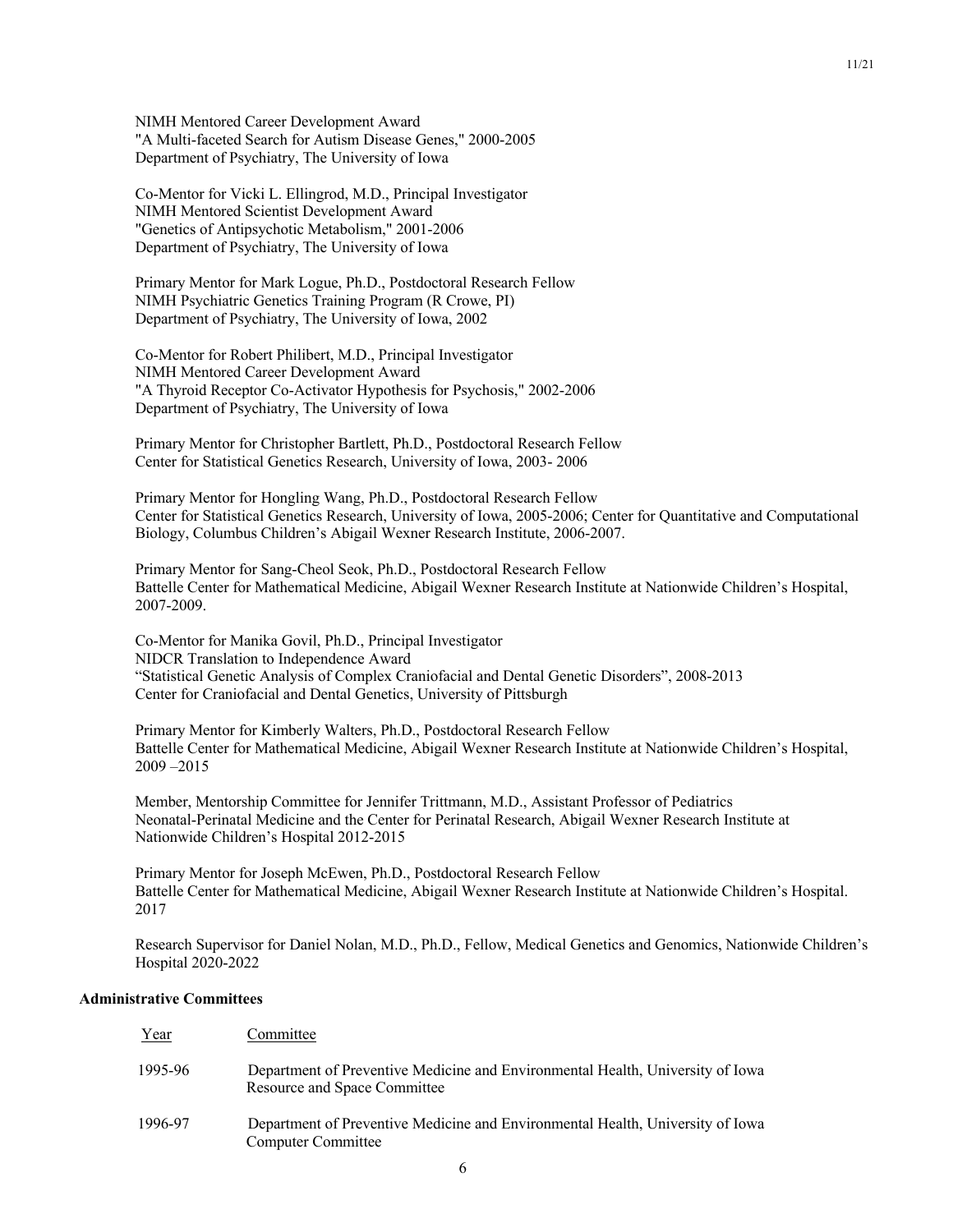| 1996-01   | Department of Preventive Medicine and Environmental Health, University of Iowa<br><b>NIMH Training Grant Steering Committee</b>                                   |
|-----------|-------------------------------------------------------------------------------------------------------------------------------------------------------------------|
| 1996-01   | Department of Preventive Medicine and Environmental Health, University of Iowa<br>Chair, NIMH Training Grant Pre-Doctoral Recruitment Committee                   |
| 1997      | Department of Preventive Medicine and Environmental Health, University of Iowa<br>Environmental Health Science Research Center,<br>Pilot Project Review Committee |
| 1997-98   | Department of Preventive Medicine and Environmental Health, University of Iowa<br><b>Biostatistics Curriculum Review Committee</b>                                |
| 1997-98   | Department of Preventive Medicine and Environmental Health, University of Iowa<br><b>Student Evaluation Committee</b>                                             |
| Fall 1998 | Department of Preventive Medicine and Environmental Health, University of Iowa<br>Faculty Organizer, M.S. Specialty and Ph.D. Qualifying Exam in Biostatistics    |
| 1999      | Ad Hoc Committee to Design a Biostatistics Track For the Undergraduate<br>Mathematics Major, University of Iowa                                                   |
| 1999-00   | Department of Preventive Medicine and Environmental Health, University of Iowa<br><b>Master's Examination Committee</b>                                           |
| 1999-01   | College of Public Health, Department of Biostatistics, University of Iowa<br>Co-chair, Statistical Genetics Search Committee                                      |
| 2000-01   | Offices of the Vice President for Research and Provost, University of Iowa<br>Member, Informatics Study Committee                                                 |
| 2000-01   | College of Public Health & College of Medicine, University of Iowa<br>Research Week Planning Committee                                                            |
| 2000-02   | Interdisciplinary Genetics Ph.D. Program, University of Iowa<br>Planning Committee for new Bioinformatics and Computational Biology Track                         |
| 2000-02   | College of Medicine, Department of Psychiatry, University of Iowa<br><b>Statistical Genetics/Psychiatry Search Committee</b>                                      |
| 2000-06   | College of Public Health, University of Iowa<br>CPH Research Advisory Council                                                                                     |
| 2001-02   | College of Public Health, Department of Biostatistics, University of Iowa<br>Chair, Statistical Genetics Search Committee                                         |
| 2001-02   | College of Public Health, Department of Biostatistics, University of Iowa<br>Biostatistics Department Head Search Committee                                       |
| 2001-02   | College of Public Health, University of Iowa<br>Merck Fellowship Committee                                                                                        |
| 2001-02   | College of Public Health, University of Iowa<br>New Investigator Research Award Review Committee                                                                  |
| 2001-02   | Offices of the Vice President for Research and Dean of the Graduate College, University of Iowa<br>Informatics Initiative Steering Committee                      |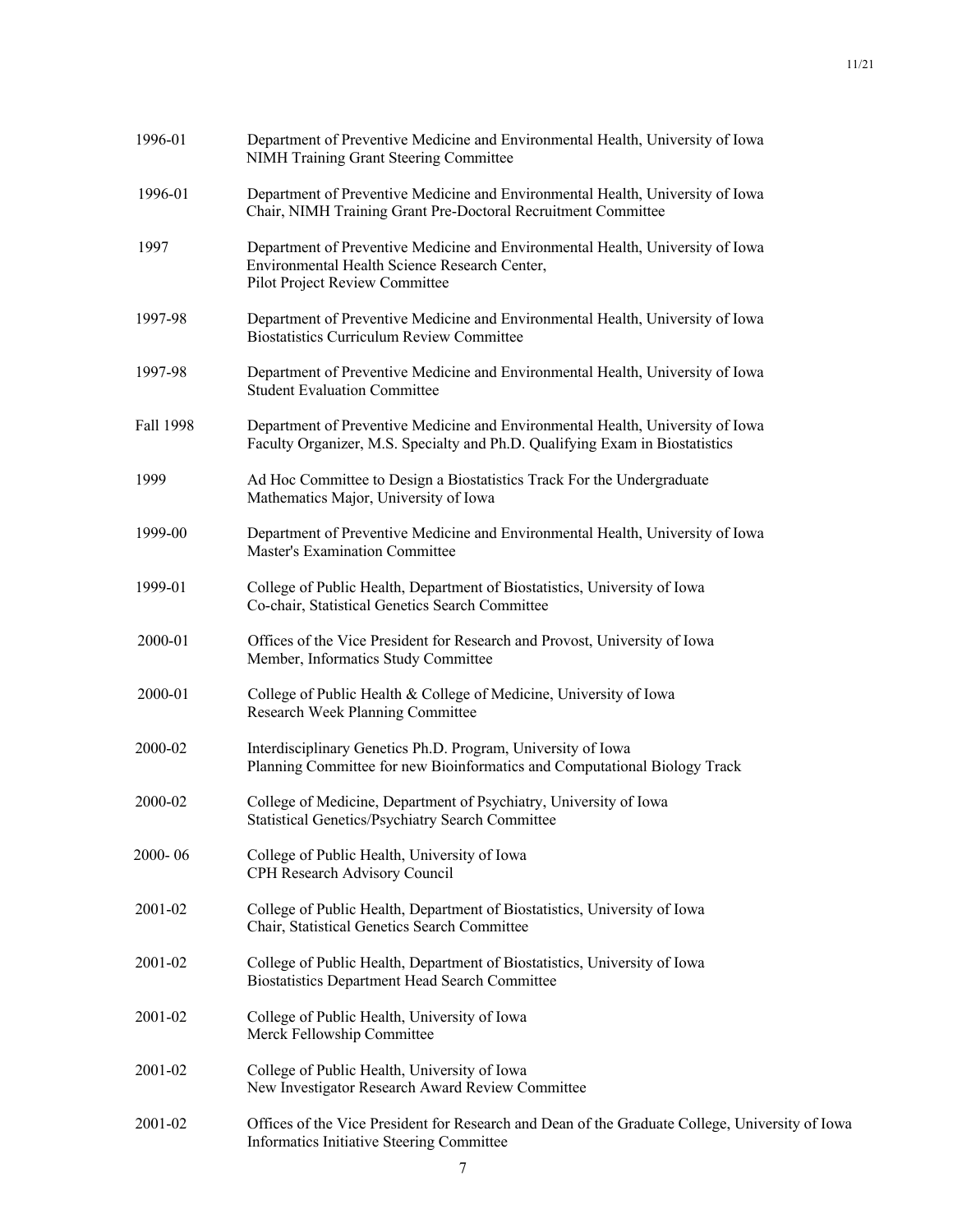| 2002-05   | College of Public Health, University of Iowa<br>Chair, Computation and Informatics Committee                                                   |
|-----------|------------------------------------------------------------------------------------------------------------------------------------------------|
| 2002-03   | College of Public Health, University of Iowa<br>Chair, Admissions Committee, Department of Biostatistics                                       |
| 2002-05   | Health Informatics Program Steering Committee                                                                                                  |
| 2003      | College of Public Health, Department of Biostatistics, University of Iowa<br>Chair, Statistical Genetics Subtrack Comprehensive Exam Committee |
| 2003-04   | College of Public Health, Program in Public Health Genetics, University of Iowa<br>Chair, Strategic Planning Committee                         |
| 2003-06   | College of Public Health, University of Iowa<br><b>Executive Committee</b>                                                                     |
| 2003-05   | College of Public Health, University of Iowa<br>Alumni Relations Council                                                                       |
| 2003-05   | Co-Chair, Offices of the Vice President for Research and Dean of the Graduate College,<br>University of Iowa Informatics Steering Committee    |
| 2003-06   | Interdisciplinary PhD Program in Genetics, University of Iowa<br><b>Computational Genetics Subtrack Committee</b>                              |
| 2004      | Graduate College, University of Iowa<br>Collegiate Consulting Group                                                                            |
| 2010-2011 | Member, Research Information Technology Advisory Council, Abigail Wexner Research Institute<br>at Nationwide Children's Hospital               |
| 2011-2014 | Chair, Research Information Technology Advisory Council, Abigail Wexner Research Institute at<br>Nationwide Children's Hospital                |
| 2010-2022 | Member, Research Conflict of Interest Committee, Abigail Wexner Research Institute at<br>Nationwide Children's Hospital                        |
| 2011-2012 | Member, Research Strategic Planning Committee, The Ohio State University                                                                       |
| 2011-2018 | Member, Enterprise Data Strategy Committee, Nationwide Children's Hospital                                                                     |
| 2012      | Chair, The Chief Research Information Officer Search Committee, Abigail Wexner Research<br>Institute at Nationwide Children's Hospital         |
| 2013-2014 | Member, The Chief Research Information Officer Search Committee, Abigail Wexner Research<br>Institute at Nationwide Children's Hospital        |
| 2013-2014 | Chair, Research Computing Executive Committee, Abigail Wexner Research Institute at<br>Nationwide Children's Hospital                          |
| 2014      | Member, Director of Genomics Search Committee, Nationwide Children's Hospital                                                                  |
| 2014      | Member and Affirmative Action Advocate, Center for Gene Therapy Faculty Member Search<br>Committee, Nationwide Children's Hospital             |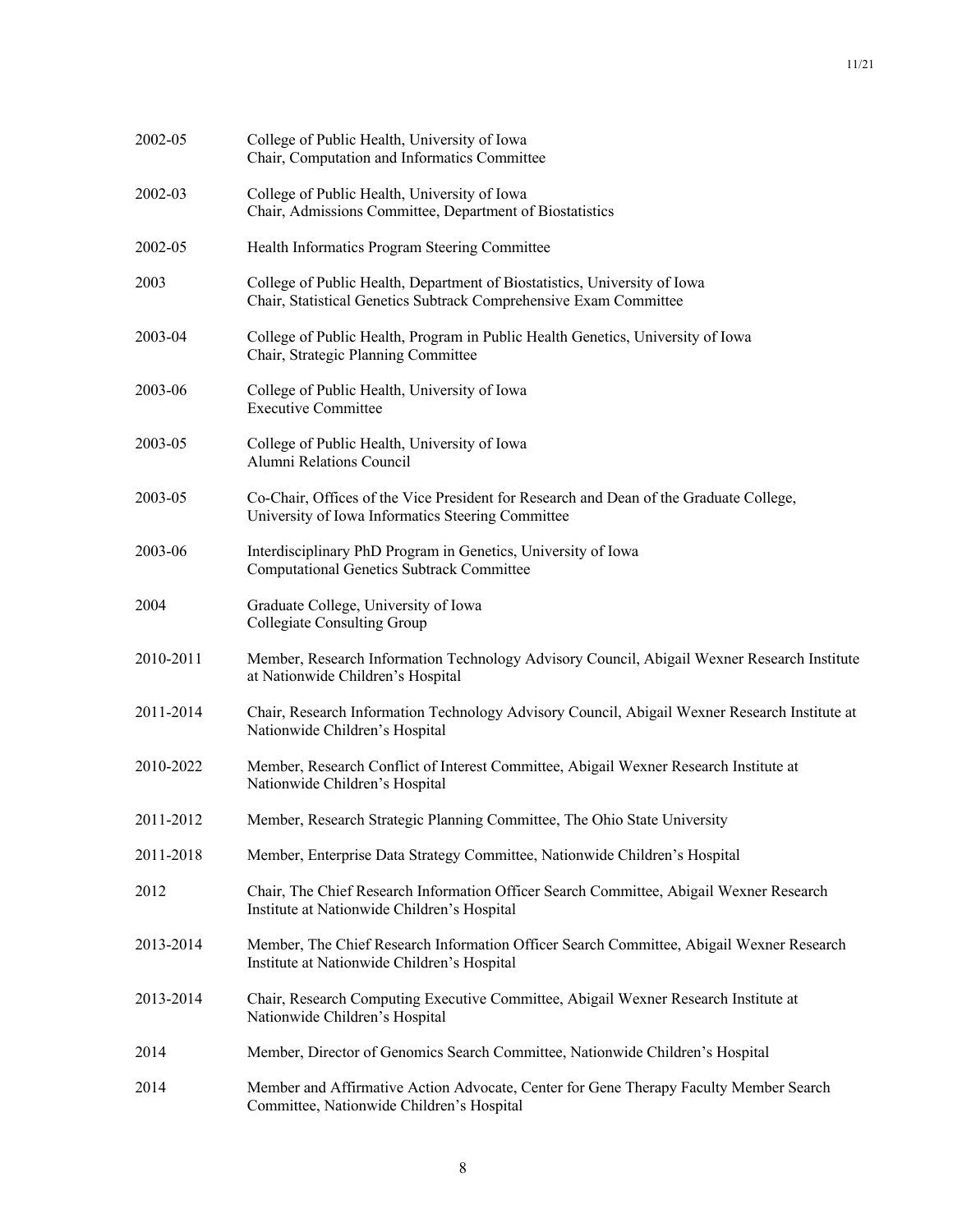| 2014-2022 | Member, Internal Advisory Board for the Center for Genomic Medicine & Pharmacogenomics, The<br>Ohio State University College of Medicine                                             |
|-----------|--------------------------------------------------------------------------------------------------------------------------------------------------------------------------------------|
| 2016      | Member, Research Retreat Planning Committee, Abigail Wexner Research Institute at Nationwide<br>Children's Hospital                                                                  |
| 2016-2017 | Member, Biostatistical Core Director Search Committee, Abigail Wexner Research Institute at<br>Nationwide Children's Hospital                                                        |
| 2016-2017 | Member, Biobehavioral Health Faculty Search Committee, Abigail Wexner Research Institute at<br>Nationwide Children's Hospital                                                        |
| 2017-2022 | Member, Bremer Lecture Selection Committee, Abigail Wexner Research Institute at Nationwide<br>Children's Hospital                                                                   |
| 2017-2022 | Member, Promotion and Tenure Committee, Department of Pediatrics, The Ohio State College of<br>Medicine                                                                              |
| 2019-2020 | Member, Center for Childhood Cancer and Blood Diseases Faculty Search Committee, Abigail<br>Wexner Research Institute at Nationwide Children's Hospital                              |
| 2019-2020 | Member and Affirmative Action Advocate, Center for Innovation in Pediatric Practice Faculty<br>Search Committee, Abigail Wexner Research Institute at Nationwide Children's Hospital |
| 2020      | Member, Review Committee, Additional Ventures Fund Grant Proposals, Abigail Wexner Research<br>Institute at Nationwide Children's Hospital                                           |

# **Other Professional Activities**

| Year       | Activity                                                                                                                                                                                                                                                                                         |
|------------|--------------------------------------------------------------------------------------------------------------------------------------------------------------------------------------------------------------------------------------------------------------------------------------------------|
| 1991       | Invited Participant, Genetics Training Workshop,                                                                                                                                                                                                                                                 |
|            | MacArthur Foundation Mental Health Research Network                                                                                                                                                                                                                                              |
| $1990 -$   | Participant in Genetic Analysis Workshops 7, 9, 10, 11, 12, 13, 15                                                                                                                                                                                                                               |
| 1994 -     | Referee for American Journal of Epidemiology, American Journal of Human Genetics, American<br>Journal of Public Health, Annals of Human Genetics, Archives of General Psychiatry, European<br>Journal of Human Genetics, Genomics, Neuropsychiatric Genetics, Nature Genetics, Thyroid<br>et al. |
| 1995       | NIMH Ad Hoc Genetics Review Committee                                                                                                                                                                                                                                                            |
| 1996, 2000 | Referee for Genetic Analysis Workshop 10 publication submissions                                                                                                                                                                                                                                 |
| 1996-2001  | Consultant, NIH-NIDCD Grant R01 DC01654, Family Genetic Studies of Language<br>Impairment. PI: P Tallal                                                                                                                                                                                          |
| 1997       | NIMH Genetics and Epidemiology Initial Review Group                                                                                                                                                                                                                                              |
| 1998       | NIMH, Chair, Special Initial Review Group                                                                                                                                                                                                                                                        |
| 1998, 2000 | Co-chair, Psychiatric Genetics Chromosome 5 Workshops                                                                                                                                                                                                                                            |
| 1997-2005  | Member of International Board of Scientific Advisors, Canadian Medical Research<br>Grant GR-14501, The Genetics of Complex Disorders: An Integrated Approach<br>To the Study of Bipolar Disorder, Schizophrenia, Alcoholism and Autism. PI's:<br>M Maziade, R Palmour, MA Roy, P Szatmari        |
|            |                                                                                                                                                                                                                                                                                                  |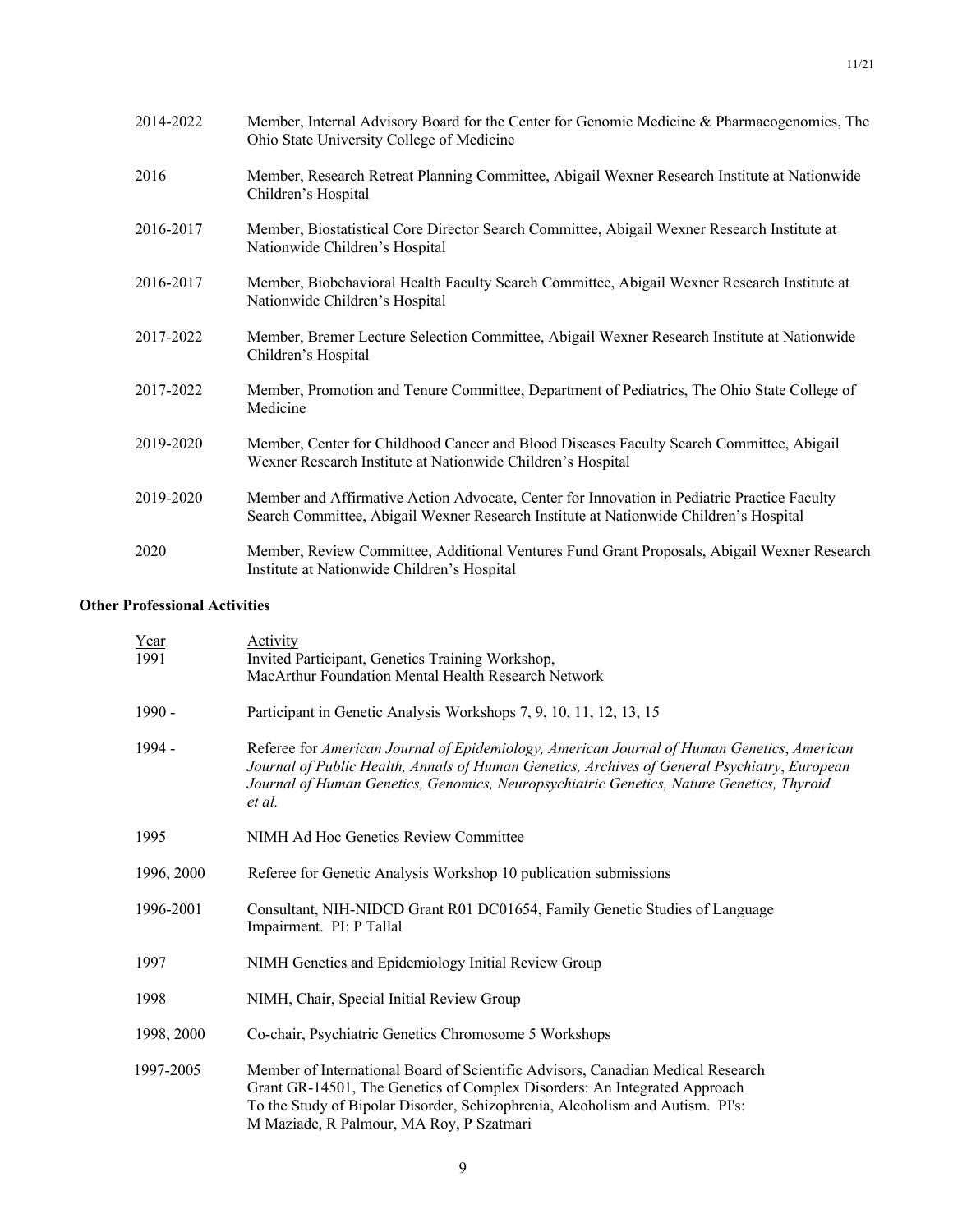| 1998      | Organizer and Chair, Iowa Workshop in Statistical Genetics in Public Health, June 15-17, 1998, The<br>University of Iowa                                                                |
|-----------|-----------------------------------------------------------------------------------------------------------------------------------------------------------------------------------------|
| 2001      | Associate Editor, Genetic Analysis Workshop (Genet Epidem)                                                                                                                              |
| 2002      | Session Co-Moderator, Haplotype blocks and linkage disequilibrium mapping. American Society of<br>Human Genetics, Baltimore MD                                                          |
| 2002      | NIH Special Review Panel                                                                                                                                                                |
| 2002      | NCI Biostatistics Program, External Review Committee                                                                                                                                    |
| 2002-2005 | Psychiatric Genetics editorial board                                                                                                                                                    |
| 2002      | American Society of Human Genetics, Abstract Reviewer for 2002 Annual Meeting                                                                                                           |
| 2003      | NIH Mammalian Genetics Review Committee, Ad Hoc Member                                                                                                                                  |
| 2003      | Judge, Poster Session, College of Medicine/College of Public Health Research Week                                                                                                       |
| 2004      | Invited Participant and Presenter, NIH Forum on "Gene Discovery in Mental Disorders: How to<br>Proceed?", Laguna Beach CA                                                               |
| 2004      | Judge, Poster Session, College of Medicine/College of Public Health Research Week                                                                                                       |
| 2004      | Group Leader, Genetic Analysis Workshop 14, Noordwijkerhout, The Netherlands                                                                                                            |
| 2004-2006 | Collaborator, Gerontological Nursing Interventions Research Center, UI College of Nursing                                                                                               |
| 2005      | Associate Editor, Genetic Analysis Workshop 14 (Biomed Central)                                                                                                                         |
| 2006-2011 | Scientific Consultant to Genome Canada's Autism Genome Project (Steve Scherer, PI)                                                                                                      |
| 2006      | Participant, Committee on Institutional Cooperation (CIC) Professional Development Seminar for<br>Department Heads and Chairs, Park Ridge, Illinois February 9-11                       |
| 2006      | Invited Participant, "A Critical Assessment of Autism Genetics" and Chair, Session<br>5 Statistical Genetics, Banbury Center, Cold Spring Harbor Laboratory NY, March 12-14             |
| 2006      | Invited Workshop Participant, "Systems Genetics and Complex Phenotypes." National Institute of<br>General Medical Sciences, Bethesda MD, September 7-9                                  |
| 2006      | Group Leader, Genetic Analysis Workshop 15, St. Pete Beach, FL                                                                                                                          |
| 2006-2011 | Consultant, Molecular Genetic Study of Autism and Related Phenotypes<br>In Extended Pedigrees, CIHR, Szatmari PI                                                                        |
| 2007-2008 | Scientific Consultant to NIH 1R01DK-077510-01<br>'Genome-wide association of common alleles with long-term diabetic complications'<br>Period: 09/30/2006 08/31/2009<br>PI: AD Paterson. |
| 2007      | Associate Editor, Genetic Analysis Workshop 15, (Biomed Central)                                                                                                                        |
| 2005-2007 | Member, NIH Center for Inherited Disease Research Access Committee                                                                                                                      |
| 2007-2008 | Chair, NIH Center for Inherited Disease Research Access Committee                                                                                                                       |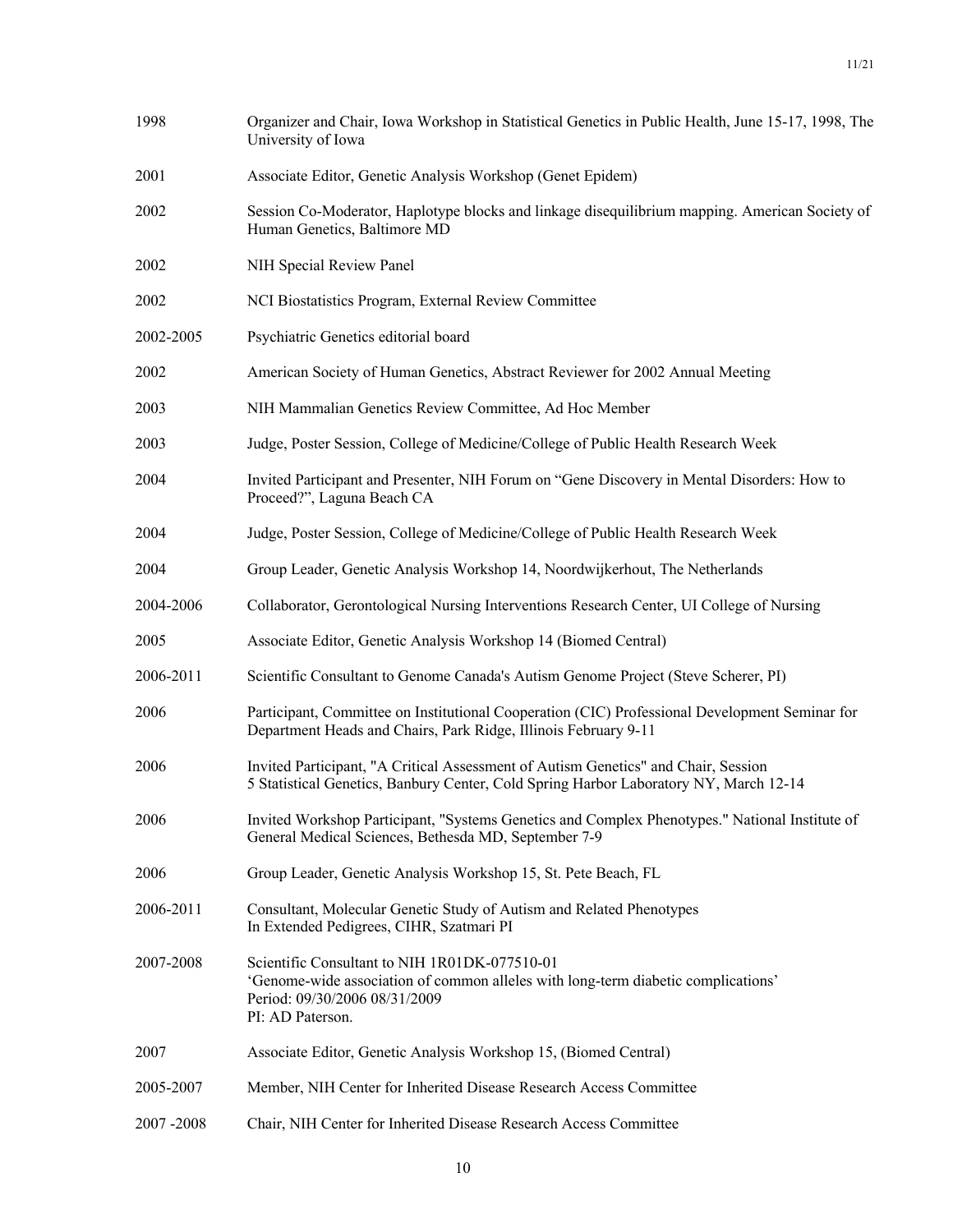| 2008          | Chair, NIH Center for Inherited Disease Research Ad hoc Review                                                                                                                                                                                                                                                                    |
|---------------|-----------------------------------------------------------------------------------------------------------------------------------------------------------------------------------------------------------------------------------------------------------------------------------------------------------------------------------|
| 2008          | Session Co-Moderator, Neuropsychiatric Disorders and Neurodevelopment.<br>American Society of Human Genetics, Philadelphia, PA                                                                                                                                                                                                    |
| 2008-2013     | Consultant, "Genome-Wide Association Study of Hypoplastic Left Heart and Related Defects"<br>RO1 HL090506, McBride PI                                                                                                                                                                                                             |
| 2010-2012     | Member, Steering Committee, NIMH Rutgers University Cell and DNA Repository<br>U24 MH068457, Tischfield, PI                                                                                                                                                                                                                       |
| 2010          | Member, NIA Special Emphasis Panel (U01: Alzheimer's Disease Neuroimaging Initiative)                                                                                                                                                                                                                                             |
| 2010-2013     | Member, College of CSR Reviewers, National Institutes of Health Center for Scientific Review                                                                                                                                                                                                                                      |
| 2010-2016     | Associate Editor, Human Heredity                                                                                                                                                                                                                                                                                                  |
| 2011-2016     | Editorial Board, G3:Genes Genomes Genetics, International Conference on Mathematical and<br><b>Computational Medicine</b>                                                                                                                                                                                                         |
| 2012          | Co-Organizer (with Gunter Wagner, Yale University), Workshop on Measure Theoretic Issues in<br>Biology, Columbus, Ohio, June 10-12.                                                                                                                                                                                               |
| 2013          | Member, Advisory Panel, "Foundations of Quantification and Measurement in the Biological<br>Science", Templeton Foundation, New York, NY, February.                                                                                                                                                                               |
| 2014          | Ad Hoc Grant Reviewer, Natural Sciences and Engineering Research Council of Canada                                                                                                                                                                                                                                                |
| 2015          | Organizer, American Association for the Advancement of Science Symposium "Extracting<br>Evidence from Biological Data: Multiple Disciplines Get In on the Act," San Jose, CA, February<br>14.                                                                                                                                     |
| $2015 - 2022$ | Director, Institutional High Performance Computing facility, Nationwide Children's Hospital                                                                                                                                                                                                                                       |
| 2016          | Organizer, Society for Philosophy of Science in Practice Symposium, "Replication and Evidence: A<br>Tenuous Relationship," Glassboro, NJ, June 17-19.                                                                                                                                                                             |
| 2017          | Invited Symposium participant, "Evidence: An Interdisciplinary Conversation about Knowing and<br>Certainty," Center for Science and Society and the Institute for Social and Economic Research and<br>Policy, Columbia University, New York, NY, April 21-22. (See also Scientific Presentations and<br>Invited Lectures, below.) |
| 2017          | Invited Symposium participant, "Unraveling Genetic Modifiers of Muscular Dystrophy" Eccles<br>Institute of Human Genetics, University of Utah, Salt Lake City, UT, May 24. (See also Scientific<br>Presentations and Invited Lectures, below.)                                                                                    |
| 2017          | Invited Workshop participant, "How do we decide what to measure?" Centre for Biodiversity<br>Dynamics, Norwegian University of Science and Technology, Trondheim, Norway, June 6-10. (See<br>also Scientific Presentations and Invited Lectures, below.)                                                                          |
| $2018 - 2020$ | Member, Ohio Supercomputing Center/OARnet Advisory Board                                                                                                                                                                                                                                                                          |
| 2019 - 2022   | Advisory Board Member, The Ohio State University Research Cyberinfrastructure and Advanced<br>Computing Advisory Council                                                                                                                                                                                                          |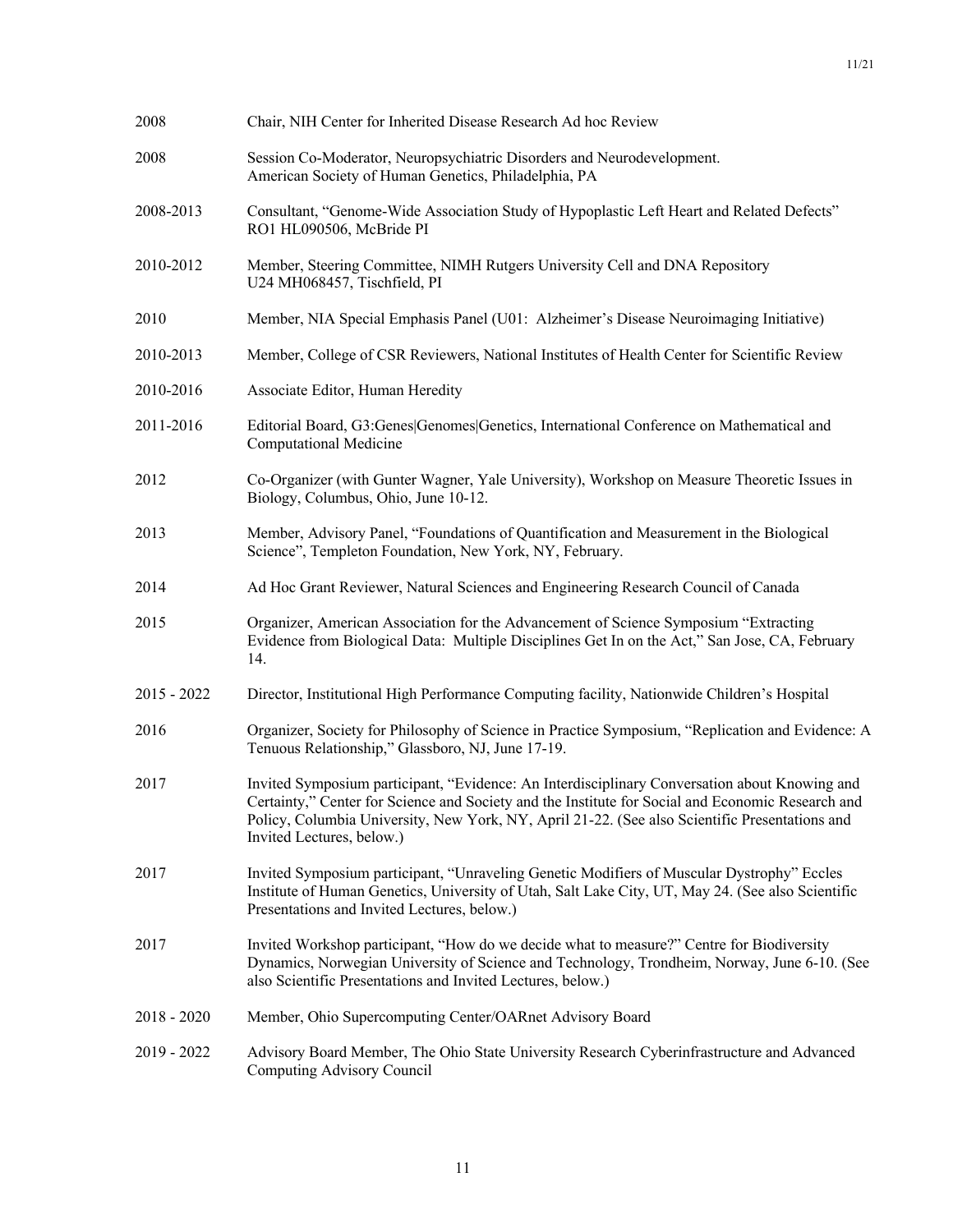# **Research Grants**

| Title & Agency<br>Post-doctoral Fellowship in Psychiatric Genetics<br>NIMH Training Grant MH14620 (Raymond Crowe, PI)                                              | Role<br>Faculty<br>Member | Dates<br>1989-2002 |
|--------------------------------------------------------------------------------------------------------------------------------------------------------------------|---------------------------|--------------------|
| Genetic Modeling of Child Psychopathology<br>NIH Mentored Career Development Award K01 MH00884                                                                     | PI                        | 1990-1995          |
| Psychiatric Genetics and Family Studies: Robust Methods<br>NIH R01 MH48858 (Susan E. Hodge, PI)                                                                    | $Co-I$                    | 1992-1997          |
| Sampling Models & Methods for Complex Genetic Diseases<br>NIMH Shannon Award                                                                                       | PI                        | 1994-1995          |
| Family Study of Obsessive Compulsive Disorder<br>NIH R01 MH44175 (Abby Fyer, PI)                                                                                   | $Co-I$                    | 1994-1998          |
| Sampling Models & Methods for Complex Genetic Diseases<br><b>NIH R01 MH2841</b>                                                                                    | PI                        | 1995-2004          |
| Pre- and Post-doctoral Fellowships in Psychiatric<br>Epidemiology and Biometry<br>NIMH Training Grant MH15168 (Robert Woolson, PI)                                 | Faculty<br>Member         | 1996-2001          |
| Genetic Modeling of Psychopathy<br>NIMH Career Development Award K02 MH01432                                                                                       | PI                        | 1997-2002          |
| Linkage Study of Panic Disorder<br>NIMH R01 MH 34728 (Raymond Crowe, PI)                                                                                           | $Co-I$                    | 1997-2000          |
| Collaborative Linkage Study of Autism<br>NIH R01 MH5528401 (Joseph Piven, PI)                                                                                      | $Co-I$                    | 1999-2004          |
| Molecular Genetics of Autism<br>NIMH R01 NS43550 (Thomas Wassink, PI)                                                                                              | $Co-I$                    | 2002-2006          |
| Gene-Brain-Behavior Relationships in Autism<br>NIMH STAART Center U54 MH066418 (Joseph Piven, PI)                                                                  | $Co-I$                    | 2002-2007          |
| Infrastructure to Facilitate Discovery of Autism Genes<br>NINDS R01 NS42165-01                                                                                     | $Co-PI$                   | 2002-2009          |
| Autism Genome Project<br>National Alliance for Autism Research (NAAR)<br>PI for Data Coordination Site                                                             | $Co-PI$                   | 2004-2006          |
| Integrated Statistical and Computational Methods for Isolating<br>Genes for Non-Syndromic Cleft Lip with or without Cleft Palate<br>Roy J Carver Charitable Trust  | PI                        | 2005-2007          |
| Identification and Functional Assessment of Autism<br><b>Susceptibility Genes</b><br>NIMH R01 MH76433<br>Linked to separate R01s to L. Bruzstowicz and J. Millonig | PI                        | 2005-2011          |
| Molecular Genetic Study of Autism and Related Phenotypes                                                                                                           | Co-I                      | 2005-2010          |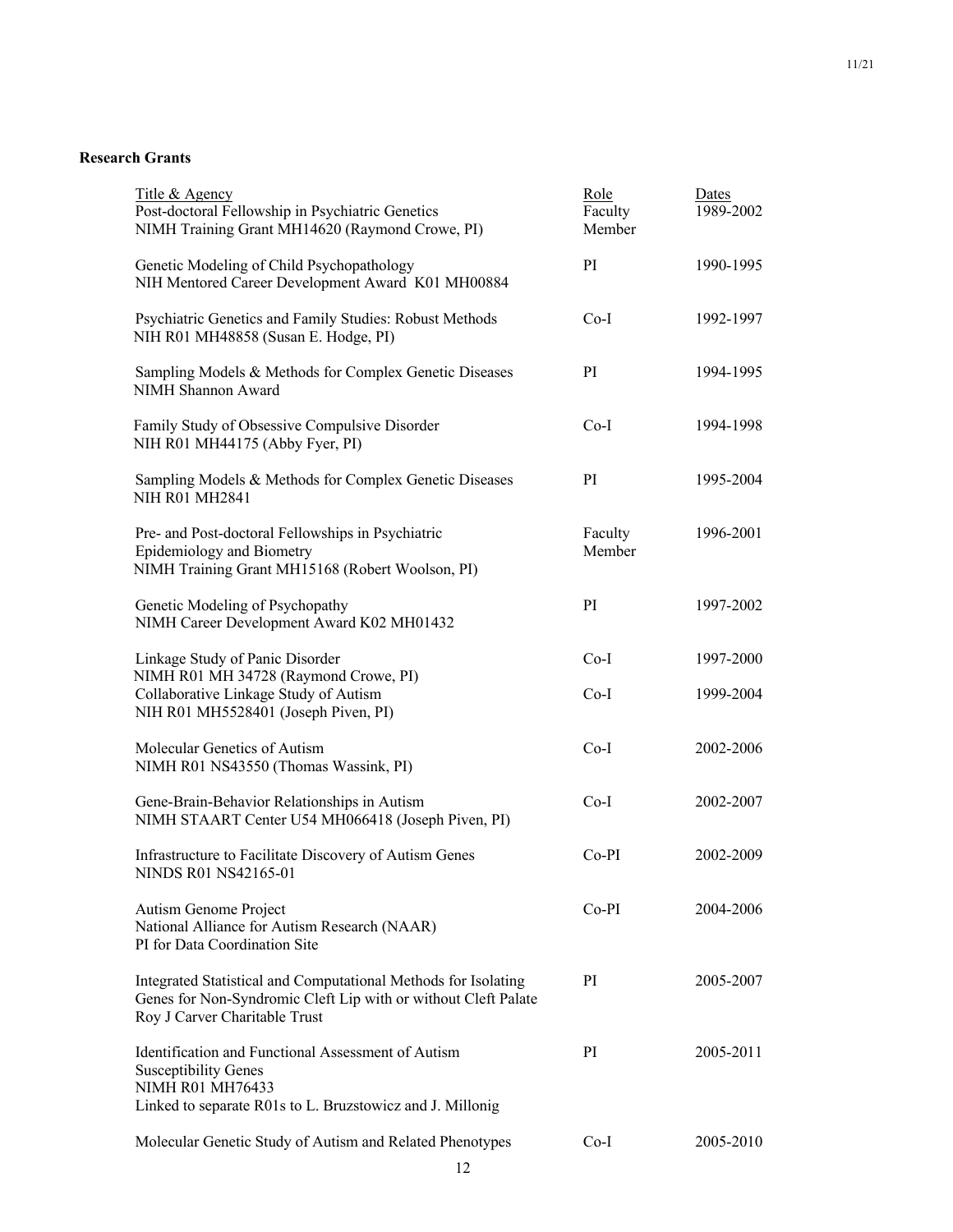| In Extended Pedigrees                |
|--------------------------------------|
| NIMH RO1 MH076028 (Joseph Piven, PI) |

| Bayesian Reanalysis of a Multi-Site Gene-Mapping Study of<br>Cleft Lip/Cleft Palate<br><b>NIDCR R03 DE017167</b>                                             | PI            | 2006-2008 |
|--------------------------------------------------------------------------------------------------------------------------------------------------------------|---------------|-----------|
| Autism Genome Project<br><b>Autism Speaks</b><br>PI for Data Coordinating Site                                                                               | $Co-PI$       | 2007-2012 |
| <b>Autism Trio Collection Consortium</b><br><b>Autism Speaks</b><br>PI for Data Coordinating Site                                                            | $Co-PI$       | 2007-2009 |
| Coalescent Modeling for Genetic Mapping in<br><b>Population-Based Samples</b><br>IPR and Population & Health TIE Seed Grant, The Ohio State University       | $Co-PI$       | 2008-2009 |
| The Psychiatric GWAS Consortium: Integrated<br>and Coordinated GWAS Meta-Analyses<br>NIH U01 MH085515 (Mark Daly, PI)                                        | $Co-I$        | 2008-2009 |
| Combining Epidemiologic Designs to<br>Model Genetic Risks for Psychiatric Disorders<br><b>NIMH RO1 MH086117</b>                                              | PI            | 2009-2012 |
| Combining Epidemiologic Designs to<br>Model Genetic Risks for Psychiatric Disorders (Supplement)<br>NIMH RO1 MH086117 S1                                     | PI            | 2010-2012 |
| A Molecular Genetic Study of Autism and Related Phenotypes<br>In Extended Pedigrees<br>Canadian Institutes of Health Research (Peter Szatmari, PI)           | $Co-I$        | 2011-2016 |
| NIMH Center for Collaborative Genetic Studies (CCGS)<br>Combined Analysis of Psychiatric Studies (CAPS)<br>NIH U24MH068457 (LM Brzutowicz, J Tischfield, PI) | PI (CAPS)     | 2012-2025 |
| Quantitative determination of Ecological Niches for Polymicrobial<br>Colonization in OM<br>NIH RO1 GM 103612 (Jayajit Das, PI)                               | $Co-I$        | 2013-2017 |
| Genetic Modifiers of Duchenne Muscular Dystrophy<br>NIH R01 NS 085238 (Kevin Flanigan, PI)                                                                   | $Co-I$        | 2014-2027 |
| A National Pediatric Learning Health System<br>Patient-Centered Outcomes Research Institute (Chris Forrest, PI)                                              | Site PI (NCH) | 2014-2015 |
| Uncovering Basic Signaling Mechanisms in NK Cells in Mice<br>And Humans<br>NIH R56 AI 108880 (Jayajit Das, PI)                                               | $Co-I$        | 2014-2016 |
| Measuring the Evidence in Evidence-Based Medical Research<br>W. M. Keck Foundation                                                                           | PI            | 2015-2019 |
| The Nature and Uses of Evidence in Science<br>Columbia University Center for Science and Society                                                             | $Co-PI$       | 2019      |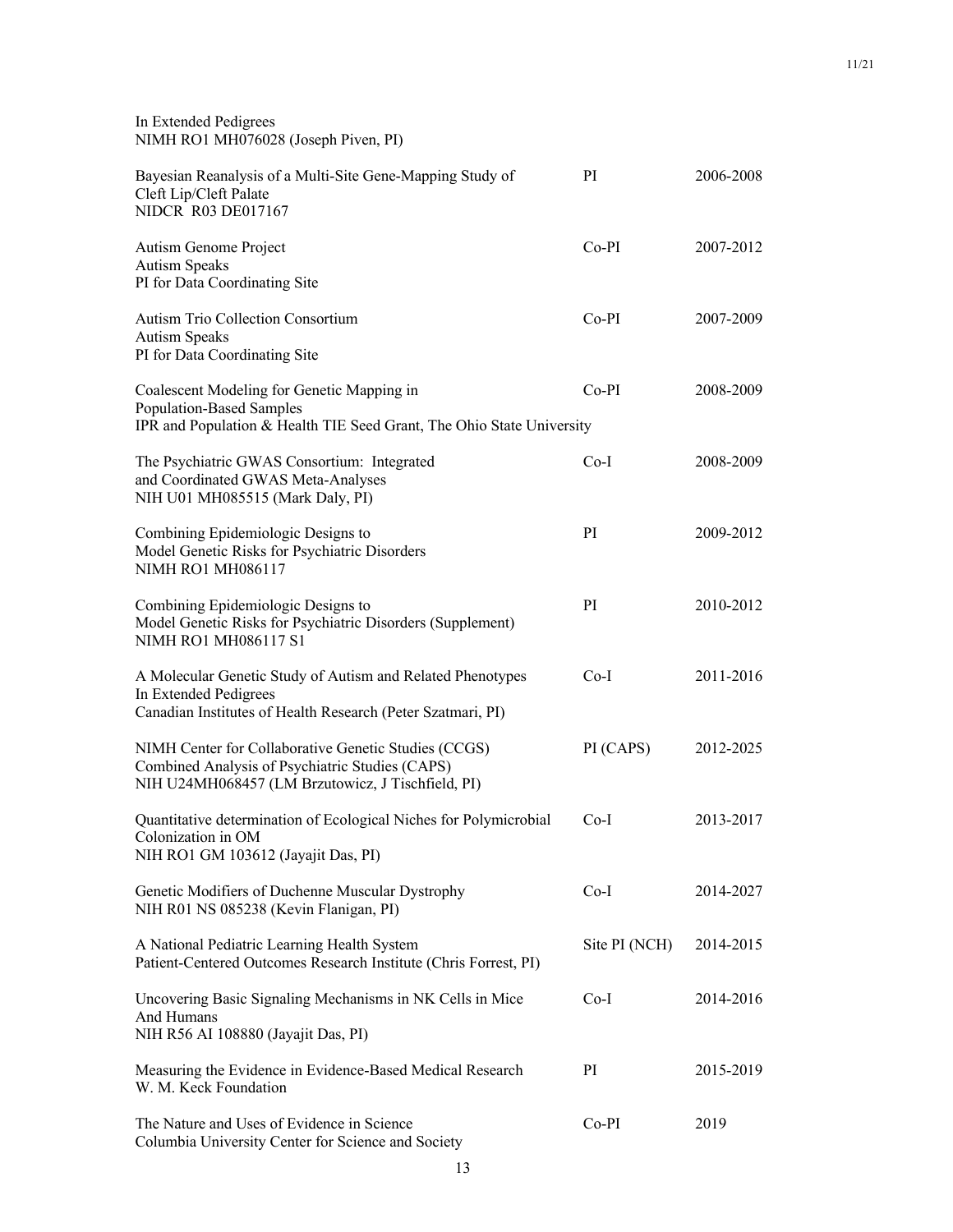PediAtric ReseArch of Drugs, Immunoparalysis Co-I 2019 – 2024 and Genetics during MODS NIH R01 HD 095976 (Mark Hall, PI)

## **Patents**

Modulators of Disease Severity in Muscular Dystrophy. Flanigan K, Weiss RB, **Vieland VJ**. *Submitted September 22, 2017*.

### **Bibliography**

#### Peer-reviewed Publications

- 1. Shaffer D, **Vieland V**, Garland A, Rojas M, Underwood M, and Busner C. Adolescent suicide attempters: Response to suicide-prevention programs. JAMA 264-3151-3155, 1990.
- 2. Shaffer D, Garland A, **Vieland VJ**, Underwood M, and Whittle B. The impact of curriculum-based suicide prevention programs for teenagers. J Am Acad Child Adolesc Psychiatry 30:588-596, 1991.
- 3. **Vieland VJ**, Whittle B, Garland A, Hicks R, and Shaffer D. The impact of curriculum-based suicide prevention programs for teenagers: An 18-month follow-up. J Am Acad Child Adolesc Psychiatry 30:811-815, 1991.
- 4. Shaffer D, **Vieland VJ**, Garland A, et al. Adolescents who attempt suicide reply. JAMA Journal of the American Medical Association 265(21):2805-2806, 1991.
- 5. **Vieland VJ**, Greenberg DA, Hodge SE, and Ott J. Linkage analysis of two-locus diseases under single-locus and two-locus analysis models. Cytogen Cell Genet 59:145-146, 1992.
- 6. **Vieland VJ**, Hodge SE, and Greenberg DA. The adequacy of single-locus approximations for linkage analysis of oligogenic traits. Genet Epi 9:45-59, 1992.
- 7. Knowles JA, **Vieland VJ**, and Gilliam TC. Perils of gene mapping with microsatellite markers. Am J Hum Genet 31:905-909, 1992.
- 8. Hodge SE, Durner M, **Vieland VJ**, and Greenberg DA. Better data analysis through data exploration. Letter, Am J Hum Genet 53:775-776, 1993.
- 9. **Vieland VJ**, Hodge SE, Lish J, Adams P, and Weissman MM. Segregation analysis of panic disorder. Psychiat Genet 3:63-71, 1993.
- 10. **Vieland VJ**, Greenberg DA, and Hodge SE. Adequacy of single-locus linkage analysis for oligogenic traits: Extension to multigenerational pedigree structures. Hum Heredity 43:329-336, 1993.
- 11. **Vieland VJ**. A cautionary note regarding the interpretation of heritabilities. Psychol Med 24:259-260, 1994.
- 12. **Vieland VJ**, Knowles J, Fyer A, Stefanovich M, Freimer NF, Lish J, Adams P, Woodley K, Rassnick H, Heiman G, White P, Das K, Klein J, Ott J, Weissman MM, and Gilliam TC. Linkage study of panic disorders: A preliminary report. In Genetic Approaches to Mental Disorders, Gershon ES, Cloninger CR eds. Washington, DC: Amer Psychiatric Press, 1994.
- 13. **Vieland VJ**, and Hodge SE. Inherent intractability of the problems of ascertainment for pedigree data: A general likelihood approach. Am J Hum Genet, 56:33-43, 1995.
- 14. **Vieland VJ**, Merette C, Goodman D, Rouillard E. Identification and mapping of Mendelian subtypes of disease. Genet Epidem 12:819-824, 1995.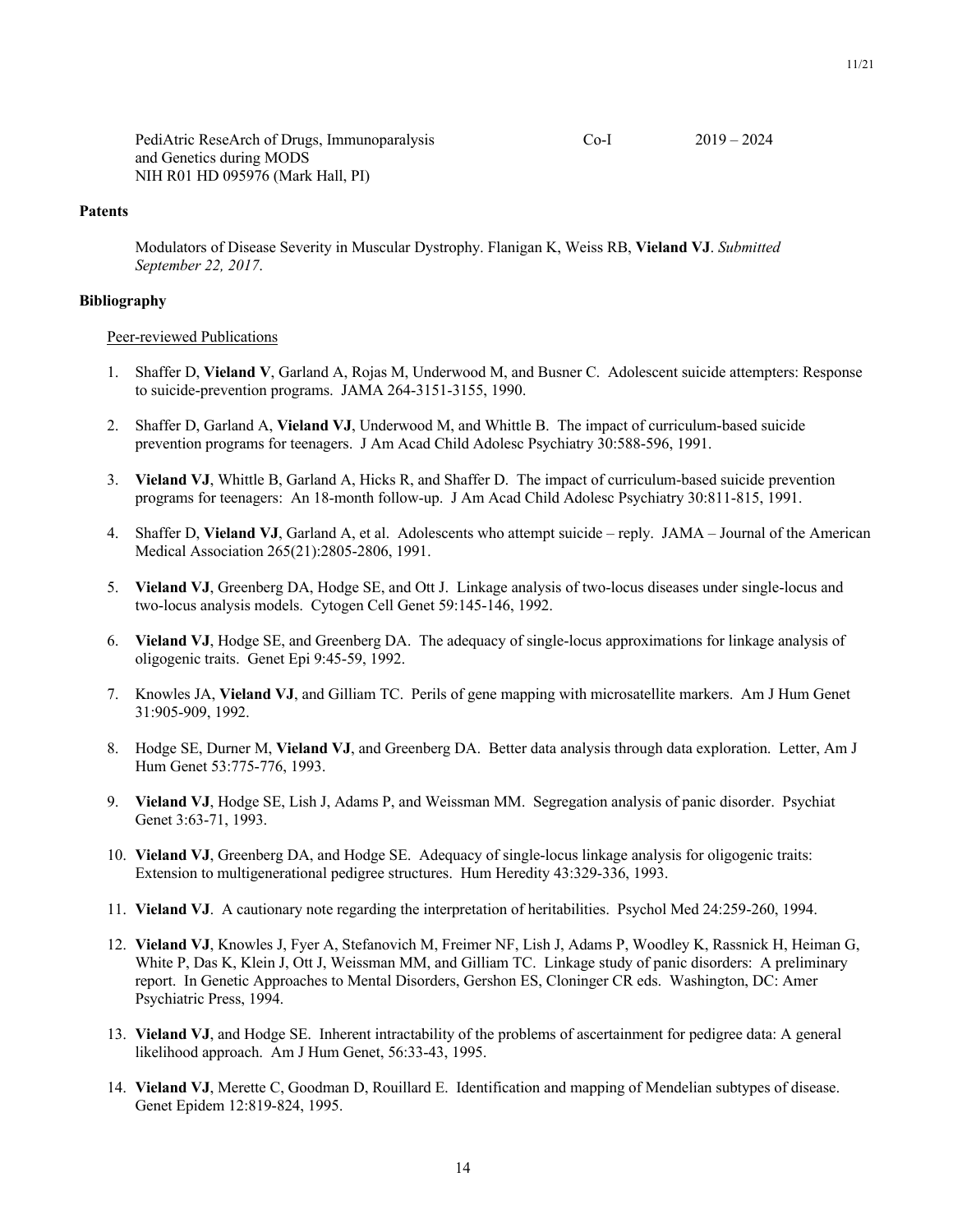- 15. Greenberg DA, Hodge SE, **Vieland VJ**, Spence MA. Affecteds-only linkage methods are not a panacea. Letter, Am J Hum Genet 58(4):892-895, 1996.
- 16. **Vieland VJ**, Goodman DW, Chapman T, Fyer AJ. A new segregation analysis of panic disorder. Am J Med Genet (Neuropsychiatr Genet) 67(2):147-153, 1996.
- 17. **Vieland VJ**, Hodge SE. The problem of ascertainment for linkage analysis. Am J Hum Genet 58(5):1072-1084, 1996.
- 18. Hodge SE, **Vieland VJ**. The essence of single ascertainment. Genetics 144(3):1215-1223, 1996.
- 19. Huang J, **Vieland VJ**. A new statistical test for age-of-onset anticipation: Application to bipolar disorder. Genet Epidem (Genetic Analysis Workshop 10) 14(6):1091-1096, 1997.
- 20. Slager SL, **Vieland VJ**. Investigating the numerical effects of ascertainment bias in linkage analysis: Development of methods and preliminary results. Genet Epidem (Genetic Analysis Workshop 10) 14(6):1119-1124, 1997.
- 21. Greenberg DA, Hodge SE, **Vieland VJ**, Spence MA. Power, mode of inheritance, and type I error in lod scores and affecteds-only methods: Reply to Kruglyak. Letter, Am J Hum Genet 62(1):202-204, 1998.
- 22. Knowles JA, Fyer AJ, **Vieland VJ**, Weissman MM, Hodge SE, Heiman GA, Haghighi F, de Jesus GM, Rassnick H, Preud'homme-Rivelli X, Austin T, Cunjak J, Mick S, Fine LD, Woodley KA, Das K., Maier W, Adams PB, Freimer NB, Klein DF, and Gilliam TC. Results of a genome-wide genetic screen for panic disorder. Am J Med Genet (Neuropsychiatr Genet) 81(2):139-147, 1998.
- 23. **Vieland VJ**, Huang J. Statistical evaluation of age-at-onset anticipation: A new test and evaluation of its behavior in realistic applications. Am J Hum Genet 62(5):1212-1227, 1998.
- 24. **Vieland VJ**. Bayesian linkage analysis, or: How I learned to stop worrying and love the posterior probability of linkage. Am J Hum Genet 63(4):947-954, 1998.
- 25. Durner M, **Vieland VJ**, Greenberg DA. Further evidence for increased power of lod scores compared with nonparametric methods. Am J Hum Genet, 64(1):281-289, 1999.
- 26. Wang K, **Vieland VJ**, Huang J. A Bayesian approach to replication of linkage findings. In Goldin L, Amos CI, Chase GA, Goldstein AM, Jarvik GP, Martinez MM, Suarez BK, Weeks DE, Wijsman EM, and MacCluer JW: Genetic Analysis Workshop 11: Analysis of genetic and environmental factors in common diseases. Genet Epidem 17 (Suppl 1):S749-S754, 1999.
- 27. Collaborative Linkage Study of Autism (CLSA). An autosomal genomic screen for autism. Am J Med Genet (Neurosychiatr Genet) 88:609-615, 1999.
- 28. Slager SL, Huang J, **Vieland VJ**. The effect of allelic heterogeneity on the power of the transmission disequilibrium test. Genet Epidem (Suppl) 18(2):143-156, 2000.
- 29. Goedken R, Ludington E, Crowe R, Fyer AJ, Hodge SE, Knowles JA, **Vieland VJ**, Weissman MM. Drawbacks of GENEHUNTER for larger pedigrees: Application to panic disorder. Am J Med Genet (Neuropsychiatr Genet) 96(6):781-783, 2000.
- 30. Wang K, Huang J, **Vieland VJ**. The consistency of the posterior probability of linkage. Annals Hum Genet 64(Pt 6):533-553, 2000.
- 31. **Vieland VJ**, Wang K, Huang J. Power to detect linkage based on multiple sets of data in the presence of locus heterogeneity: Comparative evaluation of model-based linkage methods for affected sib pair data. Hum Hered 51(4):199-208, 2001.
- 32. Huang J, **Vieland VJ**. Comparison of 'model-free' and 'model-based' linkage statistics in the presence of locus heterogeneity: Single data set and multiple data set applications. Hum Hered 51(4):217-225, 2001.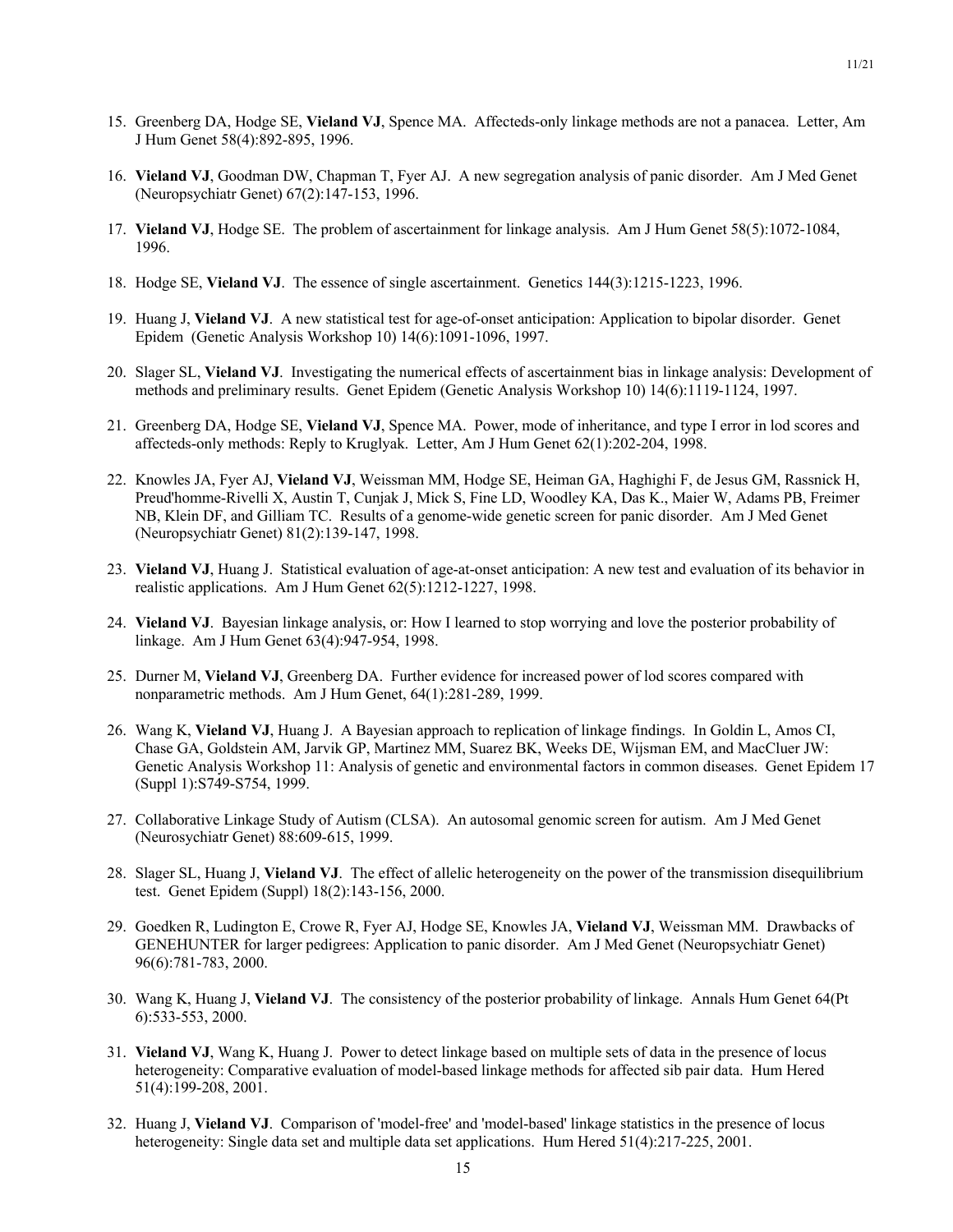- 33. Slager SL, Huang J, **Vieland VJ**. Power comparisons between the TDT and two likelihood-based methods for complex traits. Genet Epidem 20(2):192-209, 2001.
- 34. Wassink TH, Piven J, **Vieland VJ**, Huang J, Swiderski RE, Pietila J, Braun T, Beck G, Folstein SE, Haines JL, Sheffield VC. Evidence supporting WNT2 as an autism susceptibility gene. Am J Med Genet (Neuropsychiatr Genet) 105(5):406-413, 2001.
- 35. Collaborative Linkage Study of Autism (CLSA). Incorporating language phenotypes strengthens evidence of linkage to autism. Am J Med Genet (Neuropsychiatr Genet) 105(6):539-547, 2001.
- 36. Wang K, Huang J, Logue M, **Vieland VJ**. Combined multipoint analysis of multiple asthma data sets based on the posterior probability of linkage. In: Wijsman EM, Almasy L, Amos CI, Borecki I, Falk CT, King TM, Martinez MM, Meyers D, Neuman R, Olson JM, Rich S, Spence MA, Thomas DC, Vieland VJ, Witte JS, MacCluer JW. Analysis of complex genetic traits: Applications to asthma and simulated data. Genet Epidem 21 (Suppl 1):S1-S853, 2001.
- 37. **Vieland VJ**. The replication requirement. Nature Genet 29(3):244-245, 2001.
- 38. Huang J, Wang K, **Vieland VJ**. Nonparametric estimation of marginal distributions under bivariate truncation with application to testing for age-of-onset anticipation. Statistica Sinica 11(4):1047-1068, 2001.
- 39. Huang J, **Vieland VJ**. The null distribution of the heterogeneity lod score does depend on the assumed genetic model for the trait. Hum Hered 52(4):217-222, 2001.
- 40. **Vieland VJ**, Logue M. HLODs, trait models, and ascertainment: Implications of admixture for parameter estimation and linkage detection. Hum Hered 53:23-35, 2002.
- 41. Hodge SE, **Vieland VJ**, Greenberg DA. HLODs remain powerful tools for detection of linkage in the presence of genetic heterogeneity. Am J Hum Genet 70(2):556-559, 2002.
- 42. Bartlett CW, Flax JF, Logue MW, **Vieland VJ**, Bassett AS, Tallal P, Brzustowicz LM. A major susceptibility locus for specific language impairment is located on 13q21. Am J Hum Genet 71:45-55, 2002. (*Selected as a "Top Ten" Research Paper of the Year by the Canadian Centre of Excellence for Early Childhood Development*.)
- 43. Wassink TH, Piven J, **Vieland VJ**, Pietila J, Goedken RJ, Folstein SE, Sheffield VC. Evaluation of FOXP2 as an autism susceptibility gene. Am J Med Genet (Neuropsychiatr Genet) 114:566-569, 2002.
- 44. Bassett AS, Chow EWC, **Vieland VJ**, Brzustowicz LM. Is schizophrenia linked to chromosome 1q? Letter, Science 298:2277a, 2002.
- 45. Spence MA, Greenberg DA, Hodge SE, **Vieland VJ**. The emperor's new methods. Am J Hum Genet 72:1084-1087, 2003.
- 46. Logue MW, Goedken RJ, **Vieland VJ**. A model-integrated multipoint Bayesian analysis of hypertension in the Framingham data finds little evidence of linkage. In Almasy L, Amos CI, Bailey-Wilson JE, Cantor RM, Jaquish CE, Martinez M, Neuman RJ, Olson JM, Palmer LJ, Rich SS, Spence MA, MacCluer JW (eds). Genetic Analysis Workshop 13: Analysis of Longitudinal Family Data for Complex Diseases and Related Risk Factors, BMC Genet, 4(Suppl 1):S75, 2003.
- 47. Yang X, Wang K, Huang J, **Vieland VJ**. Genome-wide linkage analysis of blood pressure under locus heterogeneity. BMC Genet 4(Suppl 1) S78, 2003.
- 48. Logue MW, **Vieland VJ**, Goedken RJ, Crowe RR. Bayesian analysis of a previously published genome screen for panic disorder reveals new and compelling evidence for linkage to chromosome 7. Am J Med Gen, Neuropsych Genet 121B:95-99, 2003.
- 49. **Vieland VJ**, Huang J. Two-locus heterogeneity cannot be distinguished from two-locus epistasis based on affected sib-pair data. Am J Hum Genet 73:223-232, 2003.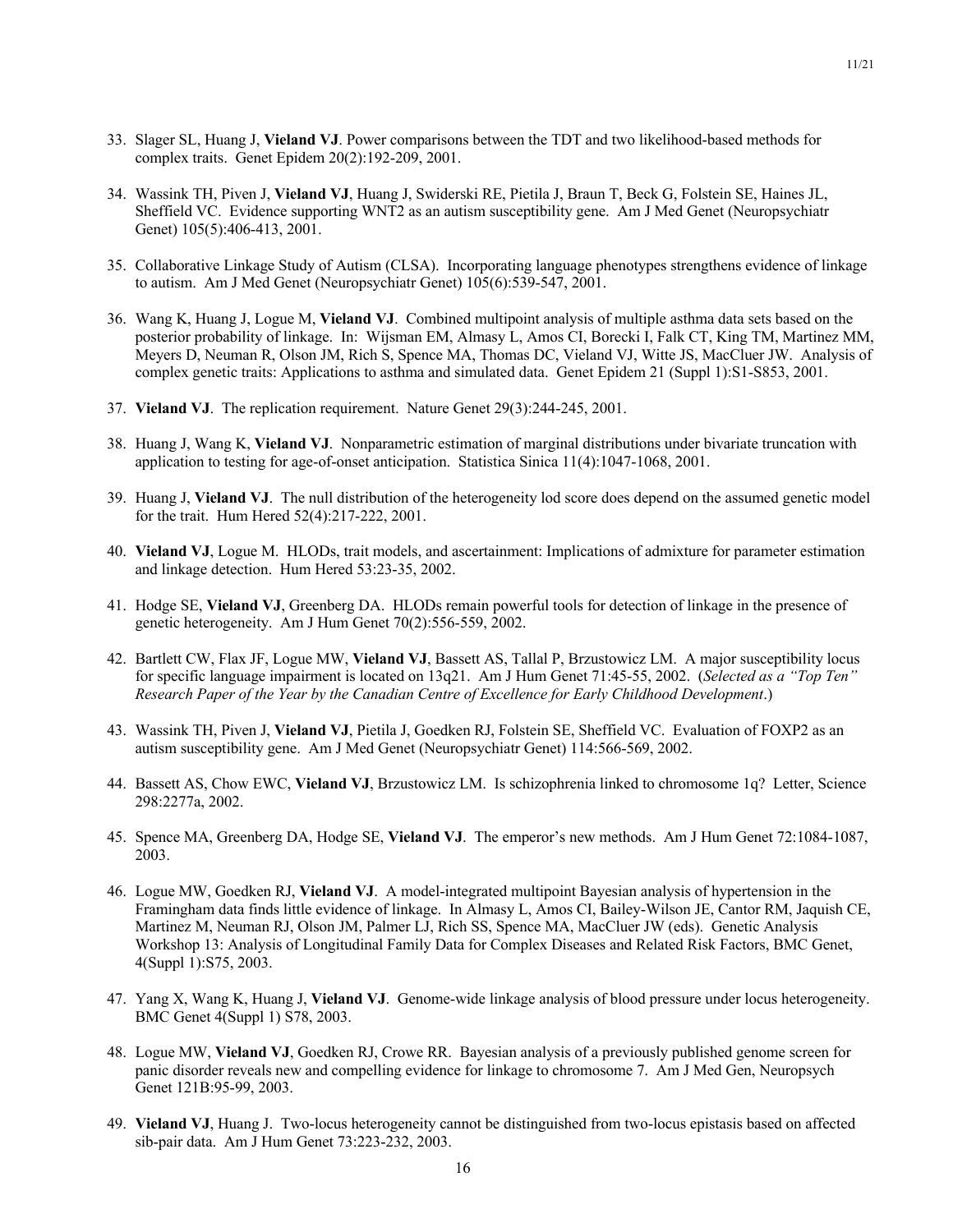- 50. Bartlett CW, Flax JF, Logue MW, Smith BJ, **Vieland VJ**, Tallal P, Brzustowicz LM. Examination of potential overlap in autism and language loci on Chromosomes 2, 7, and 13 in two independent samples ascertained for specific language impairment. Hum Hered 57:10-20, 2004.
- 51. Logue MW, **Vieland VJ**. A new method for computing the multipoint posterior probability of linkage. Hum Hered 57:90-99, 2004.
- 52. Wassink TH, Piven J, **Vieland VJ**, Pietila J, Goedken RJ, Folstein SE, Sheffield VC. Examination of AVPR1a as an autism susceptibility gene. Mol Psych 9(10):968-972, 2004.
- 53. **Vieland VJ**, Hodge SE. Ascertainment bias in linkage analysis: Comments on Ginsburg et al. Letter, Genet Epidem 28:283-285, 2005.
- 54. Wassink TH, Piven J, **Vieland VJ**, Jenkins L, Frantz R, Bartlett CW, Goedken RJ, Childress D, Spence MA, Smith M, Sheffield VC. Evaluation of the chromosome 2q37.3 gene CENTG2 as an autism susceptibility gene. Am J Med Genet (Neuropsychiatr Genet) 136:36-44, 2005.
- 55. Wassink TH, Losh M, Frantz RS, **Vieland VJ**, Goedken R, Piven J, Sheffield VC. A case of autism and uniparental disomy of chromosome1. Hum Genet, 117:200-206, 2005.
- 56. Bartlett CW, Goedken RJ, **Vieland VJ**. Effects of updating evidence across subsets of data: Reanalysis of autism genetic resource exchange dataset. Am J Hum Genet 76:688-695, 2005.
- 57. George AW, Mangin LA, Bartlett CW, Logue MW, Segre AM, **Vieland VJ**. Calculation of multipoint likelihoods using flanking marker data: A simulation study. BMC Genetics 6 (Suppl 1): S44, 2005.
- 58. Logue MW, George AW, Spence MA, **Vieland VJ**. Performance comparison of 2-point linkage methods using microsatellite markers flanking known disease locations. BMC Genetics 6 (Suppl 1): S141, 2005.
- 59. Bartlett CW, **Vieland VJ**. Two novel quantitative trait linkage analysis statistics based on the posterior probability of linkage: Application to the COGA families. BMC Genetics 6 (Suppl 1): S121, 2005.
- 60. **Vieland VJ**. Heterogeneity: GAW Group 15. Genet Epidem Supp S110-S115, 2005.
- 61. Yang X, Huang J, Logue MW, **Vieland VJ**. The posterior probability of linkage allowing for linkage disequilibrium and a new estimate of disequilibrium between a trait and a marker. Human Hered 59:210-219, 2005.
- 62. Logue MW, **Vieland VJ**. The incorporation of prior genomic information does not necessarily improve the performance of Bayesian linkage methods: An example involving sex-specific recombination and the two-point PPL. Human Hered, 60:96-205, 2005.
- 63. Park JW, Logue M, Ni J, Cremer J, Segre A, **Vieland VJ**. Scientific Visualization of Multidimensional Data: Genetic Likelihood Visualization. In Current Trends in High Performance Computing and Its Applications: Proceedings of the International Conference on High Performance Computing and Applications, Zhang W, Chen, Z, Glowinski, R, Tong, W. (Eds.). Springer Verlag pages 157-162, 2005.
- 64. **Vieland VJ**. Thermometers: Something for statistical geneticists to think about. Human Hered, 61:144-156, 2006.
- 65. Logue MW, Brzustowicz LM, Bassett AS, Chow EWC, **Vieland VJ**. A posterior probability of linkage (PPL) based re-analysis of schizophrenia data yields evidence of linkage to chromosomes 1 and 17. Hum Hered, 62:47-54, 2006.
- 66. Park JW, Cremer JF, Segre AM, Logue MW, **Vieland VJ**. Visual Exploration of Genetic Likelihood Space. Proceedings of the ACM Symposium on Applied Computing 2006.
- 67. Segre AM, Wildenberg A, **VielandVJ**, Zhang Y. Privacy-preserving data set union. In Privacy in Statistical Databases, Domingo-Ferrer J, Franconi L (eds.). Springer-Verlag: Berlin, p. 266-276, 2006.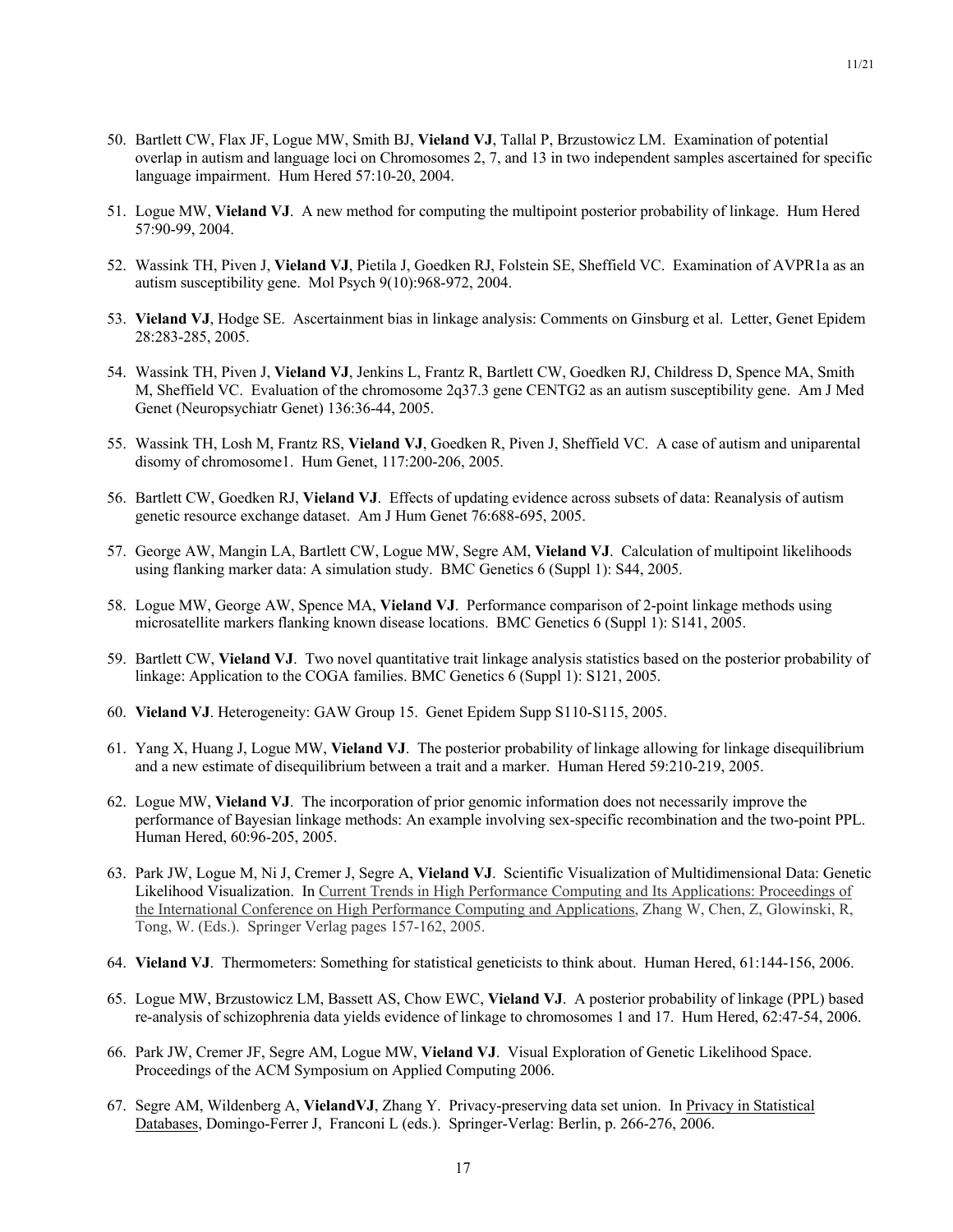- 68. Wang H, Segre AM, Huang Y, O'Connell J, **Vieland VJ**. Fast computation of human genetic linkage. Proceedings of IEEE 7th Symposium on Bioinformatics and Bioengineering (BIBE 2007), pages 857-863, 2007. (*Honorary Mention for Best Paper Award.*)
- 69. Wang H, Segre AM, Huang Y, O'Connell J, **VielandVJ**. Rapid Computation of Large Numbers of LOD Scores in Linkage Analysis through Polynomial Expression of Genetic Likelihoods", Proceedings of IEEE Workshop on High-Throughput Data Analysis for Proteomics and Genomics (Silicon Valley), pages 197-204, 2007.
- 70. Bartlett CW, **Vieland VJ**. Accumulating quantitative trait linkage evidence across multiple datasets using the posterior probability of linkage. Genet Epidem, 31(2):91-102, 2007.
- 71. Autism Genome Project. Mapping autism risk loci using genetic linkage and chromosomal rearrangements. Nature Genet, 39(3):319-328, 2007.
- 72. Bartlett CW, **Vieland VJ**, on behalf of Group 7. Discussing gene-gene interaction: Warning translating equations to English may result in jabberwocky. Genet Epidem, 31(Supplement 1):S61-S67, 2007.
- 73. Huang Y, Bartlett CW, Segre AM, O'Connell JR, Mangin L, **Vieland VJ**. Exploiting gene x gene interaction in linkage analysis. BMC Proceedings 1:S64, 2007.
- 74. Govil M, Segre AM, **Vieland VJ**. MLIP: A multiprocessor linkage analysis system. Second International Multisymposium on Computer and Computational Sciences (IMCCS), pages 17-24, 2007.
- 75. Wassink TH, **Vieland VJ**, Sheffield VC, Bartlett CW, Goedken R, Childress D, Piven J. Posterior probability of linkage analysis of autism dataset identifies linkage to chromosome 16. Psychiatric Genet, 18(2):85-91, 2008.
- 76. Govil M, Segre AM, **Vieland VJ** . MLIP: Using multiple processors to compute the posterior probability of linkage. BMC Bioinformatics 9(Suppl 6):S2, 2008.
- 77. **Vieland VJ**, Huang Y, Bartlett CW, Davies TF, Tomer Y. A multilocus model of the genetic architecture of Autoimmune Thyroid Disorder with clinical implications. Am J Hum Genet, 82:1349-1356, 2008. (Featured Article).
- 78. Govil M, **Vieland VJ**. Practical considerations for dividing data into subsets prior to PPL analysis. Hum Hered, 66:223-237, 2008.
- 79. Liu XQ, Paterson AD, Szatmari P, Autism Genome Project Consortium. Genome-wide linkage analyses of quantitative and categorical autism subphenotypes. Biol Psychiatry, 64(7):561-570, 2008.
- 80. Wratten NS, Memoli H, Huang Y, Dulencin AM, Matteson PG, Cornacchia MA, Azaro MA, Messenger J, Hayter JE, Bassett AS, Buyske S, Millonig JH, **Vieland VJ**, Brzustowicz LM. Identification of a schizophrenia associated functional non-coding variant in NOS1AP. Amer J Psychiatry, 166:434-441, Mar 2, 2009. (*Accompanied by special Editor's commentary highlighting the statistical methods, 166:392-394, 2009.*)
- 81. Nouanesengsy B, Seok S-C, Shen H-W, **Vieland VJ.** Using projection and 2D plots to visually explore multidimensional genetic likelihood spaces. In proceedings of IEEE Symposium on Visual Analytics Science and Technology (IEEE VAST 2009).
- 82. Weiss LA, Arking DE; Gene Discovery Project of Johns Hopkins & the Autism Consortium, Daly MJ, Chakravarti A. A genome-wide linkage and association scan reveals novel loci for autism. Nature Oct 8; 461(7265):802-808, 2009.
- 83. Seok S, Evans M, **Vieland VJ**. Fast and accurate calculation of a computationally intensive statistic for mapping disease genes. J Comput Biol, 16(5):659-676, 2009.
- 84. Psychiatric GWAS Consortium Coordinating Committee. Genomewide association studies: history, rationale, and prospects for psychiatric disorders. Am J Psychiatry, 166(5):540-556, 2009.
- 85. Hodge SE, **Vieland VJ**. Expected Monotonicity A desirable property for evidence measures? Hum Hered, 70(3):151-166, 2010.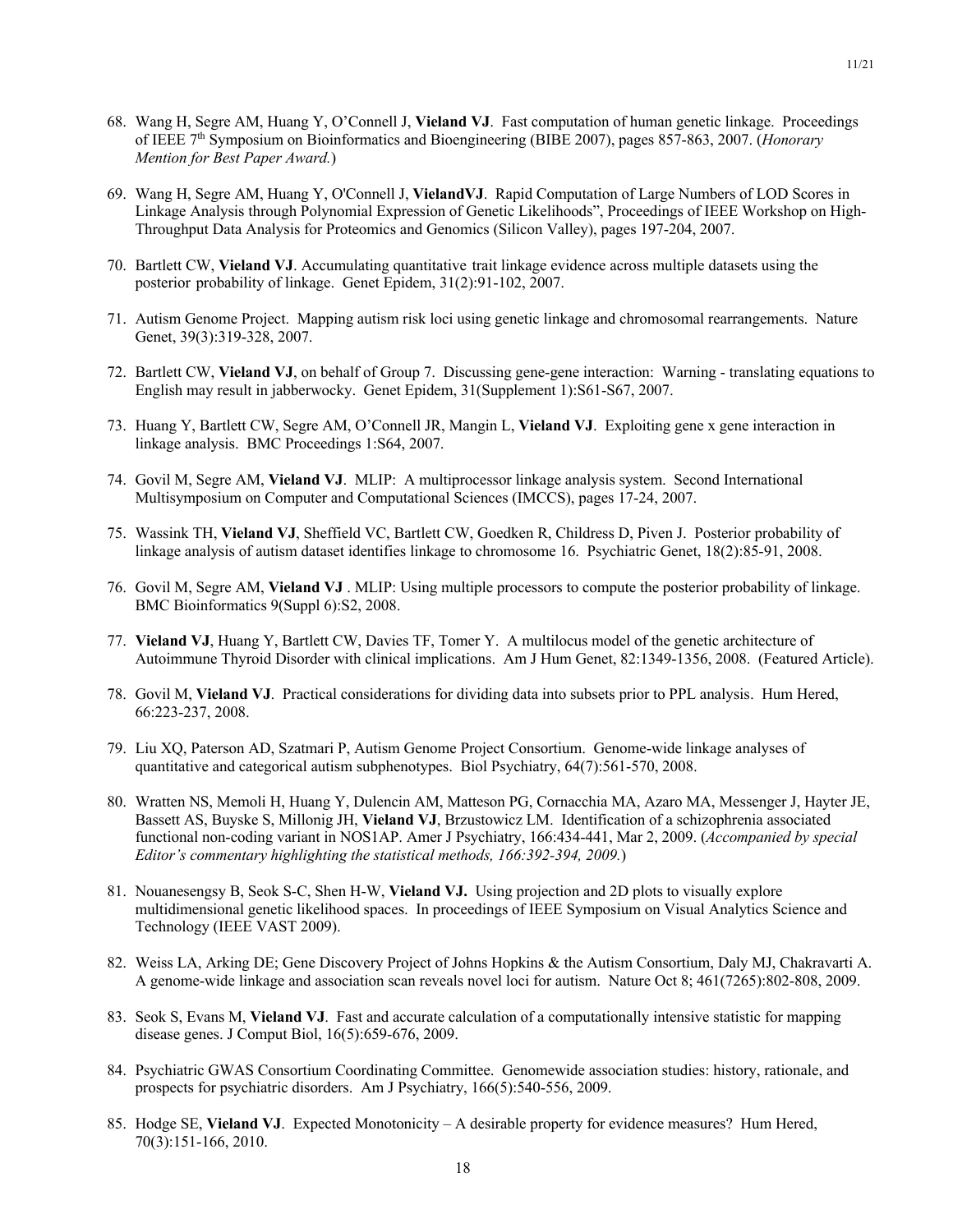- 86. Pinto D, Pagnamenta AT, Klei L, et al for the Autism Genome Project. Functional impact of global rare copy number variation in autism spectrum disorders. Nature, 466(7304):368-372, 2010.
- 87. Anney R, Lambertus K, Pinto D, et al for the Autism Genome Project. A genomewide scan for common alleles affecting risk for autism. Human Molecular Genetics, 19(20):4072-4082, 2010.
- 88. Huang Y, **Vieland VJ**. Association statistics under the PPL framework. Genet Epidem, 34(8):835-845, 2010.
- 89. Flax JF, Hare A, Azaro MA, **Vieland VJ**, Brzustowicz LM. Combined linkage and linkage disequilibrium analysis of a motor speech phenotype within families ascertained for autism risk loci. J Neurodevelopmental Disorders, 2(4):210- 223, 2010.
- 90. Pagnamenta AT, Khan H, et al for the Autism Genome Project. Rare familial 16q21 microdeletions under a linkage peak implicate cadherin 8 (CDH8) in susceptibility to autism and learning disability. J of Medical Genetics, 48(1):48- 54, online citation 10.1136/jmg.2010.079426, 2010.
- 91. Noor A, Whibley A, Marshall, CR, et al for the Autism Genome Project. Disruption at the PTCHD1 Locus on Xp22.11 in Autism Spectrum Disorder and Intellectual Disability. Sci Transl Med 15 September 2010, 2:49ra68.
- 92. Anney R, Kenny EM, O'Dushlaine C, Yaspan BL, Parkhomenka E, The Autism Genome Project (AGP), Buxbaum JD, Sutcliffe J, Gill M and Gallagher L. Gene-ontology enrichment analysis in two independent family-based samples highlights biologically plausible processes for autism spectrum disorders. European J of Hum Genetics 19(10):1082-1089, Oct 2011.
- 93. **Vieland VJ**. Where's the evidence? Hum Hered, 71(1):59-66, 2011.
- 94. **Vieland VJ**, Hodge SE. Measurement of evidence and evidence of measurement. Stat Applications in Genet & Molec Biol, 10(1), Article 35, 2011.
- 95. **Vieland VJ,** Hallmayer J, Huang Y, Pagnamenta AT, Pinto D, Khan H, Monaco AP, Paterson AD, Scherer SW, Sutcliffe JS, Szatmari P; The Autism Genome Project (AGP). Novel method for combined linkage and genome-wide association analysis finds evidence of distinct genetic architecture for two subtypes of autism. J Neurodev Disord 3(2):113-123, 2011.
- 96. **Vieland VJ**, Huang Y, Seok S-C, Burian J, Catalyurek U, O'Connell J, Segre A, Valentine-Cooper W. Kelvin: A software package for rigorous measurement of statistical evidence in human genetics. Hum Hered 72(4):276-288, 2011.
- 97. Casey JP, Magalhaes T, Conroy JM, et al for the Autism Genome Project (AGP). A novel approach of homozygous haplotype sharing identifies candidate genes in autism spectrum disorder. Hum Genet (4):565-579, 2012.
- 98. Anney R, Klei L, Pinto D for the Autism Genome Project (AGP). Individual common variants exert weak effects on risk for autism spectrum disorders. Hum Molec Genet 21(21):4781-4792, 2012.
- 99. **Vieland VJ**, Das J, Hodge SE, Seok S-C. Measurement of statistical evidence on an absolute scale following thermodynamic principles. Theory in Biosciences 132(3):181-194, 2013.
- 100.He H, Bronisz A, Liyanarachchi S, Nagy R, Li W, Huang Y, Akagi K, Saji M, Kula D, Wojcicka A, Sebastian N, Wen B, Puch Z, Kalemba M, Stachlewska E, Czetwertynska M, Dlugosinska J, Dymecka K, Ploski R, Krawczyk M, Morrison PJ, Ringel MD, Kloos RT, Jazdzewski K, Symer DE, **Vieland VJ**, Ostrowski M, Jarzab B, de la Chapelle A. SRGAP1 is a candidate gene for papillary thyroid carcinoma susceptibility. J Clinical Endocrinology & Metabolism 98(5):E973-E980, March 28, 2013.
- 101.Huang Y, Thomas A, **Vieland VJ**. Employing MCMC under the PPL framework to analyze sequence data in large pedigrees. Frontiers in Applied Genetic Epidemiology 4:59, 2013.
- 102.Cross-Disorder Group of the Psychiatric Genomics Consortium. Genetic relationship between five psychiatric disorders estimated from genome-wide SNPs. Nature Genet 45(9):984-994, Aug 2013.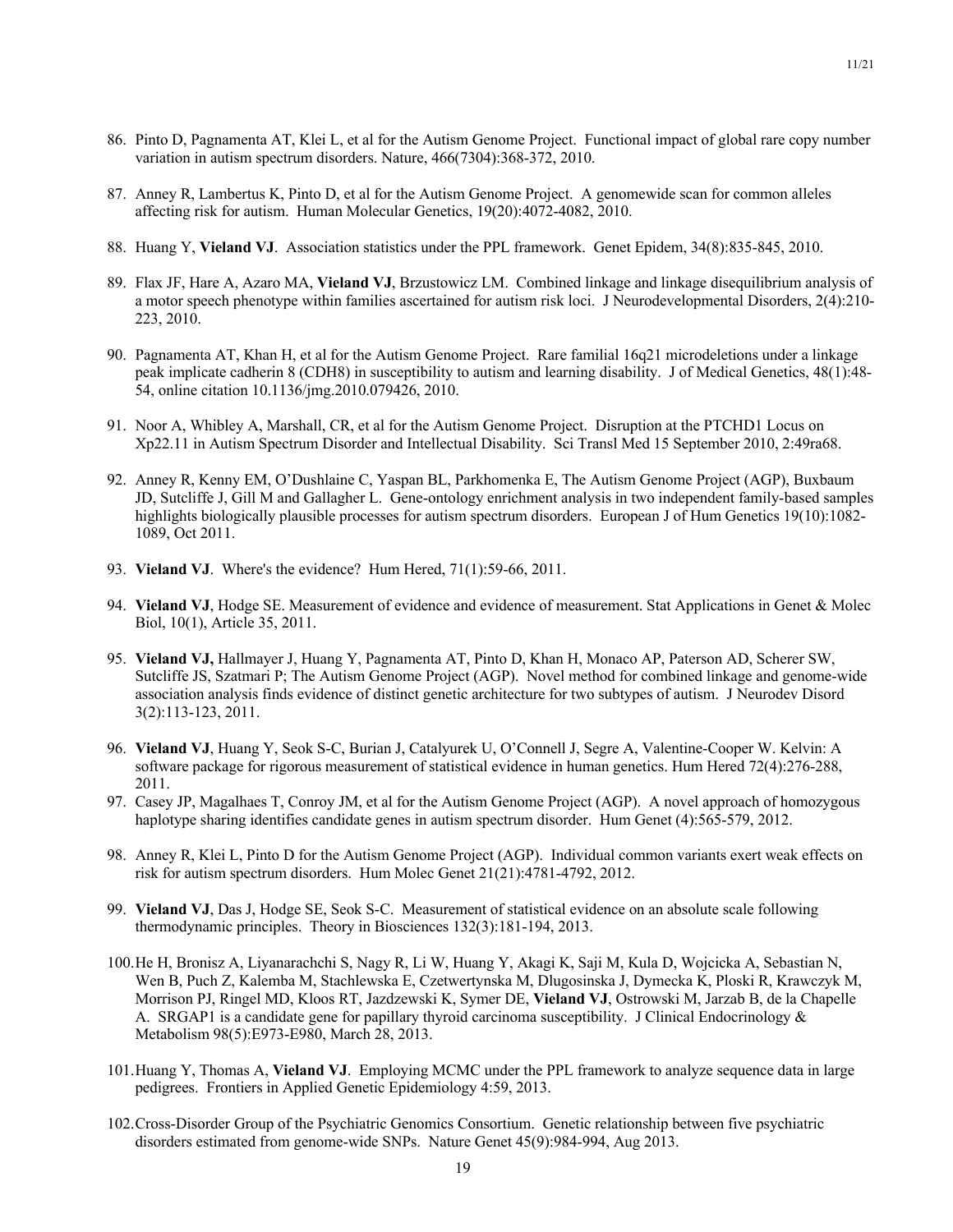- 103.Piven J, **Vieland VJ**, Parlier M, Thompson A, O'Conner I, Woodbury-Smith M, Huang Y, Walters KA, Ba F, Szatmari P. A molecular genetic study of autism and related phenotypes in extended pedigrees. J Neurodev Disord 5(1):30, 2013.
- 104.Mukherjee S, Seok S-C, **Vieland VJ**, Das J. Data-driven quantification of the robustness and sensitivity of cell signaling networks. Phys Biol 10(6):066002, 2013.
- 105.Mukherjee S, Seok S-C, **Vieland VJ**, Das J. Cell responses only partially shape cell-to-cell variations in protein abundances in Escherichia coli chemotaxis. Proc Nat Acad Sci, 110(46):18531-18536, (Nov) 2013.
- 106.Mukherjee S, Riqaud S, Seok S-C, Fu G, Prochenka A, Dworkin m, Gascoigne NR, **Vieland VJ**, Sauer K, Das J. *In silico* modeling of Itk activation kinetics in thymocytes suggests competing positive and negative IP4 mediated feedbacks increase robustness. PLoS One Jan 6, 9(1), 2014.
- 107.Walters KA, Huang Y, Azaro M, Tobin K, Lehner T, Brzustowicz LM, **Vieland VJ**. Meta-analysis of repository data: Impact of data regularization on NIMH schizophrenia linkage results. PLoS One, Jan 14;9(1):e84696, 2014.
- 108.**Vieland VJ**, Walters KA, Lehner T, Azaro M, Tobin K, Huang Y, Brzustowicz LM. Revisiting schizophrenia linkage data in the NIMH repository: Reanalysis of regularized data across multiple studies. Am J Psychiatry, 171(3):350- 359, 2014.
- 109.Pinto D, Delaby E, Merico D, et al (Autism Genome Project). Convergence of genes and cellular pathways dysregulated in autism spectrum disorders. Am J Hum Genet 94(5):677-694, 2014.
- 110.Oikkonen J, Huang Y, Onkamo P, Ukkola-Vuoti L, Raijas P, Karma K, **Vieland VJ**, Järvelä I. A genome-wide linkage and association study of musical aptitude identifies loci containing genes related to inner ear development and neurocognitive functions. Mol Psychiatry, March 11, 2014.
- 111.Forrest CB, Margolis PA, Bailey LC, Marsolo K, Del Beccaro MA, Finkelstein JA, Milov DE, **Vieland VJ**, Wolf BA, Yu FB, Kahn MG. PEDSnet: a national pediatric learning health system. J Am Med Inform Assoc 21(4):602-606, 2014.
- 112.**Vieland VJ**, Walters KA, Azaro M, Brzustowicz LM, Lehner T. The value of regenotyping older linkage data sets with denser marker panels. Hum Hered 78(1):9-16, 2014.
- 113.Buxbaum JD, Bolshakova N, Brownfield JM, Anney R, Bender P, Bernier R, Cook EH, Coon H, Cuccaro M, Freitag CM, Hallmayer J, Geshwind D, Klauck SB, Lehner T, Burnberger JI, Oliveira G, Pinto D, Poustka F, Scherer S, Shih A, Sutcliffe JS, Szatmari P, Vicente AM, **Vieland VJ**, Gallagher L. The Autism Simplex Collection: An international, expertly phenotyped autism sample for genetic and phenotypic analyses. Molec Autism 5(34), 2014.
- 114.Stewart WCL, Huang Y, Greenberg DA, **Vieland VJ**. Next generation linkage and association methods applied to hypertension: A multifaceted approach to the analysis of sequence data. BMC Proceedings 8(Supp 1):S111, 2014.
- 115.Hadley D, Wu Z, Kao C, et al (Autism Genome Project). The impact of the metabotropic glutamate receptor and other gene family interaction networks on the autism spectrum disorders. Nature communications 5:4074, 2014.
- 116.**Vieland VJ.** Evidence, temperature and the laws of thermodynamics. Hum Hered 78(3):153-163, 2014.
- 117.Mukherjee S, Weimer KE, Seok S-C, Ray WC, Jayaprakash C, **Vieland VJ,** Swords WE, Das J. Host-to-host variation of ecological interactions in polymicrobial infections. Phys Biol 12(1), 2014. (*Selected for Physical Biology Highlights of 2015*.)
- 118.Trittmann JK, Nelin LD, Zmuda EJ, Gastier-Foster JM, Chen B, Backes CH, Frick J, Vaynshtok P, **Vieland VJ**, Klebanoff MA. Arginase I gene single nucleotide polymorphism is associated with decreased risk of pulmonary hypertension in bronchopulmonary dysplasia. Acta Paediatr 103(10), 2014.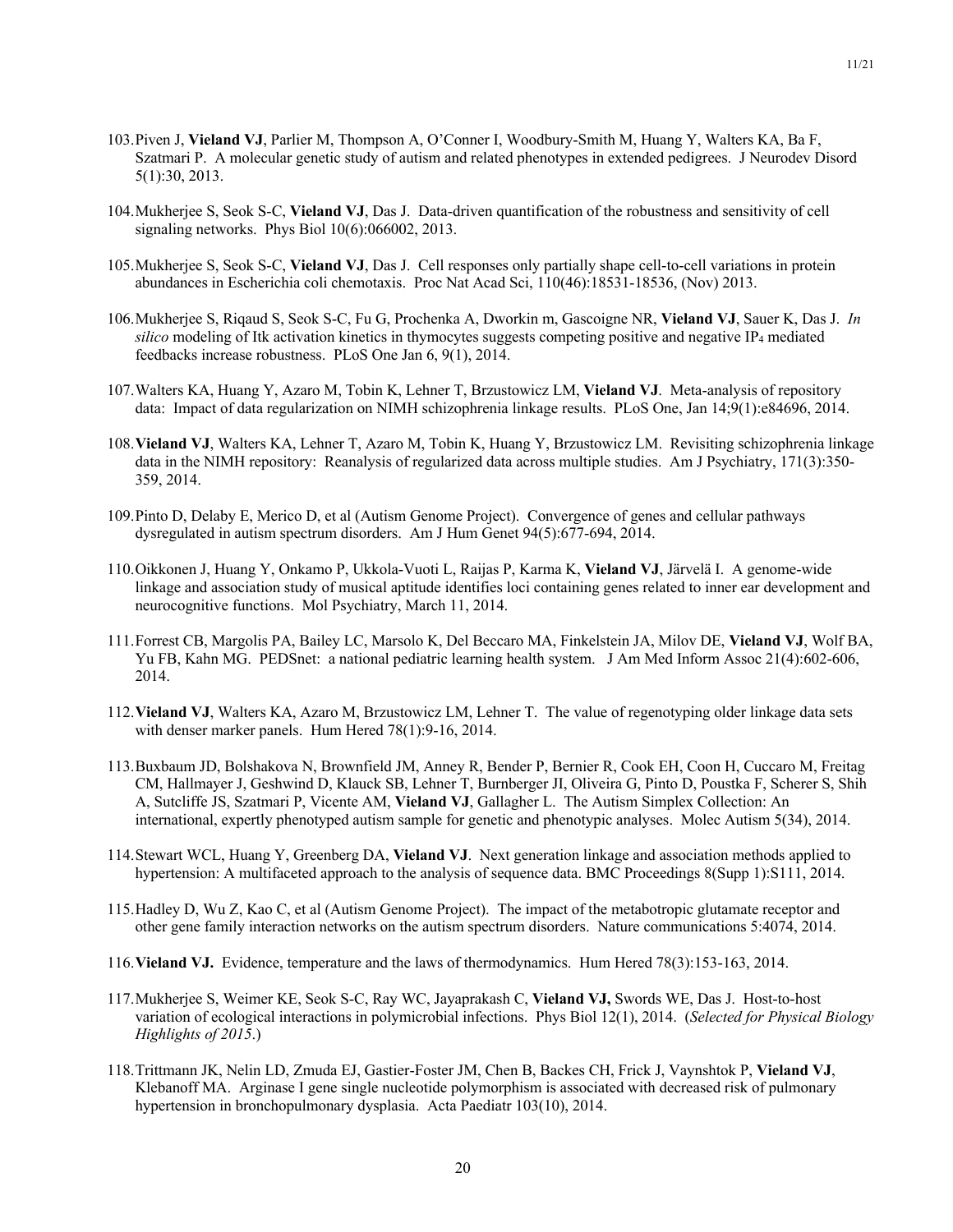11/21

- 119.Maier R, Moser G, Chen G-B, Ripke S, Cross-Disorder Working Group of the Psychiatric Genomics Consortium, et al. Joint analysis of psychiatric disorders increases accuracy of risk prediction for schizophrenia, bipolar disorder, and major depressive disorder. Am J Hum Genet 96:283-294, 2015.
- 120.Woodbury-Smith M, Paterson AD, Thiruvahindrapduram B, Lionel AC, Marshall CR, Merico D, Fernandez BA, Duku E, Sutcliffe JS, O'Conner I, Chrysler C, Thompson A, Kellam B, Tammimies K, Walker S, Yuen R, Uddin M, Howe JL, Parlier M, Whitten K, Szatmari P, **Vieland VJ**, Piven J, Scherer SW. Using extended pedigrees to identify novel autism spectrum disorder (ASD) candidate genes. Hum Genet 134(2):191-201, 2015.
- 121.**Vieland VJ**, Seok S-C. Statistical evidence measured on a properly calibrated scale across nested and non-nested hypothesis comparison. Entropy 17:5333-5352, 2015.
- 122.Network and Pathway Analysis Subgroup of Psychiatric Genomics Consortium. Psychiatric genome-wide association study analyses implicate neuronal, immune and histone pathways. Nat Neurosci 18(2):199-209, 2015.
- 123.Trittmann JK, Gastier-Foster JM, Zmuda EJ, Frick J, Rogers LK, **Vieland VJ**, Chicoine LG, Nelin LD. A single nucleotide polymorphism in the dimethylarginine dimethylaminohydrolase gene is associated with lower risk of pulmonary hypertension in bronchopulmonary dysplasia. Acta Paediatr 105(4):e170-e175, 2016*.*
- 124.**Vieland VJ**, Seok SC. Statistical evidence measured on a properly calibrated scale for multinomial hypothesis comparisons. Entropy 18(4):114, 2016.
- 125.**Vieland VJ**. Measurement of Statistical Evidence: Picking up Where Hacking (et al.) Left Off. Philosophy of Science 84(5):853-865, 2017.
- 126.Hodge SE, **Vieland VJ**. Information Loss in Binomial Data Due to Data Compression. Entropy 19(2):75, 2017.
- 127.The Autism Spectrum Disorders Working Group of The Psychiatric Genetics Consortium. Meta-analysis of GWAS of over 16,000 individuals with autism spectrum disorder highlights a novel locus at 10q24.32 and a significant overlap with schizophrenia. Molecular Autism 8:21, 2017.
- 128.**Vieland VJ**, Chang H. No Evidence Amalgamation without Evidence Measurement. Synthese 196:3139-3161, 2019. DOI: 10.1007/s11229-017-1666-7, 2018.
- 129.Manley W, Moreau MP, Azaro M, Siecinski SK, Davis G, Buyske S, **Vieland V**, Bassett AS, Brzustowicz L. Validation of a microRNA target site polymorphism in *H3F3B* that is potentially associated with a broad schizophrenia phenotype. PLoS One, 13(3):e0194233, 2018.
- 130.Woodbury-Smith M, Paterson A, O'Connor, Zarrei M, Yuen RKC, Howe JL, Thompson A, Parlier M, Fernandez B, Piven J, Scherer SW, **Vieland VJ**, Szatmari P. A genome-wide linkage study of autism spectrum disorder and the broad autism phenotype in extended pedigrees. J Neurodev Disord 10(1):20, 2018*.*
- 131.Weiss RB, **Vieland VJ**, Dunn DM, Kaminoh Y, Flanigan KM. United Dystrophinopathy Project. Long-range genomic regulators of THBS1 and LTBP4 modify disease severity in Duchenne muscular dystrophy. Ann Neurol 84(2):234-245, 2018.
- 132.Woodbury-Smith M, Zarrei M, Wei J, Thiruvahindrapuram B, O'Connor I, Paterson A, Yuen R, Dastan J, Stavropoulos J, Howe J, Parlier M, Fernandez B, Piven J, Anagnostou E, Scherer S, **Vieland V**, Szatmari P. Segregating patterns of copy number variations in extended autism spectrum disorders (ASD) pedigrees. Am J Med Genet (Neuropsychiatr Genet) 183(5):268-276, 2020.
- 133.**Vieland VJ**, Seok SC, Stewart WCL. A new linear regression-like residual for survival analysis, with application to genome wide association studies of time-to-event data. PLoS One, 15(5):e0232300, 2020.
- 134.**Vieland VJ**, Seok SC. The PPLD has advantages over conventional regression methods in application to moderately sized genome-wide association studies. PLoS One. 2021 Sep 22;16(9):e0257164, 2021.

21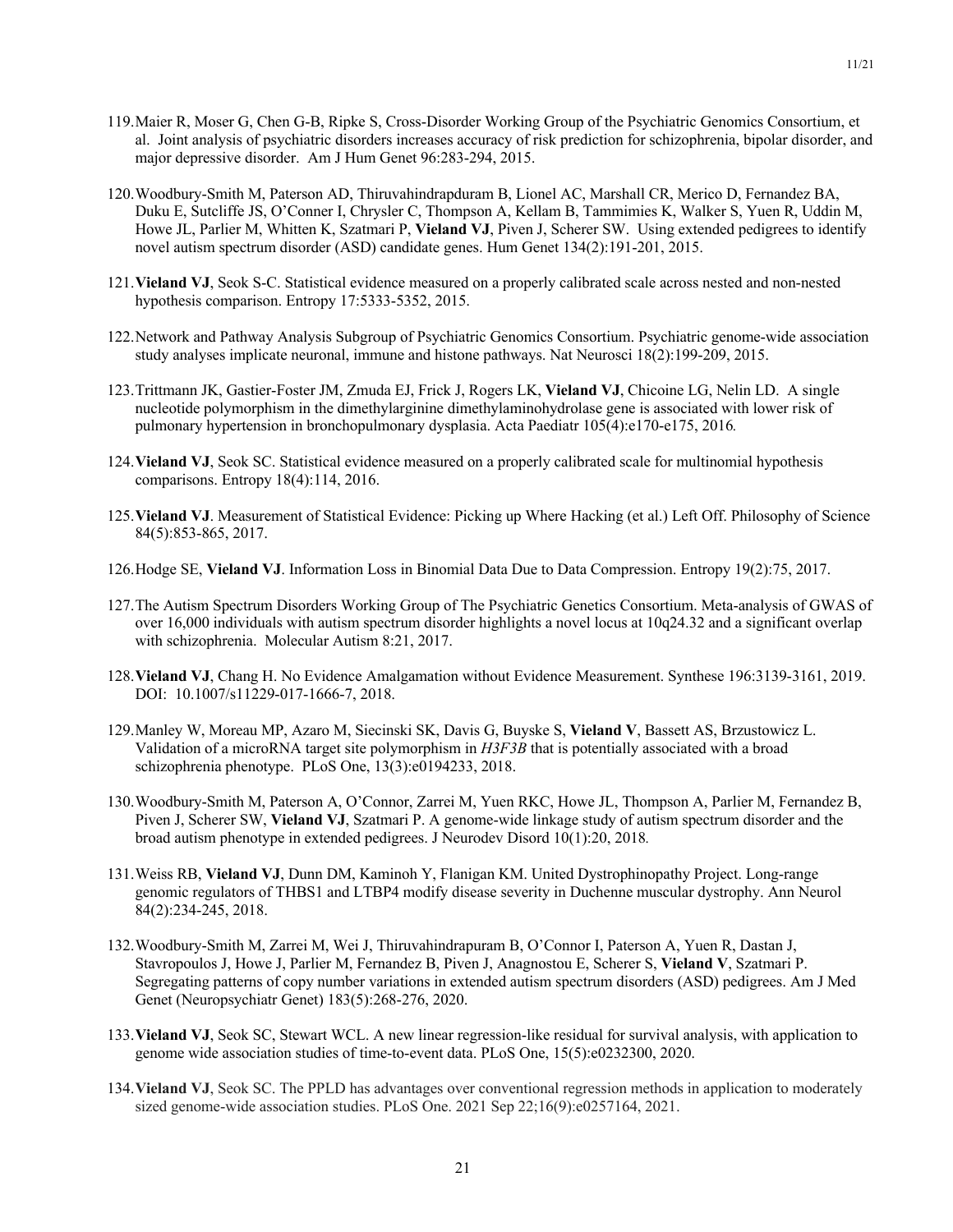- 1. Shaffer D, Bacon K, Garland A, Fisher D, and **Vieland VJ**. Suicide Crisis Centers. In Prevention of Mental Health Disturbance in Childhood, FE Goldston, CM Heinicke, RS Pynoos and T Yager, Eds. APA Press, 1988.
- 2. Katz M, **Vieland VJ**. Get Smart! A Woman's Guide to Equality on Campus. The Feminist Press at City University of New York, 1988.
- 3. Katz M, **Vieland VJ.** Get Smart! Everything you should know but won't learn in class about sexual harassment and sex discrimination (2nd edition). The Feminist Press at the City University of New York, 1993.
- 4. Katz M, **Vieland VJ**. Uni Knigge fur Frauen (Walmot Moller-Falkenberg, Trans.). Campus Verlag, Frankfurt Germany, 1993.
- 5. **Vieland VJ**, Susser E, and Weissman MM. Genetic Epidemiology in Psychiatric Research. In Genetics of Mental Disorders, Part I: Theoretical Aspects, GN Papadimitriou, J Mendlewicz, Eds. Baillier's Clinical Psychiatry, International Practice and Research series, Baillier Tindal: London, 1995.
- 6. Greenberg DA, Hodge SE, **Vieland VJ**, Spence MA. Reply to Dr. Farrall. Letter, Am J Hum Genet 60:738, 1997.
- 7. **Vieland VJ**. Pedigrees, Sequential Sampling. In Encyclopedia of Biostatistics Vol. 4:3315-3316, Wiley: London, 1998.
- 8. **Vieland VJ**, Hodge SE. Review of Statistical Evidence: A Likelihood Paradigm, by R Royall. Am J Hum Genet 63:283-289, 1998.
- 9. **Vieland VJ**, Hodge SE. Reply to Karunaratne and Elston. Letter, Am J Hum Genet 62:739-740, 1998.
- 10. Crowe RR, **Vieland VJ**. Report of the chromosome 5 workshop of the fifth World Congress on Psychiatric Genetics. Psychiat Genet 8(2):73-78, 1998.
- 11. Crowe RR, **Vieland VJ**. Report of the chromosome 5 workshop of the sixth World Congress on Psychiatric Genetics. Am J Med Genet (Neuropsychiatr Genet) 88(3):229-232, 1999.
- 12. Wijsman EM, Almasy L, Amos CI, Borecki I, Falk CT, King TM, Martinez MM, Meyers D, Neuman R, Olson JM, Rich S, Spence MA, Thomas DC, **Vieland VJ**, Witte JS, MacCluer JW. Analysis of complex genetic traits: Applications to asthma and simulated data. Genet Epidem 21 (Suppl 1): S1-S853, 2001.
- 13. Wassink TH, Sutcliffe JS, **Vieland VJ**, Piven J. The Molecular and Cellular Genetics of Autism. In Neuropsychopharmacology: The Fifth Generation of Progress. Lippincott, Williams & Wilkins: Baltimore, MD, Section 5:549-563, 2002.
- 14. **Vieland VJ**, Huang J. Reply to Cordell and Farrall. Letter, Am J Human Genetics 73:1471-1473, 2003.
- 15. **Vieland VJ**. Pedigrees, Sequential Sampling. In Encyclopedia of Human Genetics and Genetic Epidemiology, R Elston, J Olson, L Palmer, Eds. Wiley: London, DOI: 10.1002/0470011815.b2a05073, 2005.
- 16. **Vieland VJ**. Pedigrees, Sequential Sampling. In Encyclopedia of Biostatistics 2<sup>nd</sup> Edition, P. Armitage, T. Colton, Eds. Wiley: Chichester, 2005.
- 17. Bailey-Wilson JE, Almasy L, de Andrade M, Bailey J, Bickeböller H, Cordell HJ, Warwick Daw E, Goldin L, Goode EL, Gray-McGuire C, Hening W, Jarvik G, Maher BS, Mendell N, Paterson AD, Rice J, Satten G, Suarez B, **Vieland VJ**, Wilcox M, Zhang H, Ziegler A and MacCluer JW. Genetic Analysis Workshop 14: microsatellite and singlenucleotide polymorphism marker loci for genome-wide scans. BMC Genetics 6(Suppl 1):S1, 2005.
- 18. Cordell HJ, de Andrade M, Babron MC, Bartlett CW, BEyene J, Bickeböller H, Culverhouse R, Cupples LA, Daw EW, Dupuis J, Galk CT, Ghosh S, Goddard KA, Goode EL, Hauser ER, Martin LJ, Martinez M, North KE, Saccone NL, Schmidt S, Tapper W, Thomas D, Tritchler D, **Vieland VJ**, Wijsman EM, Wilcox MA, Witte JS, Yang Q,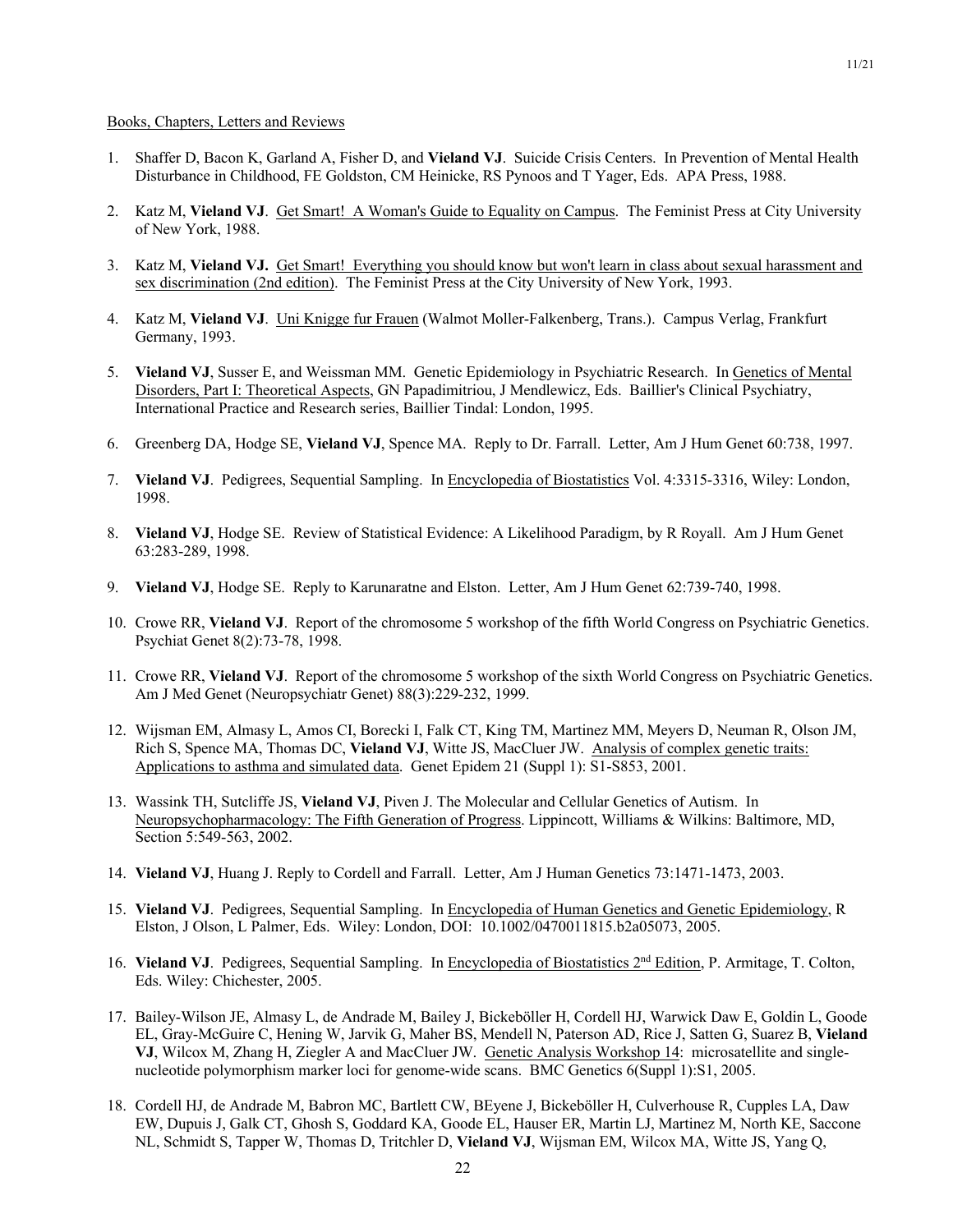Ziegler A, Almasy L, MacCluer JW. Genetic Analysis Workshop 15: gene expression analysis and approaches to detecting multiple functional loci. BMC Proceedings 1:S1, 2007.

- 19. **Vieland VJ**, Devoto M, Eds. Human Heredity Special Issue: Next generation linkage analysis. Hum Hered 72(4):227, 2011.
- 20. Spence MA, **Vieland VJ**. Genetic epidemiology. Wiley StatsRef-Statistics Reference Online (stat05300.pub2), Feb., 2015.
- 21. Huang Y, Thomas A, **Vieland VJ.** Employing MCMC under the PPL framework to analyze sequence data in large pedigrees (Orig. Frontiers in Applied Genetic Epidemiology 4:59, 2013). In Novel Approaches to the Analysis of Family Data in Genetic Epidemiology (ebook), X. Sun, J. S. Barnhotz-Sloan, N Morris, R.C. Elston Eds. Frontiers in Genetics 2016.
- 22. **Vieland VJ**. Foreword to Heterogeneity in Statistical Genetics: How to Assess, Address, and Account for Mixtures in Association Studies by Derek Gordon. Springer Nature: New York, 2020.

Papers on arXiv, bioRxiv, MedRxiv (list overlaps with Peer-reviewed Publications, above)

- 1. **Vieland VJ.** An evidential interpretation of the 1<sup>st</sup> and 2<sup>nd</sup> laws of thermodynamics. arXiv:1301.2150, 2013.
- 2. Mukherjee S, Weimer KE, Seok S-C, Ray WC, Jayaprakash C, **Vieland VJ**, Swords WE, Das J. Host-to-host variation of ecological interactions in polymicrobial infections. arXiv:1404.6668, 2013.
- 3. Mukherjee S, Rigaud S, Seok S-C, Fu G, Prochenka A, Dworkin M, Gascoigne NRJ, **Vieland VJ**, Sauer K, Das J. In silico modeling of itk activation kinetics in thymocytes suggests competing positive and negative IP4 mediated feedbacks increase robustness. arXiv:1307.7084, 2013.
- 4. Mukherjee S, Seok S-C, **Vieland VJ**, Das J. Cell responses only partially shape cell-to-cell variations in protein abundances in *Escherichia coli* chemotaxis. arXiv:1306.2605, 2013.
- 5. Mukherjee S, Seok S-C, **Vieland VJ**, Das J. Data-driven quantification of robustness and sensitivity of cell signaling networks. arXiv:1305.3902, 2013.
- 6. **Vieland VJ**, Das J, Hodge SE, Seok S-C. Measurement of statistical evidence on an absolute scale following thermodynamic principles. arXiv:1206.3543, 2013.
- 7. **Vieland VJ**, Seok S-C. Statistical evidence measured on a properly calibrated scale across nested and non-nested hypothesis comparisons. arXiv:1506.04989, 2015.
- 8. **Vieland VJ.** Absolutely 0 Evidence. arXiv:1805.11516, 2018.
- 9. **Vieland VJ**, Seok S-C. The PPLD has advantages over conventional regression methods in application to moderately sized genome-wide association studies. bioRxiv 2021.10.1101/2021.05.03.442456
- 10. Flanigan KM, Waldrop MA, Martin PT, Alles R, Dunn DM, Alfano LN, Simmons TR, Moore-Clingenpeel M, Burian J, Seok S-C, **Vieland VJ**, Weiss RB. Candidate gene modifiers of dystrophinopathy identified by the uniform application of genome-wide datasets to novel GWAS-identified loci. medRxiv 2021.11.03.21265899; doi: https://doi.org/10.1101/2021.11.03.21265899
- 11. Flanigan KM, Waldrop MA, Martin PT, Alles R, Dunn DM, Alfano LN, Simmons TR, Moore-Clingenpeel M, Burian J, Seok S-C, Weiss RB, **Vieland VJ**. A genome-wide association analysis of loss of ambulation in dystrophinopathy patients suggests multiple candidate modifiers of disease severity. medRxiv 2021.11.03.21265887; doi: https://doi.org/10.1101/2021.11.03.21265887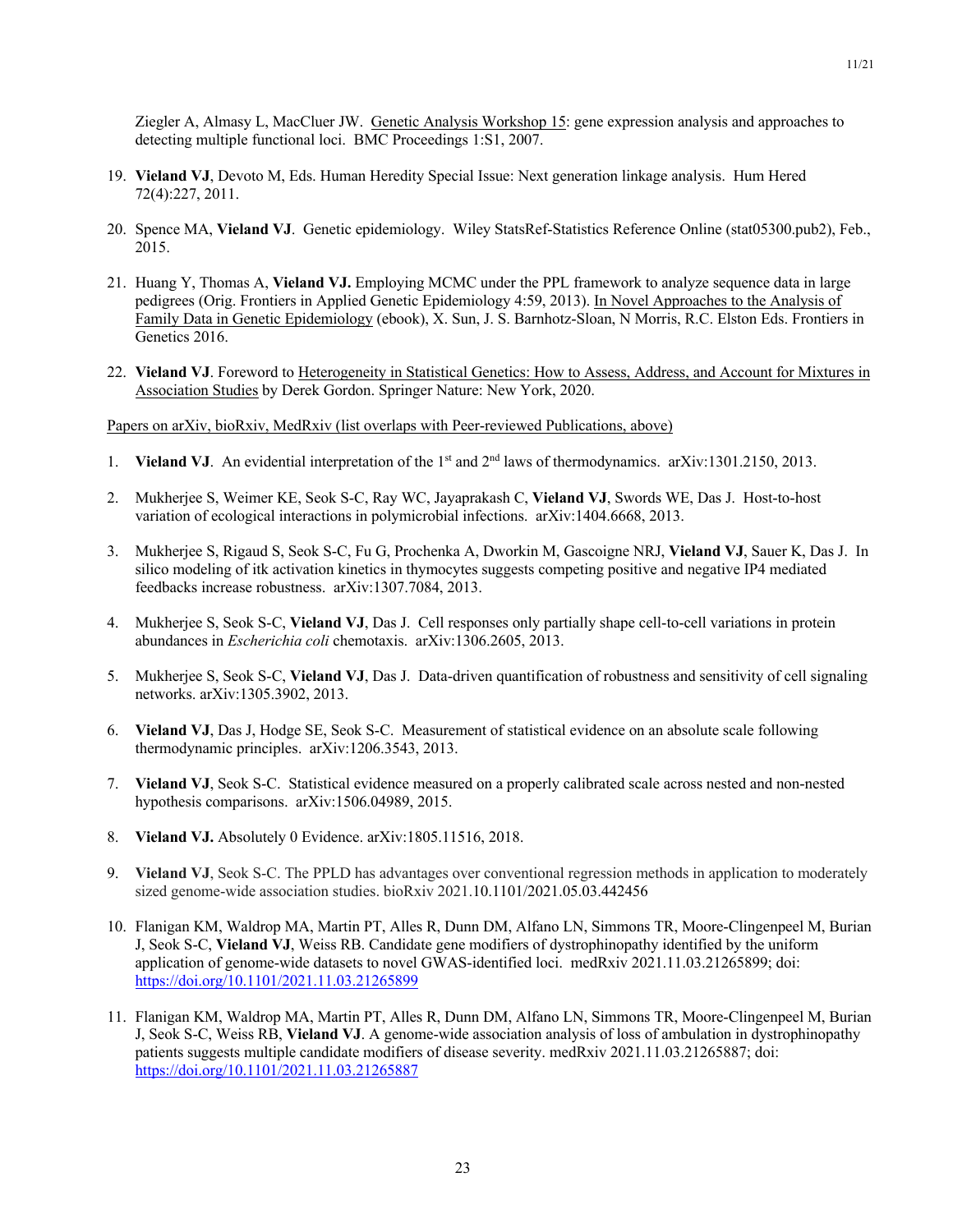#### Selected Abstracts

- 1. Adams P, Lish J, Freimer NF, Brzustowicz L., and Vieland VJ. Pedigree and DNA marker management: Integrated data management system for molecular and family-genetic studies. Am J Hum Genet Supplement 47:674, 1990.
- 2. Freimer NF, Fyer A, Stefanovich M, Knowles J, Hodge S, Vieland V, Lish J, Adams P, Klein DF, Ott J, Weissman MM, Gilliam TC. Genetic linkage analysis of panic disorder. Psychiat Genet 2:59, 1991.
- 3. Knowles J, Fyer A, Stefanovich M, Freimer NF, Vieland VJ, Lish J, Adams P, Klein DF, Gilliam TC, Weissman MM, Ott J. Genetic linkage analysis of panic disorder. Am J Hum Genet Supplement 49:1944, 1991.
- 4. Adams PB, Vieland VJ, Straub RE, Lenher T, Knowles J. Data management of linkage data allele typings to lod scores. Am J Hum Genet Supplement 51:1410, 1992.
- 5. Knowles JA, Vieland VJ, Fyer A, Stefanovich M, Freimer NF, Woodley K, White P, Heiman G, Rassnick H, Lish J, Adams P, Klein J, Ott J, Weissman MM, Gilliam TC. Genetic linkage analysis of panic disorder. Am J Hum Genet Supplement 51:1439, 1992.
- 6. Cantor RM, Hanna G, Spence MA, Vieland VJ. Familial aggregation of childhood/adolescent onset obsessivecompulsive disorders. Am J Hum Genet Supplement 51:1324, 1992.
- 7. Knowles JA, Vieland VJ, Fyer A, Heiman G, Rassnick H, Fine L, Austin TL, Adams P, Hodge SE, Klein DF, Ott J, Weissman MM, Gilliam TC. Genetic linkage analysis of panic disorder. Am J Hum Genet Supplement 53:1023, 1993.
- 8. Vieland VJ, Hodge SE, Lish JD, Adams P, Mannuzza S, Chapman TAF, Goodman D, Fyer A, Weissman MM. Segregation analysis of panic disorder. Psychiat Genet 3:155, 1993.
- 9. Vieland VJ. Hazards of conditioning on probands in extended pedigrees under multiple ascertainment. Am J Hum Genet Supplement 53:875, 1993.
- 10. Vieland VJ, Hodge SE. A problem with conditioning likelihoods on observed pedigree structure in segregation analysis. Am J Hum Genet Supplement 55:970, 1994.
- 11. Knowles JA, Vieland VJ, Fyer AJ, Heiman G, de Jesus G, Judenberg A, Cunjak J, Mick S, Adams P, Hodge SE, Klein DF, Weissman MM, Gilliam TC. Panic disorder is unlikely to be a homogeneous autosomal dominant disorder: results of a genome-wide genetic screen. Am J Hum Genet Supplement 57:1123, 1995.
- 12. Hodge SE, Vieland VJ. The essence of single ascertainment. Am J Hum Genet Supplement 57:937, 1995.
- 13. Vieland VJ, Huang J. Statistical evaluation of age-of-onset anticipation in human genetics may not be feasible. Am J Hum Genet Supplement 61:235, 1997.
- 14. Durner M, Vieland VJ, Greenberg DA. Increased power of lod scores of ASP methods. Am J Hum Genet Supplement 61:1594, 1997.
- 15. Weissman MM, Fyer AJ, Haghighi F, Hodge SE, Heiman GA, de Jesus G, Vieland VJ, Cunjak J, Mick S, Adams PB, Klein DR, Gilliam TC, Knowles JA. Progress in the second state of a genome search for genetic factors for panic disorder. Am J Med Genet (Neuropsychiatr Genet) 74:4, 649, 1997.
- 16. Wang K, Huang J, Vieland VJ. Combining results in linkage studies: an empirical Bayes approach. Am J Hum Genet Supplement 61:1749, 1997.
- 17. Vieland VJ for the Collaborative Linkage Study of Autism. Results of a genomic screen for autism include strong evidence of linkage to chromosome 13. Am J Hum Genet Supplement 63:77, 1998.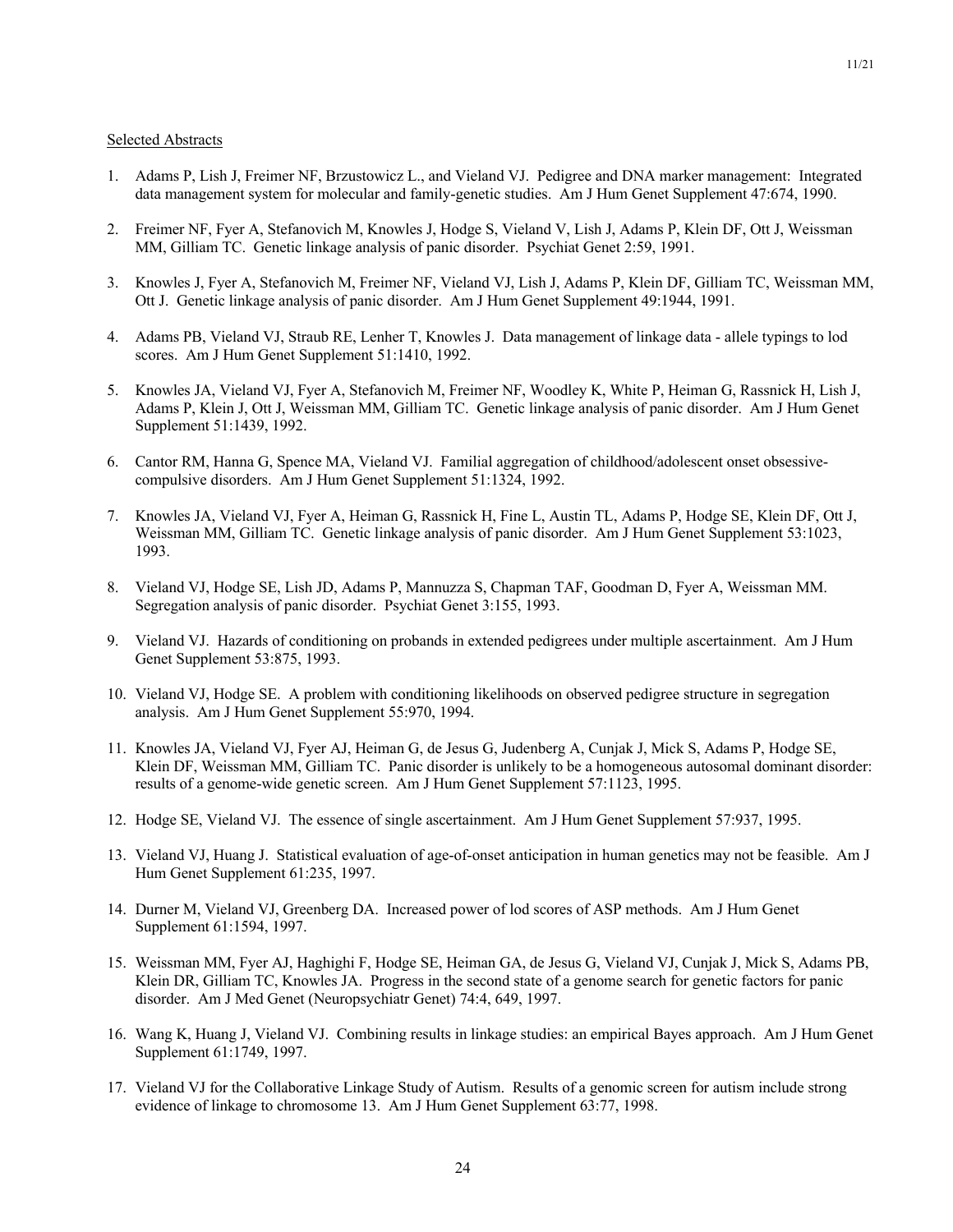- 18. Slager SL, Huang J, Vieland VJ. The effect of allelic heterogeneity on the power of transmission/disequilibrium tests and affected sib-pair linkage tests. Genet Epidem 15:41, 1998.
- 19. Slager SL, Huang J, Vieland VJ. Power comparisons between the TDT to two likelihood-based tests for complex traits. Genet Epidem 17:196, 1999.
- 20. Goedken R, Crowe R, Deng Z, Fyer AJ, Haghighi V, Heiman G, Hodge SE, Knowles JA, Vieland VJ, Wang K, Weissman MM. Drawbacks of Genehunter for large pedigrees: application to panic disorder. Molecular Psych 4 Supplement 1: S10, 1999.
- 21. Vieland VJ, Wang K, Huang J. A new linkage analysis method for complex disorders based on multiple sets of data. Am J Hum Genet Supplement 65:2554, 1999.
- 22. Folstein S, Santangelo S for Collaborative Linkage Study of Autism. Autism lod on chromosome 7 increased by subset analysis of language. International Society of Psychiatric Genetics, 2000.
- 23. Santangelo S for CLSA, Ashley-Koch A, Pericak-Vance M, Silverman J, Smith CJ, Buxbaum J. Combined analysis of data on chromosome 7q from three autism genome scans. International Society of Psychiatric Genetics, 2000.
- 24. Ludington EA, Vieland VJ, Huang J. Power to detect linkage using sex-averaged vs. sex-specific lod scores. Genet Epidem 19, 2000.
- 25. Santangelo S for CLSA, Ashley-Koch A, Pericak-Vance M, Buxbaum J for SARC. Confirmatory evidence of linkage to 7q for autism based on combined analysis of three independent data sets. Genet Epidem 19, 2000.
- 26. Huang J, Vieland VJ, Wang K. The null distribution of the heterogeneity lod score does depend on the assumed genetic model for the trait. Genet Epidem 19:253 2000.
- 27. Logue M, Vieland VJ. The heterogeneity lod cannot be used to estimate the population proportion of linked families. Genet Epidem 19:259, 2000.
- 28. Vieland VJ, Huang J, Wang K. Summed vs. averaged lod scores: Which represents the true evidence for linkage based on multiple independent data sets? Genet Epidem 19:275, 2000.
- 29. Folstein S, Santangelo S for the Collaborative Linkage Study of Autism. Autism lod on chromosome 7 increased by subset analysis of language. Am J Hum Genet (Suppl 2)67, 2000.
- 30. Santangelo S for CLSA, Ashley-Koch A, Pericak-Vance M, Silverman J, Smith CJ, Buxbaum J. Confirmatory evidence of linkage to chromosome 7q from three autism genome scans. Am J Hum Genet (Suppl 2)67, 2000.
- 31. Logue M, Vieland VJ. Accurate estimation of the recombination fraction for complex disorders using lod scores. Am J Human Genet (Suppl 2)67:226, 2000.
- 32. Huang J, Wang K, Vieland VJ. The use of summed maximum lods as a simple and approximate measure of evidence for linkage based on multiple independent data sets. Am J Hum Genet (Suppl 2)67:324, 2000.
- 33. Vieland VJ, Ludington EA, Wang K, Huang J. The posterior probability of linkage (PPL) incorporating prior genomic information is efficient for detection of linkage and estimation of male/female recombination rates for complex disorders. Am J Hum Genet (Suppl 2)67:328, 2000.
- 34. Ludington EA, Vieland VJ, Huang J. Using ordinary linkage analysis to detect imprinting in general pedigrees. Am J Hum Genet (Suppl 2)67:1766, 2000.
- 35. Wang D, Wassink TH, Huang J, Pietila J, Sheffield VC, Goedken RJ, Vieland VJ, Piven J. Further evaluation of an autism candidate gene on 7q31-33 via linkage disequilibrium. Genet Epidem 23, 2002.
- 36. Logue, MW, Vieland VJ, Goedken RJ, Chow EWC, Bassett AS, Brzustowicz LM. PPL based re-analysis of a genome screen for schizophrenia. Genet Epidem 23:293, 2002.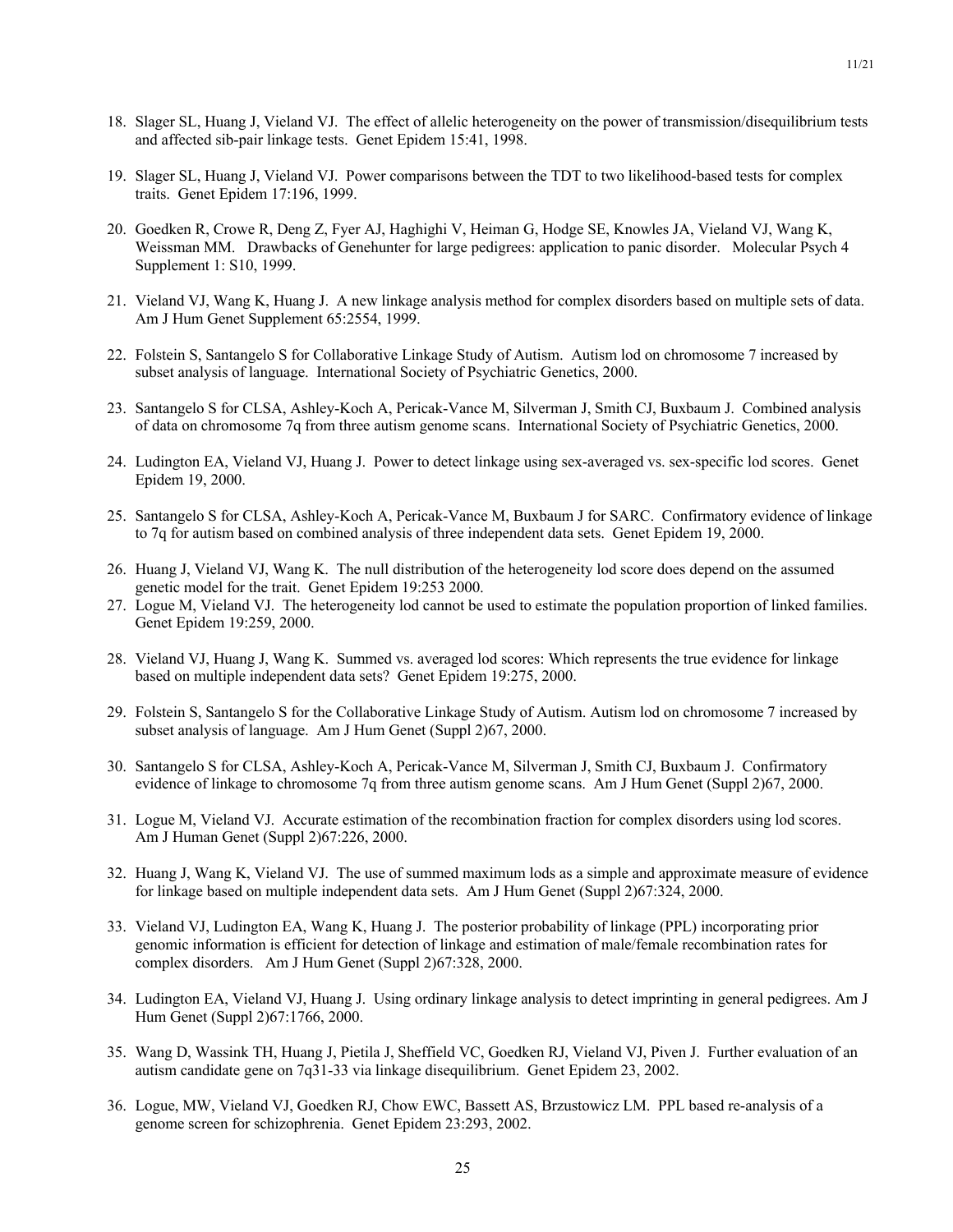- 37. Vieland VJ, Sheffield VC, Wassink TH, Beck J, Goedken RJ, Childress D, Piven J. A new genome screen for autism based on the posterior probability of linkage (PPL) and incorporating language-based phenotypes finds evidence of linkage to several genomic locations, each supported by independent sources of information. Am J Hum Genet 73(5) Suppl:174, 2003.
- 38. Bartlett CW, Flax JF, Li W, Reaple-Bonilla T, Hayter J, Hirsch LS, Logue MW, Zimmerman R, Vieland VJ, Tallal P, Brzustowicz LM. A genome scan of specific language impairment loci in families from the United States. Am J Hum Genet 73(5) Suppl:1884, 2003.
- 39. Wassink TH, Piven J, Vieland VJ, Jenkins L, Goedken RJ, Spence MA, Smith M, Sheffield VC. Evidence supporting CENTG2 as an autism susceptibility gene. Am J Hum Genet 73(5) Suppl:2011, 2003.
- 40. Goedken RJ, Piven J, Sheffield VC, Wassink TH, Beck J, Vieland VJ. How multiple data sets are combined affects autism genome screen results: 'Pooled' compared to 'sequentially updated' linkage analyses. Am J Hum Genet 73(5) Suppl:2572, 2003.
- 41. Logue MW, Vieland VJ. A new method for computing a multipoint Bayesian posterior probability of linkage. Am J Hum Genet 73(5) Suppl:2618, 2003.
- 42. Govil M, Segre AM, Logue MW, Vieland VJ. MLIP: Parallel computation of LOD scores enabling full exploration of the trait-parameter space. Am J Hum Genet 73(5) Suppl:2621, 2003.
- 43. Bartlett CW, Logue MW, Vieland VJ. Accurate localization information from the two-point posterior probability of linkage. IGES 13<sup>th</sup> annual meeting proceedings, International Genetic Epidemiology Society, 13, 2004.
- 44. Vieland VJ, Yang X, Shi M, Bassett A, Brzustowicz LM. Measurement of linkage disequilibrium (LD) parameter D' for complex traits via the posterior probability of LD (PPL-LD) changes the LD picture within CAPON, a large candidate gene for schizophrenia. ASHG 54<sup>th</sup> annual meeting, American Society of Human Genetics, 232, 2004.
- 45. Yang X, Brzustowicz LM, Bassett AS, Vieland VJ. LD-PPL: The posterior probability of linkage (PPL) with linkage disequilibrium (LD). ASHG 54<sup>th</sup> annual meeting, American Society of Human Genetics, 1933, 2004.
- 46. Bartlett CW, Vieland VJ. A novel quantitative trait (QT) posterior probability of linkage (PPL) with specific adaptations for QT analysis of autism. ASHG 54<sup>th</sup> annual meeting, American Society of Human Genetics, 2898, 2004.
- 47. Logue MW, Park J, Ni J, Cremer J, Segre AM, Knosp B, Beck S, Vieland VJ. Interactive visualization tools for genetic data. ASHG 54<sup>th</sup> annual meeting, American Society of Human Genetics, 2957, 2004.
- 48. Govil M, Murray JC, Marazita ML, Lidral A, Field LL, Arcos-Burgos M, Moreno L, Valencia C, Risk J, Hecht JT, Doheny K, Pugh E, Boehm C, Vieland VJ. Bayesian genome scan for cleft lip with or without cleft palate (CL/P). ASHG 55th annual meeting, American Society of Human Genetics 1516, 2005.
- 49. Bartlett CW, Vieland VJ. Is localization for complex disease genes via linkage analysis really that bad? ASHG 55<sup>th</sup> annual meeting, American Society of Human Genetics 2361, 2005.
- 50. Logue MW, Vieland VJ. Incorporation of sex-specific recombination information fails to improve PPL performance. ASHG 55th annual meeting, American Society of Human Genetics 2407, 2005.
- 51. Bartlett CW, Vieland VJ Defining the relationship between a categorical trait and a quantitative endophenotype at a linked locus. Genet Epidem 29:237 #12, 2005.
- 52. Govil M, Vieland VJ. Evaluation of alternative sequential updating procedures for computing the posterior probability of linkage (PPL) across clinically defined data subsets. Genet Epidem 29:252-253 #65, 2005.
- 53. Logue MW, Li Y, Vieland VJ. The importance of "uninformative" models in Bayesian linkage analysis. Genet Epidem 29:266 #108, 2005.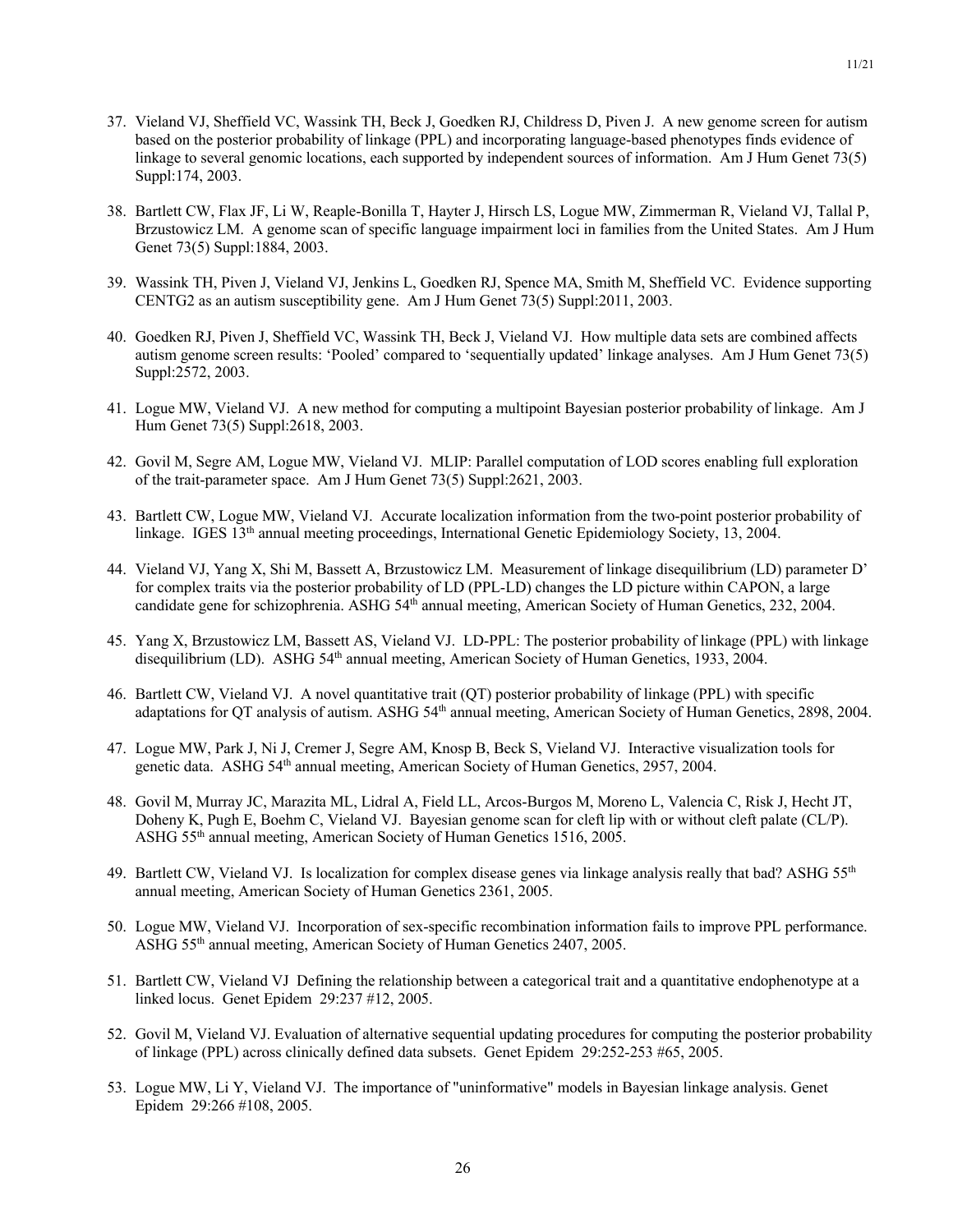- 54. Govil M, Marazita ML, Murray JC, Field LL, Vieland VJ. Multipoint PPL analysis of cleft lip with/out cleft palate  $(CL/P)$  provides compelling evidence in favor of linkage. ASHG  $56<sup>th</sup>$  annual meeting, American Society of Human Genetics 1491/B, 2006.
- 55. Logue MW, Park JW, Cremer JF, Segre A, Vieland VJ. Exploiting genetic model information to identify homogenous pedigrees. ASHG 56<sup>th</sup> annual meeting, American Society of Human Genetics 1496/A, 2006.
- 56. Huang Y, Segre A, O'Connell J, Wang H, Vieland VJ. KELVIN: a 2nd generation distributed multiprocessor linkage and linkage disequilibrium analysis program. ASHG 56<sup>th</sup> annual meeting, American Society of Human Genetics 1556/A, 2006.
- 57. Wang H, Segre A, Huang Y, O'Connell J, Vieland VJ. Fast computation of large numbers of LOD scores for genetic linkage analysis via a novel "polynomial" implementation. ASHG 56<sup>th</sup> annual meeting, American Society of Human Genetics 2308/C, 2006.
- 58. Bartlett CW, Vieland VJ. Why does increasing sample size often dim rather than illuminate: A question of locus heterogeneity. ASHG 56<sup>th</sup> annual meeting, American Society of Human Genetics 118, 2006.
- 59. Goedken R. on behalf of the AGC. Autism genetics cooperative: preliminary results of a combined linkage genome scan. ASHG 56<sup>th</sup> annual meeting, American Society of Human Genetics 1490/A, 2006.
- 60. Mostowska A, Vieira AR, Govil M, Lidral AC, Vieland VJ, Mansilla MA, Marazita ML, Murray JC. Association of chromosomal region 6q14-6q16.3 with non-syndromic cleft lip and palate. 29<sup>th</sup> annual meeting, The Society of Craniofacial Genetics, October 9, 2006.
- 61. Govil M, Logue MW, Vieland VJ. Map-misspecification and an unknown genetic model in multipoint linkage analysis: An evaluation of the sex-specific multipoint PPL, HMOD and MMLS.  $15<sup>th</sup>$  annual meeting. The International Genetic Epidemiology Society, abstract #83, November 16-17, 2006.
- 62. Mostowska A, McHenry TH, Cooper ME, Govil M, FitzPatrick DR, Vieland VJ, Marazita ML, Murray JC. Evidence for BACH2 in chromosomal region 6q14-6q16.3 with non-syndromic cleft lip and palate. ASHG 57<sup>th</sup> annual meeting, American Society of Human Genetics 1148, 2007.
- 63. Govil M, Daack-Hirsch S, Lidral AC, Vieland VJ, Murray JC, Marazita ML. Non-syndromic cleft lip with or without cleft palate (CL/P): multipoint posterior probability of linkage (PPL) analysis sequentially updated over phenotypic subgroups reveals a Philippines-specific linkage to a region on chromosome 6q. ASHG 57<sup>th</sup> annual meeting, American Society of Human Genetics 1163, 2007.
- 64. Benayed R, Choi J, Matteson PG, Gharani N, Kamdar S, Vieland VJ, Brzustowicz L, Millonig JH. Autism associated alleles affect the regulation of the homeobox gene, ENGRAILED.  $7<sup>th</sup>$  Annual International Meeting for Autism Research (IMFAR), 2008.
- 65. Huang Y, Segre A, O'Connell J, Valentine-Cooper W, Seok SC, Vieland VJ. Kelvin: A 2nd generation software package for computation of the PPL framework, ASHG 58<sup>th</sup> annual meeting, American Society of Human Genetics, poster #2336/w, 2008.
- 66. Stein O for the Autism Genome Project. Data coordinating infrastructure for the Autism Genome Project. ASHG  $58<sup>th</sup>$ annual meeting, American Society of Human Genetics, 900/t, 2008.
- 67. Seok SC, Huang Y, Evans M, Vieland VJ. Using adaptive numerical integration for multidimensional genetic problems. ASHG 58<sup>th</sup> annual meeting, American Society of Human Genetics, poster #2346/w, 2008.
- 68. Nouanesengsy B, Seok SC, Vieland VJ. Visualization of multidimensional genetic likelihoods. ASHG 58th annual meeting, American Society of Human Genetics, poster #2345/w, 2008.
- 69. Chen F, Gharani N, Dong C, Wang Y, Gordon D, Huang Y, Millonig JH, Vieland VJ, Wang H, Tischfield J, Matise T, Yu L, Huang W, Brzustowicz L. A posterior probability of linkage and association study of 111 autism candidate genes. ASHG 58th annual meeting, American Society of Human Genetics, poster #1709/w, 2008.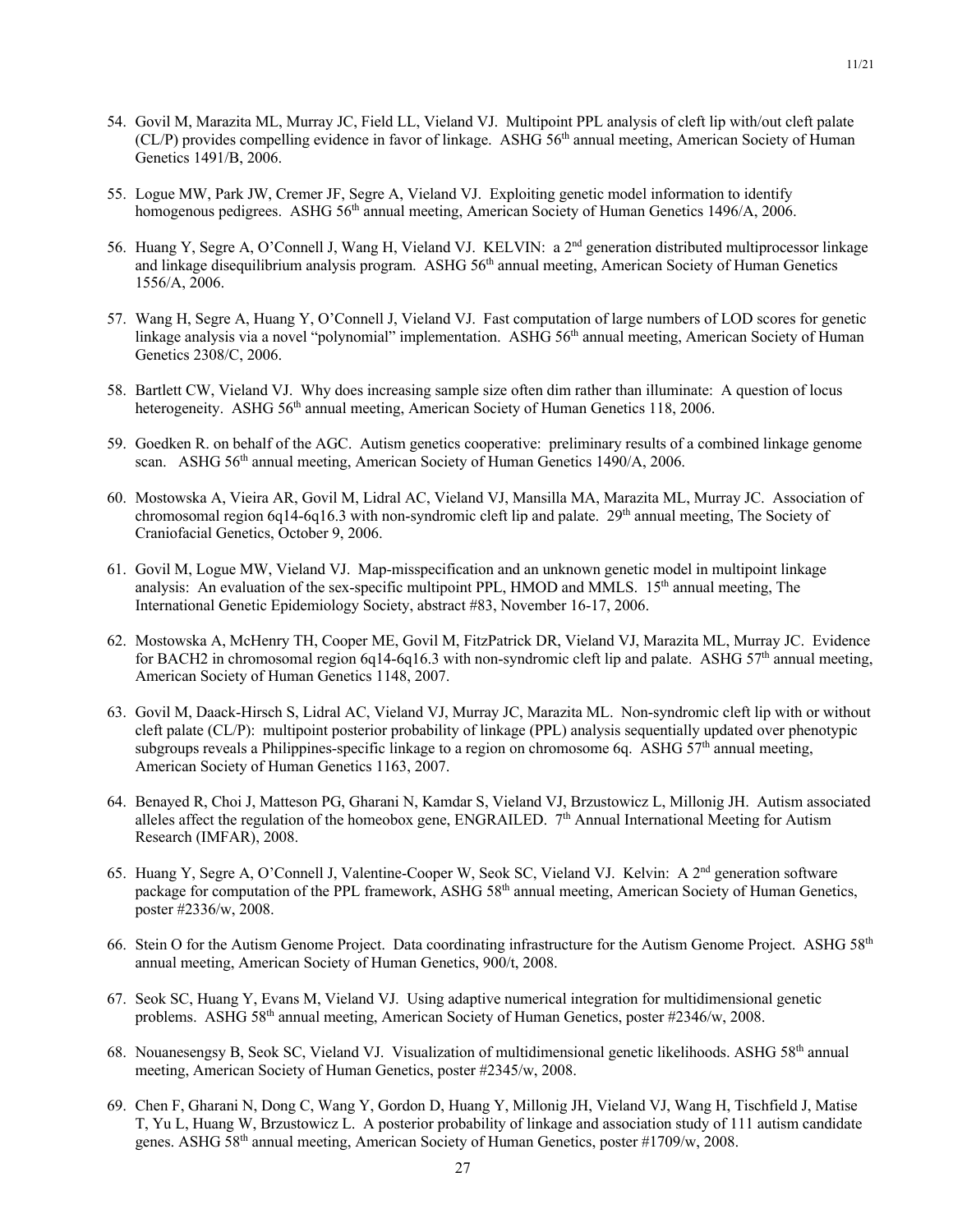- 70. Bartlett CW, Garavito P, Gharani N, Azaro MA, Flax JF, Stein O, Goedken R, Di-Cicco Bloom E, Millonig JH, Vieland VJ, Brzustowicz LM. Phenotypically homogeneous autism families yields evidence for epistasis between engrailed 2 and loci on 13q13 and 13q14. ASHG 58<sup>th</sup> annual meeting, American Society of Human Genetics, poster #1640/t, 2008.
- 71. Garavito P, Gharani N, Azaro MA, Bartlett CW, Stein O, Goedken R, Millonig J, Di-Cicco Bloom E, Vieland VJ, Brzustowicz LM. Fine mapping an autism susceptibility locus on chromosome 1q23-24. ASHG 58<sup>th</sup> annual meeting, American Society of Human Genetics, poster #1673/t, 2008.
- 72. Saviouk V, Huang Y, Azaro MA, Bassett AS, Vieland VJ, Brzustowicz LM. Posterior probability of linkage genome scan in NIMH Chinese schizophrenia sample. ASHG 58<sup>th</sup> annual meeting, American Society of Human Genetics, poster #1746/w, 2008.
- 73. Brzustowicz LM, Huang Y, Saviouk V, Bassett AS, Vieland VJ. Strong evidence of epistatic interactions involving NOS1AP in schizophrenia. ASHG 58th annual meeting, platform presentation, American Society of Human Genetics, #18, 2008.
- 74. Sutcliffe JS for the Autism Genome Project. The autism genome project: Dissecting the genetic and genomic etiology of autism. ASHG 58<sup>th</sup> annual meeting, platform presentation, American Society of Human Genetics, #220, 2008.
- 75. Vieland VJ, Autism Genetics Cooperative and Autism Genome Project. New linkage analysis by the Autism Genome Project (AGP) reveals strong evidence of linkage to multiple loci as well as gene-gene interactions. ASHG  $58<sup>th</sup>$ annual meeting, platform presentation, American Society of Human Genetics, #224, 2008.
- 76. Nouanesengsy, B.; Sang-Cheol Seok; Han-Wei Shen; Vieland, V.J.; , "Using projection and 2D plots to visually reveal genetic mechanisms of complex human disorders," *Visual Analytics Science and Technology, 2009. VAST 2009. IEEE Symposium on* , vol., no., pp.171-178, 12-13 Oct. 2009
- 77. Buxbaum J for the Autism Genome Project. A two-stage genomewide scan for common alleles affecting risk for autism. ASHG 60<sup>th</sup> annual meeting, platform presentation, American Society of Human Genetics, #295, 2010.
- 78. Pinto D for the Autism Genome Project. Functional impact of global rare copy number variation in autism spectrum disorders. ASHG 60<sup>th</sup> annual meeting, platform presentation, American Society of Human Genetics, #310, 2010.
- 79. Hare A, Azaro M, Vieland VJ, Flax J, Brzustowicz LM. Using ingenuity pathway analysis to study gene relationships under linkage peaks of interest in autism spectrum disorders. ASHG 60<sup>th</sup> annual meeting, American Society of Human Genetics, #2535/w, 2010.
- 80. Brzustowicz LM, Huang Y, Seok SC, Hayter JE, Messenger JS, Zimmerman RA, Bassett AS, Vieland VJ. Strong evidence that multiple genes involved in glutamate neurotransmission interact to modulate risk of schizophrenia. ASHG 60th annual meeting, American Society of Human Genetics, #2565/w, 2010.
- 81. Vieland VJ for the Autism Genome Project. Novel statistical methods for combining genome-wide linkage and association analyses provide evidence of different genetic architecture for autism in the presence or absence of intellectual disability. ASHG 60<sup>th</sup> annual meeting, American Society of Human Genetics, #2870/t, 2010.
- 82. Seok SC, Huang Y, Vieland VJ. Extension of the PPL framework to allow Lander-Green based computation. ASHG  $60<sup>th</sup>$  annual meeting, American Society of Human Genetics, #2979/f, 2010.
- 83. Walters KA, Vieland VJ. Handling hierarchical phenotypes in the PPL framework. ASHG 60<sup>th</sup> annual meeting, American Society of Human Genetics, #2984/f, 2010.
- 84. Huang Y, Seok SC, Valentine-Cooper W, Burian J, Mangin L, Nouanesengsy B, Modi A, Vieland VJ. KELVIN 2.1: A tool for modeling genetic architecture for complex disorders. ASHG 60<sup>th</sup> annual meeting, American Society of Human Genetics, #3013/f, 2010.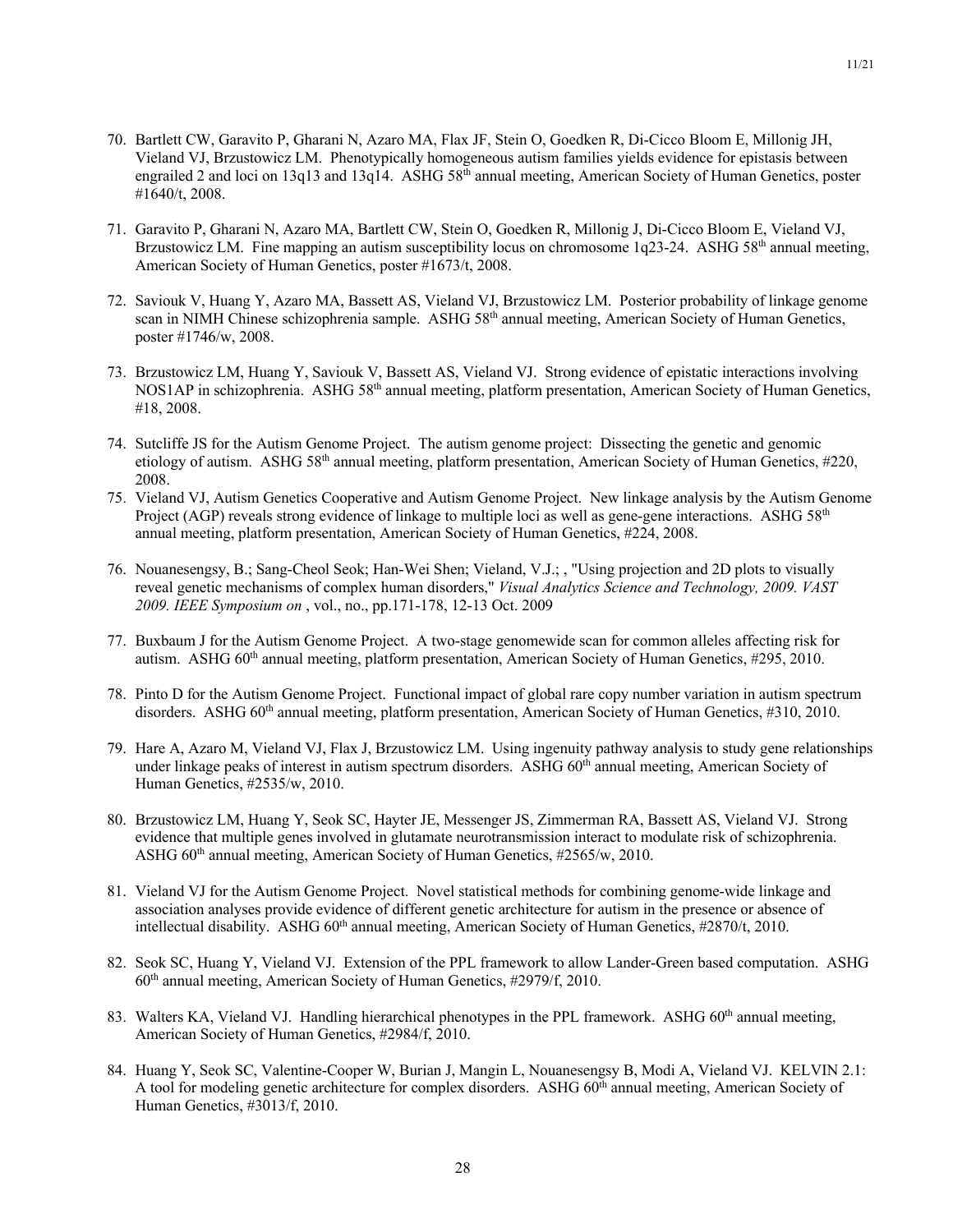- 85. Nouanesengsy B, Seok SC, Vieland VJ. Visualizing multidimensional support intervals for genetic models. ASHG  $60<sup>th</sup>$  annual meeting, American Society of Human Genetics, #3023/f, 2010.
- 86. Valentine-Cooper W, Huang Y, Seok S, Veronica VJ. Poster: High-Performance Computing for Mapping Disease-Related Genes. Computational Advances in Bio and Medical Sciences (ICCABS), 2011, *IEEE 1st International Conference on* , vol., no., pp.263, 3-5 Feb. 2011
- 87. Huang Y, Tomer Y, Vieland VJ. Modeling HLA epistatic interactions using a unified GWAS and linkage analytical method maps new putative genes for Type 1 Diabetes. ASHG 61<sup>st</sup> annual meeting, American Society of Human Genetics, Poster 694W, 2011.
- 88. Seok SC, Nouanesengsy B, Vieland VJ. KELVIZ: A Graphing and Annotating Tool for Statistical Evidence in Human Genetics. ASHG 61<sup>st</sup> annual meeting, American Society of Human Genetics, Poster 674W, 2011.
- 89. Walters KA, Tobin K, Azaro M, Lehner T, Brzustowicz LM, Vieland VJ. Review and re-analysis of all schizophrenia multiplex families in the NIMH repository substantially alters overall linkage findings. ASHG  $61<sup>st</sup>$  annual meeting, American Society of Human Genetics, Poster 646T, 2011.
- 90. Vieland VJ, Walters KA, Tobin K, Azaro M, Lehner T, Brzustowicz LM. Combined linkage and genome-wide association analysis of multiple schizophrenia (SZ) and bipolar data (BP) sets from public repositories reveals striking new evidence of distinct and overlapping genes. ASHG 61<sup>st</sup> annual meeting, American Society of Human Genetics, Poster 551F, 2011.
- 91. Govil M, Mukhopadhyay N, Huang Y, Valentine-Cooper W, Field LL, Lidral A, Murray J, Marazita ML, Vieland VJ. CL/P: Utilizing Advanced Analytic Approaches to Identify Etiologic Genes. AADR Annual Meeting, March 2012.
- 92. Thompson A, Szatmari P, Vieland VJ, Piven J, Fernandez BA, Walters K, Parlier MC, O'Conner I, Whitten K. Sex differences in extended pedigrees with ASD. International Society for Autism Research (INSAR), Toronto, Canada, May 17, 2012.
- 93. Oikkonen J, Huang Y, Ukkola-Vuoti L, Raijas P, Vieland VJ, Onkamo P, Järvelä I. Biological pathways of musical aptitude. Poster HGM2013-ICG-1338; HGM/ICG Conference (HGM2013/21<sup>st</sup> International Congress of Genetics), Singapore, April 13-18, 2013.
- 94. White P, Vieland VJ, Greenberg DA, Hodge SE. Combine and conquer: An integrated software suite for finding causal relationships between sequence variants and clinical phenotypes. Nationwide Children's Hospital and The Ohio State University Genetics Collaboration Symposium, Columbus, OH, May 20, 2014.
- 95. Trittmann JK, Gastier-Foster JM, Vieland VJ, Klebanoff MA, Chicoine LG, Nelin LD. Bronchopulmonary dysplasiaassociated pulmonary hypertension and mutations in the *DDAH1* gene. The American Physiological Society, Experimental Biology Conference, 2015.
- 96. Seok SC, Vieland VJ. A Quest for a Calibrated Statistical Evidence Measure: Multinomial Hypotheses. The Third International Mathematical and Computational Conference, Columbus, OH, May 15-18, 2016.
- 97. Brzustowicz L, Vieland V, Ambite JL, Lehner T, Tischfield J. NRGR: NIMH Repository and Genomics Resource: New Collections, Services and Access Tools to Search Data and Biosamples. European Neuropsychopharm, Oct 1, 2017.
- 98. Ruocco B, Mayani R, Sharma S, Wilson S, Vahi K, Voinea S, Davis G, Valentine-Cooper W, Mathew J, Arens Y, Deelman E, Azaro M, Vieland V, Ambite JL, Brzustowicz L. Enhancing Access to Data at the National Institute of Health Repository and Genomics Resource. XXVIIth World Congress of Psychiatric Genetics, October 26-31, 2019, Los Angeles, CA. European Neuropsychopharm 29(5) Suppl: S173-S174, 2019.

## **Media Attention for Work on Statistical Evidence**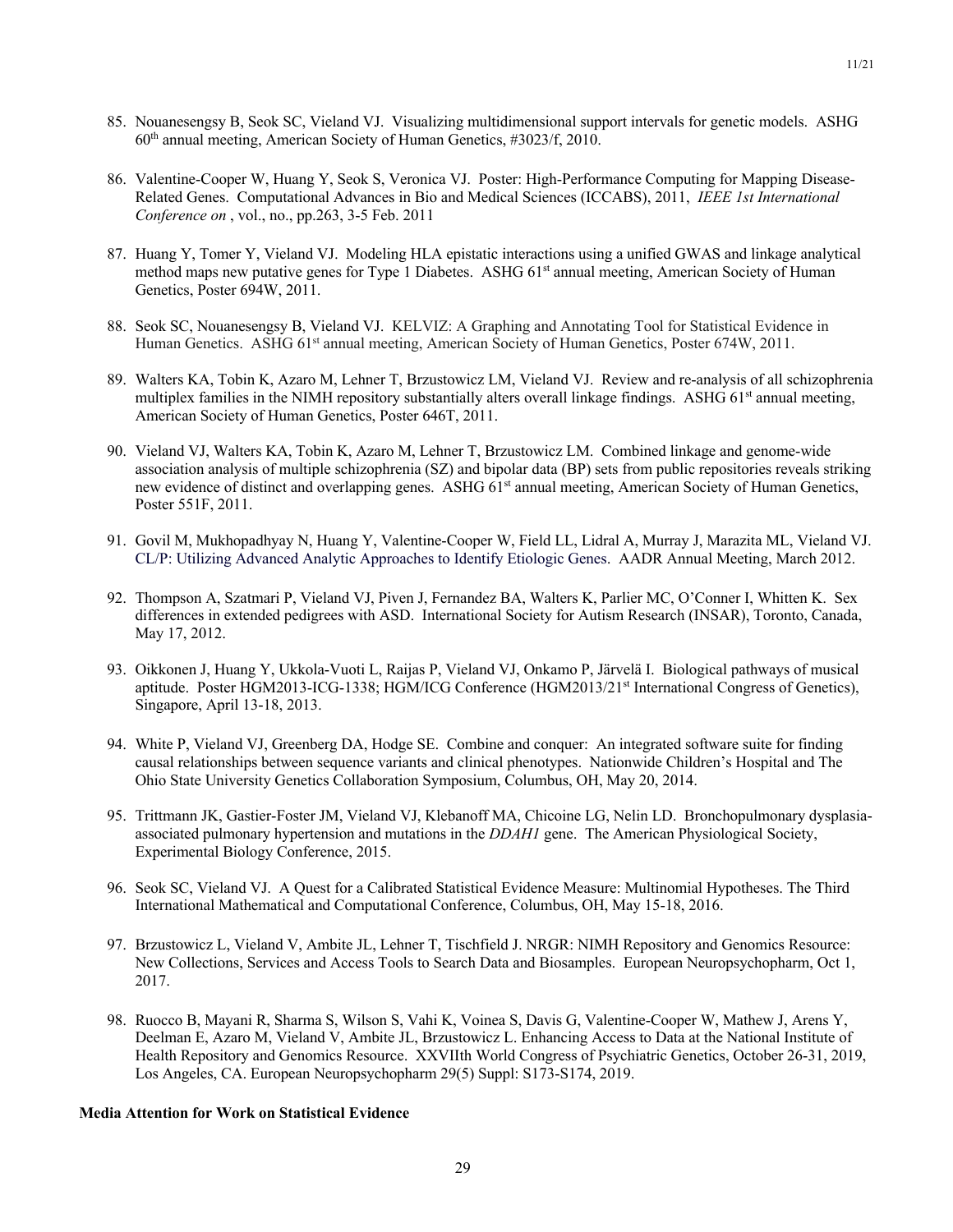"Medicine needs a sensible way to measure weight of the evidence" Tom Siegfried, Science News Prime, December 19, 2011

"Making Data Work: Researchers pursue analogy between statistical evidence and thermodynamics" Tom Siegfried, Science News, September 8, 2012

"An overdependence on p-values". Proceedings of the National Academy Sciences podcast interview, November 13, 2014

"Top 10 scientific mysteries for the 21st century," includes measurement of evidence as mystery #7 with link to Vieland et al. paper. Science News, February 1, 2015.

## **Scientific Presentations and Invited Lectures**

- 1. Statistical Inference in the Absence of Sampling. Invited presentation, Bernice Ryerson-MacEvoy Child Psychiatry Research Colloquium, New York State Psychiatric Institute, January 1989.
- 2. Adequacy of single-locus linkage models for analysis of multilocus traits. Columbia University Seminar in Genetic Epidemiology, February 1992.
- 3. Data management in molecular genetic studies from pedigrees to lod scores. American Psychopathological Association, 1992.
- 4. Genetic linkage analysis of panic disorder. American Psychopathological Association, 1992.
- 5. Segregation analysis of panic disorder. International Genetic Epidemiology Society, 1992.
- 6. Evidence for a major gene for obsessive-compulsive disorder. Behavioral Genetic Association, 1992.
- 7. Why haven't we found any genes for psychiatric disorders? Child Psychiatry Grand Rounds, St. Lukes-Roosevelt Hospital, New York, September 1993.
- 8. A robust approach to ascertainment correction. Columbia University seminar in genetic epidemiology, December 1993.
- 9. How many models should we use in linkage analysis of genetically complex disorders? Invited presentation, National Institutes of Health, Molecular Epidemiology and Disease Indicators Branch, February 1994.
- 10. Ascertainment bias: An intractable problem for segregation analysis. Invited presentation, National Institutes of Mental Health Mentored Awardees Conference, June 1994.
- 11. Simple linkage analysis of complex traits. Invited presentation, Division of Genetics Seminar, Department of Pediatrics, University of Pennsylvania, November 1994.
- 12. A likelihood solution to a classical problem in human genetics: ascertainment corrections for sequentially and nonsequentially sampled pedigrees. Invited presentation, Department of Preventive Medicine Seminar, University of Iowa, November 1994.
- 13. A likelihood solution to a classical problem in human genetics: Ascertainment corrections for sequentially and nonsequentially sampled pedigrees. Invited presentation, Department of Biostatistics Seminar, Columbia University, April 1994.
- 14. Did you know that maximizing the lod score yields asymptotically biased estimates of the recombination fraction? Invited presentation, Workshop on Statistical Methods in Genetic Mapping, Tarrytown, NY, November 1995.
- 15. Statistical Genetics and Genetic Epidemiology, Epidemiology Student Meeting, The University of Iowa, November 1995.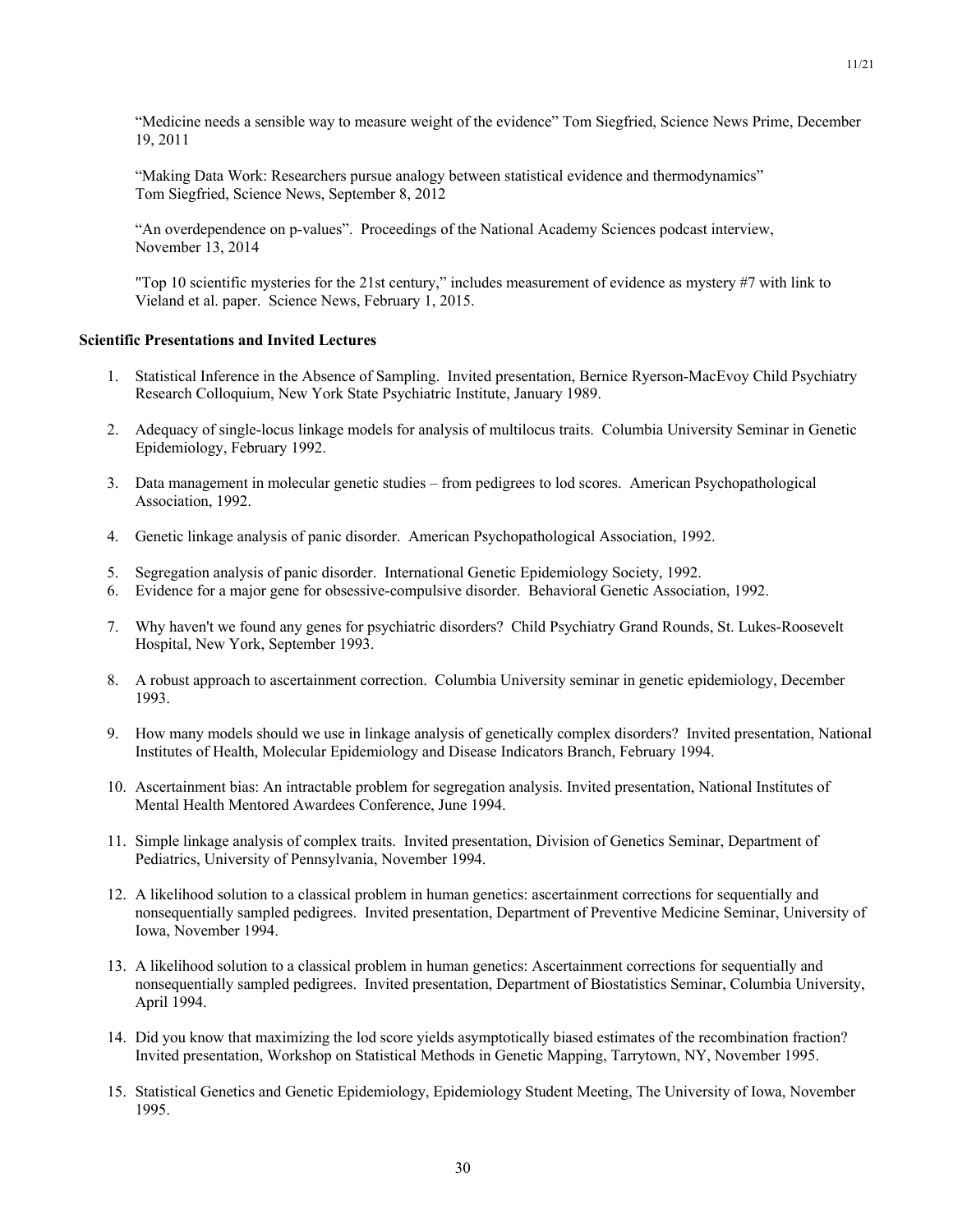- 17. A new statistical test of age-of-onset anticipation: With application in bipolar disorder. Invited presentation, Genetic Analysis Workshop 10, 1996.
- 18. Model fitting in human genetics: How hard can it be. Invited presentation, Statistical Society of Canada Annual Meeting, Fredericton, Canada, June 1997.
- 19. Design for a genetic linkage study of pulmonary fibrosis. Pulmonary Research Conference, The University of Iowa, June 1997.
- 20. A new test for age-of-onset anticipation in human genetics. The University of Iowa, 1997.
- 21. Statistical evaluation of age-of-onset anticipation in human genetics may not be feasible. Platform presentation, American Society of Human Genetics, October 1997.
- 22. A new statistical test for genetic anticipation. Invited presentation, Department of Biostatistics Seminar, Johns Hopkins School of Public Health, Baltimore MD, October 1997.
- 23. How hard can it be to find a difference between two means? Division of Biostatistics Seminar, The University of Iowa, November 1997.
- 24. Results of a genomic screen for autism include strong evidence of linkage to chromosome 13. Vieland VJ, for the Collaborative Linkage Study of Autism (CLSA). Platform presentation, American Society of Human Genetics, October 1998.
- 25. A Bayesian approach to replication of linkage studies. Genetic Analysis Workshop 11, Arachon, France, 1998.
- 26. The effect of allelic heterogeneity on the power of transmission-disequilibrium tests and affected sib-pair linkage tests. International Genetic Epidemiology Society, Arachon, France, 1998.
- 27. A novel Bayesian approach to linkage analysis based on multiple sets of data. Invited presentation, University Seminar in Genetic Epidemiology, Columbia University, November 1998.
- 28. A novel approach to genetic linkage analysis based on multiple sets of data. Invited presentation, Department of Genetics Seminar, Rutgers University, September 1999.
- 29. Statistical genetics: is it part of bioinformatics? University of Iowa and Iowa State Joint Workshop on Bioinformatics, The University of Iowa, Iowa City IA, 2000.
- 30. Combined multipoint analysis of multiple asthma data sets based on the posterior probability of linkage. Genetic Analysis Workshop, San Antonio TX, 2000.
- 31. Measuring the strength of statistical evidence for or against linkage based on multiple sets of data. Invited presentation, Callaway Gardens Conference on Autism Research GA, March 2001.
- 32. HLODs, trait models, and ascertainment. Invìted presentation, Columbia University, New York NY, March 2001.
- 33. How many ASPs does it take to tell the heterogeneity from epistasis? Invited presentation, Columbia University, NY, October 2002.
- 34. Quantitative methods for mapping human disease-genes: Ongoing work in the UI Center for Statistical Genetics Research. Applied Mathematical and Computational Sciences Seminar, The University of Iowa, November 2002.
- 35. How many ASPs does it take to tell heterogeneity from epistasis? Invited presentation, Mayo Clinic, Rochester MN, December 2002.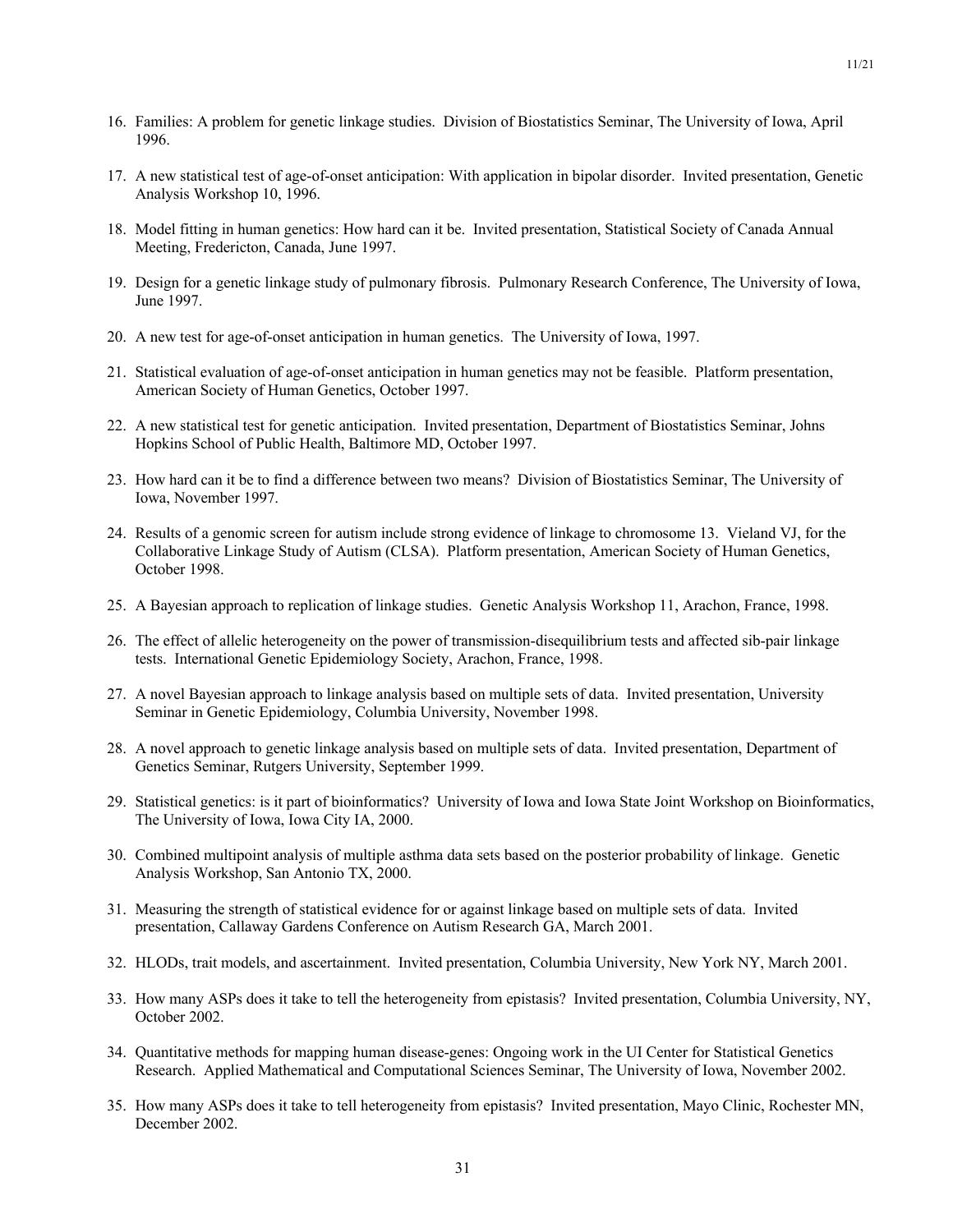- 36. Center for Statistical Genetics Research (CSGR). Invited presentation, International Autism Conference, Zurich, Switzerland, May 2003.
- 37. Mapping Genes for Autism: Ongoing Work at the University of Iowa. Dept. of Psychiatry Research Seminar, University of Iowa, 2003.
- 38. A new genome screen for autism based on the posterior probability of linkage (PPL). Platform Presentation, American Society of Human Genetics, Los Angeles CA, November 2003.
- 39. Measurement of linkage disequilibrium (LD) parameter D' for complex traits via the posterior probability of LD (PPL-LD) changes the LD picture with CAPON, a large candidate gene for schizophrenia. Platform Presentation, American Society of Human Genetics, Toronto, Ontario, Canada, October 2004.
- 40. Current challenges in autism genetics research: A statistical geneticist's perspective. Invited presentation, Columbus Children's Hospital, Columbus OH, August 2005.
- 41. Statistical paradigms, genetic complexity, and computation: A statistical pragmatist's approach to gene mapping for complex disorders. Invited presentation, Dept. of Epidemiology & Biostatistics, Case Western Reserve University, Cleveland OH, September 2005.
- 42. Statistical paradigms and statistical genetics. Seminar presentation, Program in Public Health Genetics, Univ. of Iowa, Iowa City IA, September 2005.
- 43. Statistical paradigms and the search for autism genes. Invited presentation, Dept. of Epidemiology, Biostatistics, & Occupational Health, McGill University, Montreal CA, November 2005.
- 44. The incredible shrinking LOD: How increasing the sample size can actually obscure true linkage peaks, and what we can do about this. Invited presentation, Banbury Center meeting, "A critical assessment of autism genetics." Cold Spring Harbor Laboratory, Cold Spring Harbor NY, March 2006.
- 45. Measurement of statistical evidence in genetic research. Invited presentation, Columbus Children's Abigail Wexner Research Institute Annual Research Retreat, Granville OH, April 2006.
- 46. Genetics of autism: Common pitfalls in interpretation. Invited Educational Symposium, International Meeting for Autism Research, Montreal CA, June 2006.
- 47. Measuring statistical evidence in the age of a million SNPs. Second Annual Canadian Genetic Epidemiology & Statistical Genetics Meeting, Toronto CA, April 2007.
- 48. More is known than is: How what we know (about gene mapping for complex diseases) can hurt us. Invited presentation, Department of Genetics, Rutgers, The State University of New Jersey, Piscataway, New Jersey, September 2007.
- 49. PPLD: extension of the PPL framework to detect trait-marker LD and estimate D' in general pedigree structures. Platform Presentation (VJV presenter), American Society of Human Genetics, San Diego, CA, October 2007.
- 50. And now for something completely different: How philosophy of measurement can help us find genes for autism. Invited presentation, Cincinnati Children's Hospital, Cincinnati, Ohio, May 2008.
- 51. New linkage analysis by the Autism Genome Project (AGP) reveals strong evidence of linkage to multiple loci as well as gene-gene interactions. Platform Presentation, American Society of Human Genetics, Philadelphia, PA, October 2008.
- 52. What does it mean to measure statistical evidence? Invited presentation, Columbia University, New York, New York, February 2009.
- 53. Disease mapping via the coalescent. Hoffman L (presenting author), Kubatko L, Vieland VJ, Huang Y. Joint Statistical Meeting, Washington DC, August 2009.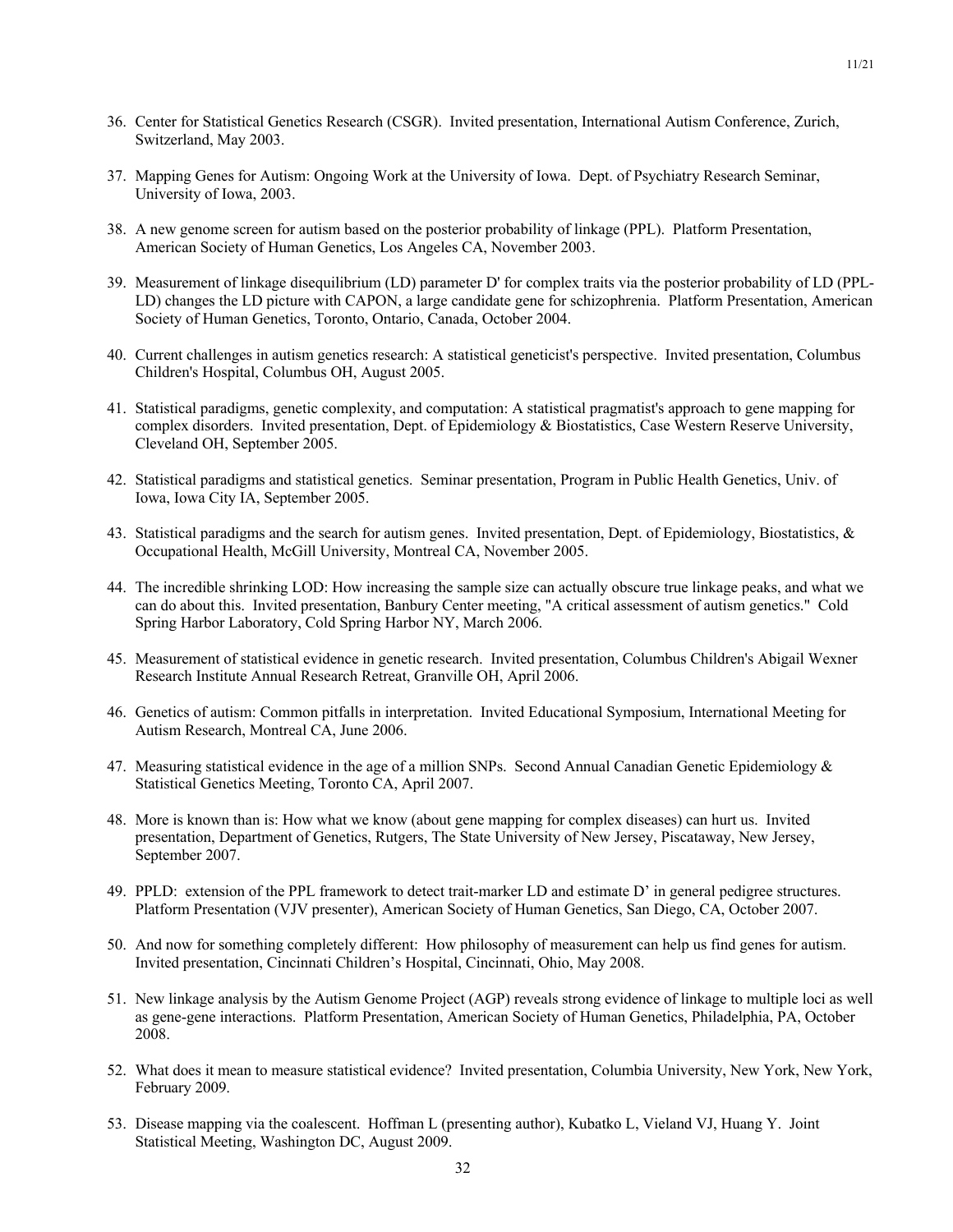- 54. Copy number variation discovery in autism spectrum disorder. Pagnamenta AT (presenting author), Pinto D, Khan H, Vieland VJ, Le Couteur A, Scherer SW, Monaco AP, for the Autism Genome Project (AGP). Platform Presentation, American Society of Human Genetics, Philadelphia, PA, October 2009.
- 55. Kelvin: Computer Program or Way of Life? A brief history of a piece of statistical genetics software. Invited presentation, Columbia University, New York, New York, November 2009.
- 56. Theory and practice of evidence measurement in statistical genetics: The PPL framework in its current incarnation. Invited presentation, University of Alabama at Birmingham, January 2010.
- 57. Measurement of evidence and evidence of measurement. Invited presentation, Offord Centre, McMaster University, Hamilton Ontario, December 2010.
- 58. Association statistics in the PPL framework. Invited Rounds, Population Genomics Program, McMaster University, Hamilton Ontario, December 2010.
- 59. The importance of being accurate: Measurement in psychiatric genetic research, Child Psychiatry Grand Rounds, Columbia University, New York, NY, November 2011.
- 60. Searching for a good measure of evidence: A work in progress, Genetic Epidemiology Seminar, Columbia University, New York, NY, November 2011.
- 61. Calibration of statistical evidence using principles of thermodynamics. Invited presentation, University of Toronto, Toronto, Ontario, April 2012.
- 62. Calibration of statistical evidence using principles of thermodynamics. Invited presentation, Johns Hopkins University, Baltimore, MD, May 2012.
- 63. Measurement of evidence: What's the problem? Workshop on Measure Theoretic Issues in Biology, Columbus, OH, June 2012.
- 64. Measurement of evidence on an absolute scale using thermodynamic principles. Workshop on Measure Theoretic Issues in Biology, Columbus, OH, June 2012.
- 65. Measurement of evidence in biomedical (and other) applications. Invited talk at "Foundations of Quantification and Measurement in the Biological Science", Templeton Foundation, New York, NY, February 2013.
- 66. Is the universe made of information? Plenary Speaker, MidSouth Computational Biology and Bioinformatics Society (MCBIOS) X Conference, Columbia, MO, April 2013.
- 67. Is the universe made of information? Invited presentation, Mathematical Biosciences Institute, The Ohio State University, Columbus, OH, April 2013.
- 68. Genomic Medicine: The view from genetics. Invited talk, "Road to Collaboration: NCH and OSU Human Genetics Community", Columbus, OH, May 2014.
- 69. P-values are not measures of evidence, in session "The Perils of P Values: How to Be Smart When Writing about Stats". Invited talk, National Association of Science Writers, Columbus, OH, October 2014.
- 70. Replication, measurement and biological evidence, with Hasok Chang, part of the symposium "Quantifying Life". Invited talk, Philosophy of Science Association, Chicago, IL, November 8, 2014.
- 71. An information-dynamic framework for measuring statistical evidence. Plenary speaker, The Second Annual Zing Conference on Mathematical and Computational Medicine, Cancun, Mexico, December, 2014.
- 72. Towards a new information-dynamic framework for measuring evidence in biology. American Association for the Advancement of Science, San Jose, CA, February 14, 2015.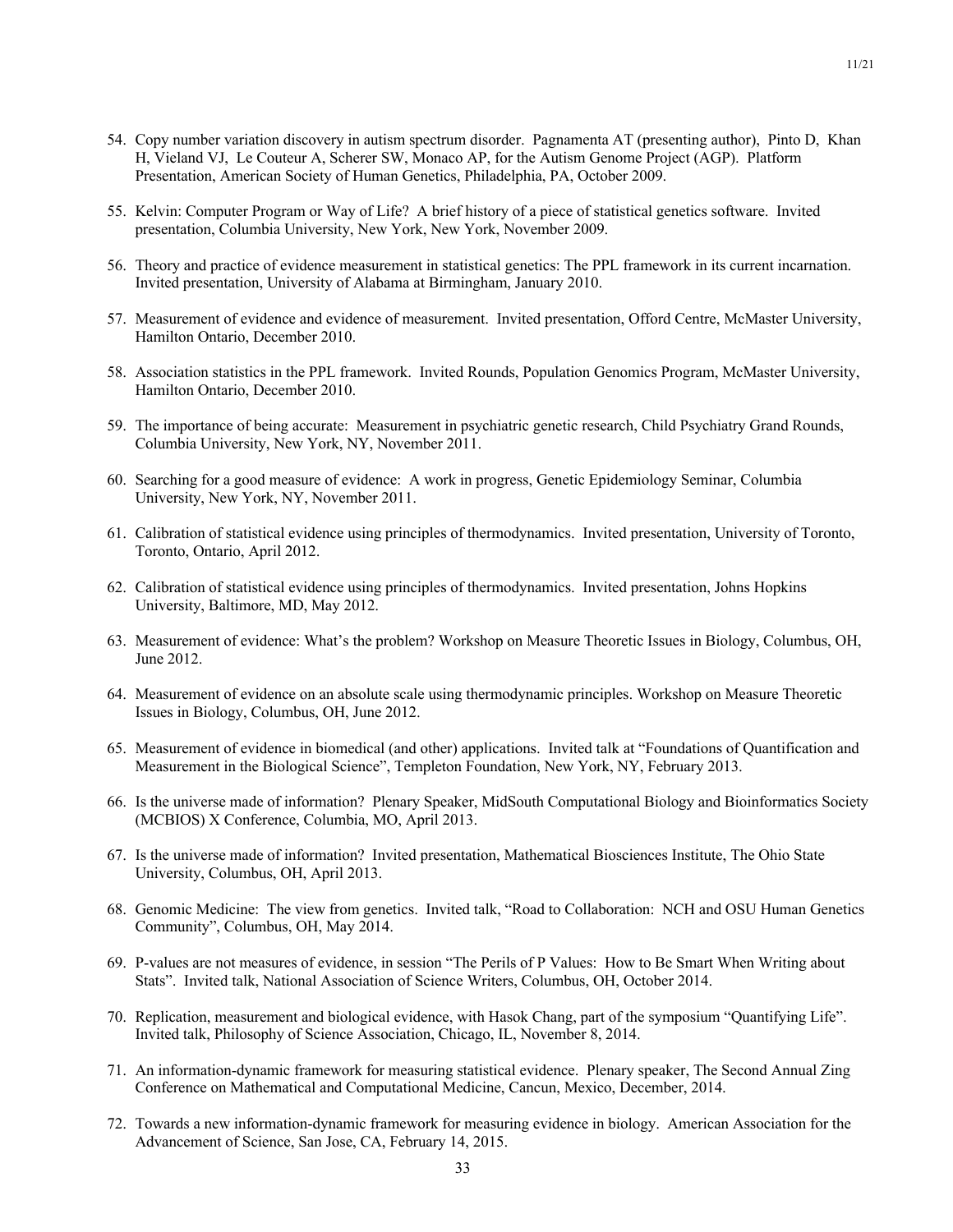- 73. Measuring statistical evidence in biological research. Invited talk, Department of Biological Sciences, Columbia University, New York, NY, March 2015.
- 74. Guest speaker, Columbia University Biological Sciences SCNC W3920 (Ignorance, S Firestein Instructor), New York, NY, March 11, 2015.
- 75. Is rigorous measurement of statistical evidence possible? Invited speaker, Society for Philosophy of Science in Practice, Aarhus, Denmark, June 24, 2015.
- 76. Measurement of evidence in theory and in practice. Invited speaker, Making of Measurement, Cambridge, UK, July 23, 2015.
- 77. Reproducibility, Replication and Scientific Evidence. Invited speaker, Sickkids Centre for Brain and Mental Health and Child Health, Toronto, CAN, December 9, 2015.
- 78. Measurement of Statistical Evidence in Scientific Applications. Invited speaker, Department of Statistical Sciences, University of Toronto, Toronto, CAN, December 10, 2015.
- 79. How to Know When We Are (or Are Not) Measuring Statistical Evidence. Invited speaker. The Third International Conference on Mathematical and Computational Medicine, Columbus, OH, May 18, 2016.
- 80. Replication, Evidence, and Statistical Practice. Platform presentation, Society for Philosophy of Science in Practice (SPSP) Biennial Conference, Glassboro NJ, June 17-19, 2016.
- 81. Measurement of Statistical Evidence: Picking up Where Hacking (et al.) Left Off. Platform presentation, Philosophy of Science Biennial meeting, Atlanta, GA, November 2016.
- 82. What the History of Age-of-Onset Anticipation Studies Can Teach Us About Reproducibility and Evidence. Invited lecture at Symposium: "Evidence: An Interdisciplinary Conversation about Knowing and Certainty," Center for Science and Society and the Institute for Social and Economic Research and Policy, Columbia University, New York, NY, April 21-22, 2017. (See also Other Professional Activities, above.)
- 83. The Relationship Between Replication and Statistical Evidence: To Be Clear, It's Very Confusing. Invited lecture, Department of Biostatics (graduate seminar on Likelihood, Professor Lisa Strug, Instructor). University of Toronto, Toronto, CA, May 15, 2017.
- 84. Statistical Modeling of Genetic Modifiers. Invited lecture at Symposium: "Unraveling Genetic Modifiers of Muscular Dystrophy" Eccles Institute of Human Genetics, University of Utah, Salt Lake City, UT, May 24, 2017. (See also Other Professional Activities, above.)
- 85. Some Topics in Statistical Measurement. Invited lecture at Workshop: "How do we decide what to measure?" Centre for Biodiversity Dynamics, Norwegian University of Science and Technology, Trondheim, Norway, June 6-10, 2017. (See also Other Professional Activities, above.)
- 86. Measurement of Statistical Evidence on an Absolute Scale Following Thermodynamic Principles: Measurement Scales and Minimal Evidence. Invited participant in Symposium, "The Concept of Statistical Evidence," Statistical Society of Canada annual meeting, Montreal CA, June 4-June 6, 2018
- 87. Who Knows Which Way the Evidence is Going? Platform presentation, Society for Philosophy of Science in Practice (SPSP) Biennial Conference, Ghent, Belgium, June 29-July 2, 2018
- 88. Linkage Analysis of Complex Traits: Failed paradigm or powerful tool? Invited presentation. Mathematical Bioscience Institute, The Ohio State University, Columbus, Ohio, September 17-19, 2018.